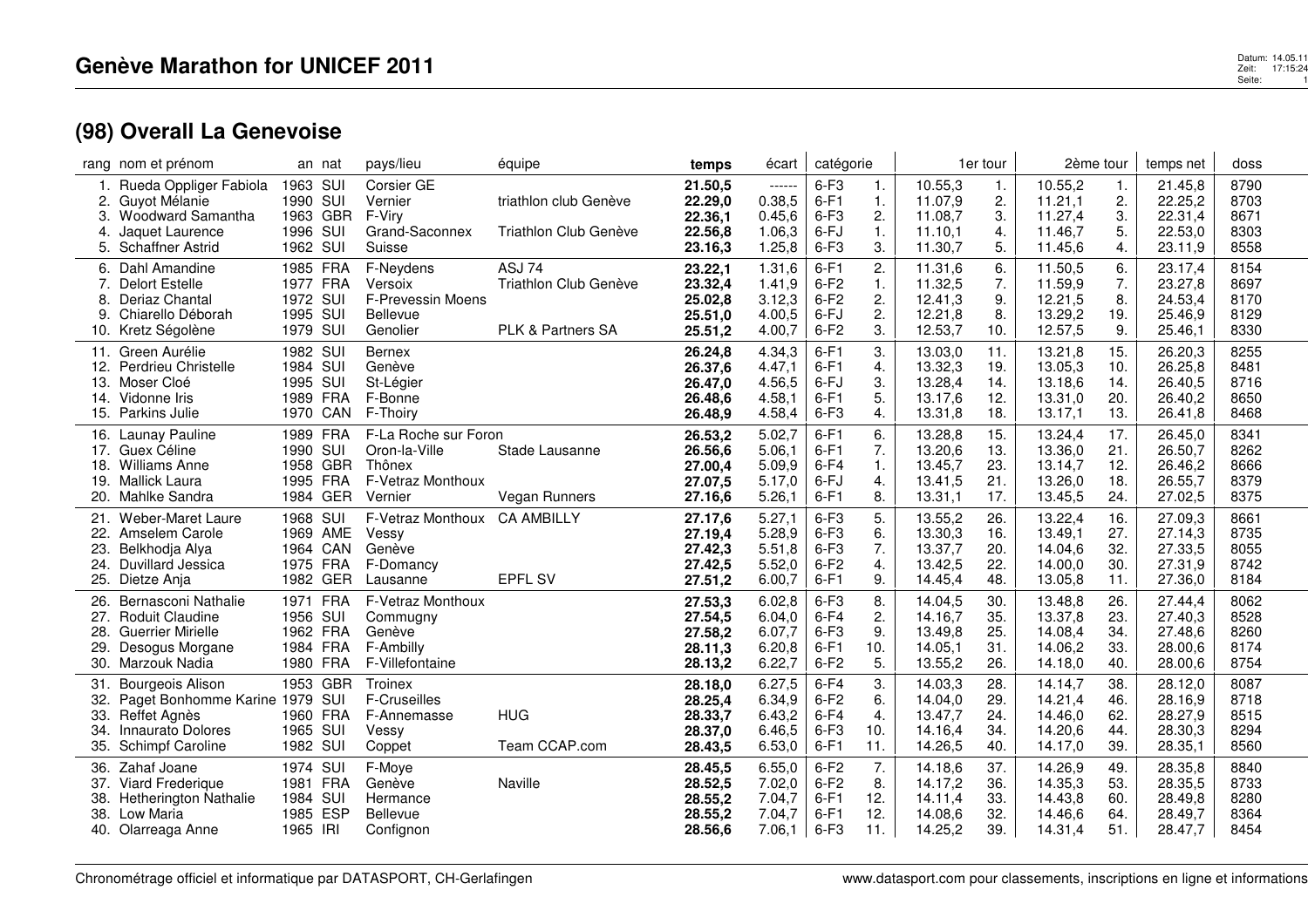| rang nom et prénom                                                                                                                                  | an nat                                                                          | pays/lieu                                                                                  | équipe                              | temps                                               | écart                                          | catégorie                                      |                                 |                                                     | 1er tour                          |                                                     | 2ème tour                         | temps net                                           | doss                                 |
|-----------------------------------------------------------------------------------------------------------------------------------------------------|---------------------------------------------------------------------------------|--------------------------------------------------------------------------------------------|-------------------------------------|-----------------------------------------------------|------------------------------------------------|------------------------------------------------|---------------------------------|-----------------------------------------------------|-----------------------------------|-----------------------------------------------------|-----------------------------------|-----------------------------------------------------|--------------------------------------|
| Coelho Maria Fernanda<br>41.<br><b>Fontanet Elsa</b><br>42.<br>Ilzina Lelde<br>43.<br>Khiat Yamina<br>44.<br>Soldini Prêtre Gabriela<br>45.         | <b>POR</b><br>1961<br>1987 SUI<br>1986 LAT<br>SUI<br>1975<br>1952 SUI           | Genève<br>Chêne-Bougeries<br>Carouge GE<br>Meyrin<br>Genève                                | <b>TAG Aviation</b><br>Stade Genève | 29.04,5<br>29.09,0<br>29.09,7<br>29.09,9<br>29.11,7 | 7.14,0<br>7.18,5<br>7.19,2<br>7.19,4<br>7.21,2 | $6-F4$<br>$6-F1$<br>$6-F1$<br>$6-F2$<br>$6-F4$ | 5.<br>14.<br>15.<br>9.<br>6.    | 15.00,7<br>14.58,8<br>14.48,7<br>15.23,4<br>14.28,5 | 56.<br>55.<br>50.<br>62.<br>41.   | 14.03,8<br>14.10.2<br>14.21,0<br>13.46,5<br>14.43,2 | 31.<br>36.<br>45.<br>25.<br>57.   | 28.53,2<br>28.50,5<br>28.56,5<br>28.31,8<br>29.05,9 | 8136<br>8225<br>8291<br>8780<br>8580 |
| <b>Magnin Susanne</b><br>46.<br>Masson Anne Laure<br>47.<br><b>Graff Cecile</b><br>48.<br>Wegener Barnaba<br>49.<br>50. Cue Wendy                   | 1968<br>SUI<br>1983<br>SUI<br>1985<br>SUI<br>1965<br>SUI<br>1968 USA            | Plan-les-Ouates<br>F-Aix les Bains<br>Carouge GE<br>Genève<br>Genève                       | <b>ONU</b>                          | 29.11,9<br>29.14,5<br>29.17,3<br>29.18,8<br>29.22,8 | 7.21,4<br>7.24,0<br>7.26,8<br>7.28,3<br>7.32,3 | $6-F3$<br>$6-F1$<br>$6-F1$<br>$6-F3$<br>$6-F3$ | 12.<br>16.<br>17.<br>13.<br>14. | 15.34,6<br>14.44,7<br>14.54,4<br>14.20,5<br>14.36,7 | 72.<br>47.<br>52.<br>38.<br>43.   | 13.37,3<br>14.29,8<br>14.22,9<br>14.58,3<br>14.46,1 | 22.<br>50.<br>47.<br>77.<br>63.   | 28.59,2<br>28.54,4<br>28.48,7<br>29.11,3<br>29.05,5 | 8374<br>8388<br>8792<br>8662<br>8147 |
| Meier Marine<br>51.<br><b>Rod Muriel</b><br>52.<br>53.<br>Gremaud Stéphanie<br>Parekh Payal<br>54.<br>Loibl Claudia<br>55.                          | 1985<br>SUI<br>1974 FRA<br>1982 SUI<br>1973 USA<br>1964 GER                     | La Croix-de-Rozon<br>F-Cernex<br>Nyon<br>Bern<br>Genève                                    |                                     | 29.23,5<br>29.28,7<br>29.37,0<br>29.41,5<br>29.47,4 | 7.33,0<br>7.38,2<br>7.46,5<br>7.51,0<br>7.56,9 | $6-F1$<br>$6-F2$<br>$6-F1$<br>$6-F2$<br>$6-F3$ | 18.<br>10.<br>19.<br>11.<br>15. | 14.40,0<br>15.32,1<br>14.30,0<br>14.50,2<br>14.56,5 | 45.<br>71.<br>42.<br>51.<br>54.   | 14.43,5<br>13.56,6<br>15.07,0<br>14.51,3<br>14.50,9 | 59.<br>29.<br>87.<br>71.<br>69.   | 29.09,4<br>29.15.1<br>29.15,1<br>29.32,5<br>29.30,3 | 8404<br>8526<br>8256<br>8467<br>8752 |
| <b>Bornand Dorienne</b><br>56.<br>Deschamps Agathe<br>57.<br>Sustina Anastasiya<br>58.<br>Amoos Carla<br>59.<br>Odaka Hitomi<br>60.                 | 1960 SUI<br>1981<br>CAN<br>1984 RUS<br>1997<br>SUI<br><b>JPN</b><br>1959        | Carouge GE<br>Lausanne<br>Meyrin<br>Genève<br>Genève                                       | <b>CERN</b>                         | 29.48,7<br>29.49,4<br>29.51,7<br>29.54,3<br>29.57,4 | 7.58,2<br>7.58,9<br>8.01,2<br>8.03,8<br>8.06,9 | $6-F4$<br>$6-F2$<br>$6-F1$<br>6-FJ<br>$6-F4$   | 7.<br>12.<br>20.<br>5.<br>8.    | 15.22,6<br>15.31,2<br>15.38,3<br>14.43,4<br>15.03,3 | 61.<br>69.<br>78.<br>46.<br>57.   | 14.26,1<br>14.18.2<br>14.13,4<br>15.10,9<br>14.54,1 | 48.<br>41.<br>37.<br>93.<br>73.   | 29.37,5<br>29.17,3<br>29.31,2<br>29.48,1<br>29.42,6 | 8082<br>8171<br>8762<br>8017<br>8453 |
| <b>Cattin Coline</b><br>61.<br><b>Hocquet Perrine</b><br>61.<br><b>Maret Nathalie</b><br>63.<br>Kristinsdottir Thorbjorg<br>64.<br>65. Mikov Sophie | SUI<br>1996<br><b>FRA</b><br>1981<br>1975 SUI<br>1983<br><b>ICE</b><br>1997 AUS | St-Légier<br>F-La Muraz<br>Gland<br>ISL-Reykjavik<br>F-Menthon St Bernard                  |                                     | 30.11,2<br>30.11,2<br>30.11,5<br>30.13,0<br>30.14,7 | 8.20,7<br>8.20,7<br>8.21,0<br>8.22,5<br>8.24,2 | $6-FJ$<br>$6-F2$<br>$6-F2$<br>$6-F1$<br>$6-FJ$ | 6.<br>13.<br>14.<br>21.<br>7.   | 14.55,3<br>15.51,7<br>14.36,9<br>15.17,0<br>14.47,3 | 53.<br>94.<br>44.<br>59.<br>49.   | 15.15,9<br>14.19,5<br>15.34,6<br>14.56,0<br>15.27,4 | 97.<br>43.<br>120.<br>74.<br>110. | 30.04,4<br>29.53,9<br>30.06,1<br>29.59,2<br>30.06,0 | 8739<br>8284<br>8753<br>8331<br>8416 |
| Varillon Priscille<br>66.<br><b>Fischer Estelle</b><br>67.<br>Pahud Stefanie<br>68.<br><b>Arnold Pascale</b><br>69.<br>70. Decorvet Veronique       | SUI<br>1986<br>1990<br><b>SUI</b><br>1974 SUI<br>SUI<br>1966<br>1974 SUI        | <b>GB-East Cowes</b><br>Carouge GE<br>Yverdon-les-Bains<br>Vésenaz<br>Treyvaux             | FSG Collonge-Bellerive              | 30.19,6<br>30.21,7<br>30.27,5<br>30.28,6<br>30.30,7 | 8.29,1<br>8.31.2<br>8.37,0<br>8.38,1<br>8.40,2 | $6-F1$<br>$6-F1$<br>$6-F2$<br>$6-F3$<br>$6-F2$ | 22.<br>23.<br>15.<br>16.<br>16. | 16.10,1<br>16.29.8<br>15.37,5<br>15.12,0<br>15.47,4 | 109.<br>130.<br>76.<br>58.<br>88. | 14.09,5<br>13.51,9<br>14.50,0<br>15.16,6<br>14.43,3 | 35.<br>28.<br>66.<br>99.<br>58.   | 29.40,9<br>29.44.0<br>30.11,5<br>30.22,2<br>29.45,5 | 8796<br>8701<br>8461<br>8028<br>8162 |
| Popa Catherine<br>71.<br>72. Mezdour Amina<br>73.<br><b>Phippard Michelle</b><br>Bertoli Aude<br>74.<br>75. Huurinainen Eija                        | 1956 SUI<br>1985 CAN<br>1972 AUS<br>SUI<br>1991<br>1963 FIN                     | Genève<br>F-Ville la Grand<br>Grand-Lancy<br>Denges<br>Chavannes-des-Bois                  | Gym Morges Athlétisme<br>ZimFit     | 30.33,9<br>30.34,5<br>30.35,1<br>30.37,1<br>30.37,3 | 8.43,4<br>8.44.0<br>8.44,6<br>8.46,6<br>8.46,8 | $6-F4$<br>$6-F1$<br>$6-F2$<br>$6-F1$<br>$6-F3$ | 9.<br>24.<br>17.<br>25.<br>17.  | 15.51,2<br>15.20,7<br>15.28,1<br>15.31,8<br>16.03,1 | 91.<br>60.<br>67.<br>70.<br>101.  | 14.42,7<br>15.13.8<br>15.07,0<br>15.05,3<br>14.34,2 | 56.<br>94.<br>87.<br>83.<br>52.   | 30.09,7<br>30.25,4<br>30.19,0<br>30.15,9<br>30.11,6 | 8504<br>8413<br>8491<br>8064<br>8287 |
| <b>Bouet Armelle</b><br>76.<br>Vanat Stéphanie<br>77.<br>Rodriguez Marie-Carmen<br>78.<br>Santiago Elena<br>79.<br>80. Mounier Jessica              | 1976<br><b>FRA</b><br>1989 SUI<br><b>ESP</b><br>1965<br>1965<br>SUI<br>1984 FRA | <b>F-Ferney Voltaire</b><br>Chêne-Bougeries<br>Genève<br>Grand-Lancy<br>F-Thonon les Bains |                                     | 30.39,4<br>30.44,3<br>30.46,6<br>30.49,0<br>30.49,5 | 8.48,9<br>8.53,8<br>8.56,1<br>8.58,5<br>8.59,0 | $6-F2$<br>$6-F1$<br>$6-F3$<br>$6-F3$<br>$6-F1$ | 18.<br>26.<br>18.<br>19.<br>27. | 16.02,7<br>15.37,9<br>15.23,6<br>15.51,2<br>15.25,5 | 100.<br>77.<br>63.<br>91.<br>64.  | 14.36,7<br>15.06,4<br>15.23,0<br>14.57,8<br>15.24,0 | 54.<br>86.<br>103.<br>75.<br>105. | 30.15,1<br>30.28,6<br>30.37,8<br>30.28,8<br>30.38,3 | 8086<br>8641<br>8527<br>8548<br>8429 |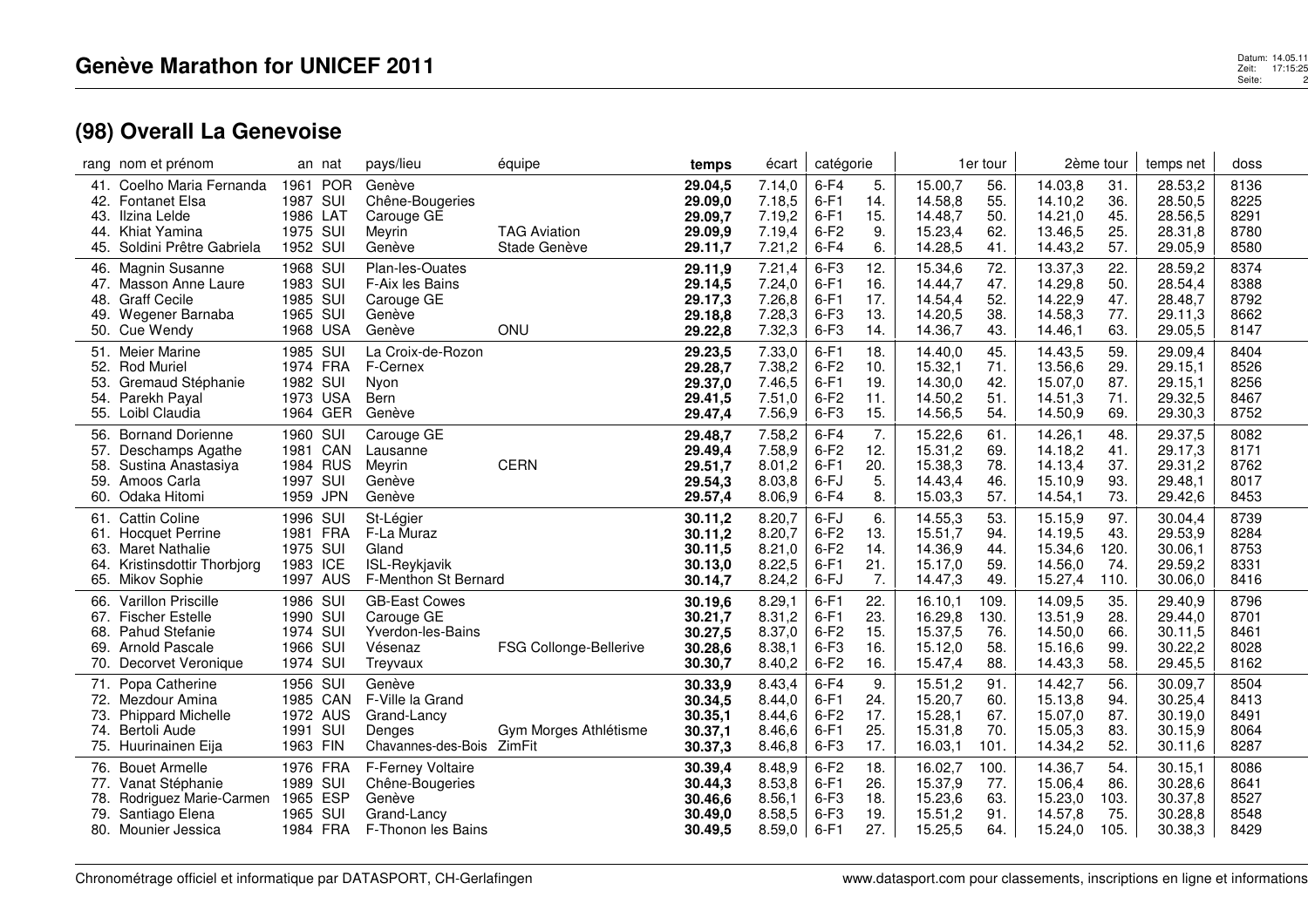|                                      | rang nom et prénom                                                                                               | an nat                                                                | pays/lieu                                                        | équipe                                                        | temps                                               | écart                                               | catégorie                                      |                                 |                                                     | 1er tour                            |                                                     | 2ème tour                            | temps net                                           | doss                                 |
|--------------------------------------|------------------------------------------------------------------------------------------------------------------|-----------------------------------------------------------------------|------------------------------------------------------------------|---------------------------------------------------------------|-----------------------------------------------------|-----------------------------------------------------|------------------------------------------------|---------------------------------|-----------------------------------------------------|-------------------------------------|-----------------------------------------------------|--------------------------------------|-----------------------------------------------------|--------------------------------------|
| 81.<br>82.<br>83.<br>84.<br>85.      | Antonietti Annick<br>van Helvoort Marielle<br>Monnet Laura<br>Chanel Julie<br>Bozzola Martina                    | 1974 SUI<br>1994 USA<br>1977 FRA<br>1980 FRA<br>1982 ITA              | Perly<br>Trélex<br>Genève<br>Mont-sur-Rolle<br>Genève            | Versoix Athletisme<br><b>OMC</b><br><b>UEFA</b><br>Symbiotics | 30.56,9<br>30.57,3<br>30.59,3<br>31.03,1<br>31.03,7 | 9.06,4<br>9.06,8<br>9.08,8<br>9.12,6<br>9.13,2      | $6-F2$<br>6-FJ<br>$6-F2$<br>$6-F2$<br>$6-F1$   | 19.<br>8.<br>20.<br>21.<br>28.  | 15.26,2<br>16.07,1<br>15.28,0<br>16.17,6<br>15.39,4 | 65.<br>107.<br>66.<br>118.<br>80.   | 15.30,7<br>14.50,2<br>15.31,3<br>14.45,5<br>15.24,3 | 113.<br>67.<br>114.<br>61.<br>106.   | 30.44,6<br>30.18,7<br>30.54,9<br>30.32,5<br>30.44,5 | 8024<br>8640<br>8419<br>8118<br>8089 |
| 86.<br>87.<br>88.<br>89.<br>90.      | <b>Schneuwly Alodie</b><br>Venturini Cristina<br><b>Tribot Cécile</b><br>Solomon Gush Bahghi<br>Martinez Vanessa | 1986 SUI<br>1964 SUI<br>1974 FRA<br>1974<br>SUI<br>1978 SUI           | Genève<br>Thônex<br>Vevey<br>Genève<br>Genève                    |                                                               | 31.06,6<br>31.10,1<br>31.13,3<br>31.18,1<br>31.19,7 | 9.16,1<br>9.19,6<br>9.22,8<br>9.27,6<br>9.29,2      | $6-F1$<br>$6-F3$<br>$6-F2$<br>$6-F2$<br>$6-F2$ | 29.<br>20.<br>22.<br>23.<br>24. | 15.40,0<br>15.47,7<br>16.15,3<br>16.59,6<br>15.41,0 | 82.<br>89.<br>116.<br>172.<br>84.   | 15.26,6<br>15.22,4<br>14.58,0<br>14.18,5<br>15.38,7 | 109.<br>102.<br>76.<br>42.<br>127.   | 30.40,8<br>30.50,6<br>30.43,6<br>30.39,7<br>31.12,9 | 8563<br>8644<br>8732<br>8581<br>8712 |
| 92.<br>93.<br>94.<br>95.             | 91. Hamaouui Jennifer<br>von Bergen Melanie<br>Simon-Vermot Muriel<br>Fonta Hélène<br><b>Sermet Melanie</b>      | <b>FRA</b><br>1985<br>1979 SUI<br>1979 SUI<br>1978 FRA<br>1978 SUI    | Genève<br>Onex<br>Satigny<br>F-Eteaux<br>Vernier                 | <b>WTO</b>                                                    | 31.20,3<br>31.23,4<br>31.23,7<br>31.25,1<br>31.27,4 | 9.29,8<br>9.32,9<br>9.33,2<br>9.34,6<br>9.36,9      | $6-F1$<br>$6-F2$<br>$6-F2$<br>$6-F2$<br>$6-F2$ | 30.<br>25.<br>26.<br>27.<br>28. | 15.51,9<br>15.36,9<br>15.36,7<br>15.38,9<br>16.05,5 | 95.<br>75.<br>73.<br>79.<br>105.    | 15.28,4<br>15.46,5<br>15.47,0<br>15.46,2<br>15.21,9 | 111.<br>136.<br>137.<br>134.<br>101. | 31.10,7<br>31.17,7<br>31.18.1<br>31.20,3<br>31.03,5 | 8269<br>8655<br>8574<br>8223<br>8571 |
| 96.<br>98.<br>99.                    | Jullier Marine<br>97. Granese Delia<br>Errouane Myriam<br>Poirier Rigaud Benedicte 1977<br>100. Völki Véronique  | 1988 SUI<br>1982 SUI<br>1990 SUI<br><b>FRA</b><br>1969 SUI            | Genève<br>Châtelaine<br>Genève<br>Genève<br>Grand-Lancy          | Procter & Gamble                                              | 31.28,6<br>31.30,8<br>31.31,8<br>31.35,8<br>31.37,9 | 9.38,1<br>9.40,3<br>9.41,3<br>9.45,3<br>9.47,4      | $6-F1$<br>$6-F1$<br>$6-F1$<br>$6-F2$<br>$6-F3$ | 31.<br>32.<br>33.<br>29.<br>21. | 16.05,0<br>15.36.8<br>15.57,6<br>16.01,9<br>15.44,2 | 103.<br>74.<br>96.<br>99.<br>85.    | 15.23,6<br>15.54,0<br>15.34,2<br>15.33,9<br>15.53,7 | 104.<br>144.<br>119.<br>118.<br>143. | 31.13,9<br>31.25,4<br>31.17,9<br>31.23,4<br>31.30,1 | 8310<br>8253<br>8699<br>8501<br>8654 |
| 101.<br>102.<br>103.<br>104.<br>105. | Mathys Laetitia<br><b>Ballet Mathilde</b><br><b>Haroun Caroline</b><br>Gillies Grace<br>Eliez Semeli             | 1987<br>SUI<br>1985 FRA<br>1979 SUI<br><b>GBR</b><br>1997<br>1969 SUI | Genève<br>F-Valleiry<br>Bramois<br>Genève<br>Genève              | Rolex-1                                                       | 31.40,1<br>31.43.2<br>31.45,8<br>31.49,4<br>31.50,7 | 9.49,6<br>9.52,7<br>9.55,3<br>9.58,9<br>10.00,2     | $6-F1$<br>$6-F1$<br>$6-F2$<br>6-FJ<br>$6-F3$   | 34.<br>35.<br>30.<br>9.<br>22.  | 15.40,3<br>16.42,1<br>16.45,9<br>16.58,6<br>16.35,5 | 83.<br>143.<br>148.<br>171.<br>133. | 15.59,8<br>15.01.1<br>14.59,9<br>14.50,8<br>15.15,2 | 151.<br>80.<br>79.<br>68.<br>96.     | 31.27,0<br>31.06,8<br>31.16,2<br>31.14,7<br>31.23,2 | 8390<br>8040<br>8745<br>8245<br>8206 |
| 106.<br>107.<br>108.<br>109.         | Ebener Joanne<br>Beaux Anne<br>Rossier Isabelle<br>Roy Selina<br>110. Rocca Sandra                               | 1976 SUI<br>SUI<br>1969<br>SUI<br>1972<br>1995 SUI<br>1979 ITA        | Onex<br>Genève<br>Treyvaux<br>Genolier<br>F-St Genis Pouilly     | <b>MSC</b>                                                    | 31.51,2<br>31.58,3<br>31.58,7<br>31.58,8<br>31.59,4 | 10.00,7<br>10.07,8<br>10.08,2<br>10.08,3<br>10.08,9 | $6-F2$<br>$6-F3$<br>$6-F2$<br>6-FJ<br>$6-F2$   | 31.<br>23.<br>32.<br>10.<br>33. | 16.00,5<br>15.29,8<br>16.19,8<br>16.11,6<br>16.49,7 | 97.<br>68.<br>121.<br>112.<br>153.  | 15.50,7<br>16.28,5<br>15.38,9<br>15.47,2<br>15.09,7 | 139.<br>198.<br>128.<br>138.<br>89.  | 31.39,7<br>31.50,5<br>31.13,3<br>31.20,7<br>31.25,4 | 8200<br>8050<br>8531<br>8536<br>8725 |
| 111.<br>112.<br>113.<br>114.<br>115. | Pereira Nathalie<br>Vallée-Sire Mélanie<br><b>Briffard Audrey</b><br>Delaval Nathalie<br>Taroni Silvia           | 1976 SUI<br>1979 FRA<br>1996 FRA<br>1971 FRA<br>1982 ITA              | Genève<br>F-Culoz<br>F-Boege<br>Genève<br>F-St Genis Poiully     | <b>WTO</b>                                                    | 32.00,6<br>32.03,2<br>32.05,0<br>32.05,1<br>32.05,7 | 10.10.1<br>10.12.7<br>10.14,5<br>10.14,6<br>10.15,2 | $6-F2$<br>$6-F2$<br>6-FJ<br>$6-F3$<br>$6-F1$   | 34.<br>35.<br>11.<br>24.<br>36. | 16.39,5<br>17.04,7<br>16.55,3<br>15.46,4<br>16.49,3 | 138.<br>186.<br>163.<br>87.<br>152. | 15.21,1<br>14.58,5<br>15.09,7<br>16.18,7<br>15.16,4 | 100.<br>78.<br>89.<br>181.<br>98.    | 31.39,9<br>31.39,9<br>31.39,7<br>31.54,7<br>31.31,1 | 8783<br>8635<br>8096<br>8168<br>8731 |
| 116.<br>117.<br>118.                 | Horn Virginie<br>Mcgillen Margaret<br><b>Wartenweiler Rahel</b><br>119. Uchi Lany<br>120. Dulac-Lehmann Cindy    | 1976 FRA<br>1973 IRL<br>1983<br>SUI<br>1973 PHI<br>1979 FRA           | St-Sulpice VD<br>F-Vetraz Monthoux<br>Zürich<br>Genève<br>Genève | Chicks on run<br>8a Dunning                                   | 32.06,1<br>32.08,9<br>32.15,9<br>32.16.4<br>32.18,5 | 10.15,6<br>10.18,4<br>10.25,4<br>10.25.9<br>10.28,0 | $6-F2$<br>$6-F2$<br>$6-F1$<br>$6-F2$<br>$6-F2$ | 36.<br>37.<br>37.<br>38.<br>39. | 16.41.6<br>17.03,0<br>17.28,4<br>15.51,2<br>17.07,7 | 141.<br>180.<br>231.<br>91.<br>191. | 15.24,5<br>15.05,9<br>14.47,5<br>16.25,2<br>15.10,8 | 107.<br>85.<br>65.<br>193.<br>92.    | 31.31,4<br>31.43,2<br>31.40,0<br>32.05,5<br>31.32,1 | 8704<br>8399<br>8765<br>8628<br>8197 |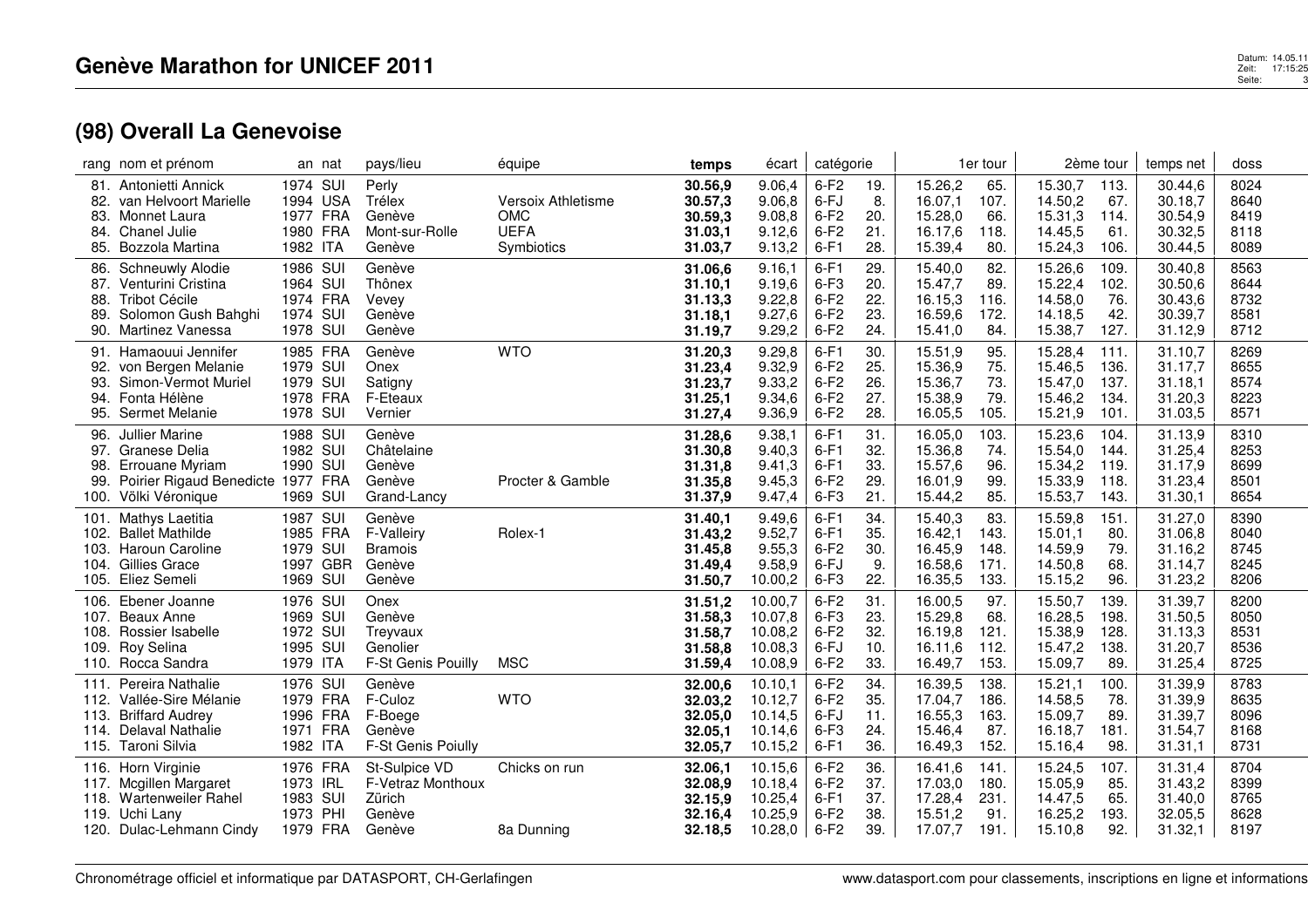|              | rang nom et prénom                            |                  | an nat               | pays/lieu                           | équipe                       | temps              | écart              | catégorie        |                  |                    | 1er tour     |                    | 2ème tour    | temps net          | doss         |
|--------------|-----------------------------------------------|------------------|----------------------|-------------------------------------|------------------------------|--------------------|--------------------|------------------|------------------|--------------------|--------------|--------------------|--------------|--------------------|--------------|
| 122.         | 120. Toubrinet Celia<br>Menzi Tamara          | 1984 SUI         | 1960 FRA             | Genève<br>Zürich                    |                              | 32.18.5<br>32.19,0 | 10.28,0<br>10.28,5 | $6-F4$<br>$6-F1$ | 10.<br>38.       | 16.15,1<br>17.28,1 | 115.<br>230. | 16.03,4<br>14.50,9 | 157.<br>69.  | 32.13,5<br>31.42,9 | 8617<br>8410 |
| 123.         | Nolan Marlo                                   |                  | 1966 AME             | Genève                              |                              | 32.19,7            | 10.29,2            | $6-F3$           | 25.              | 17.18,3            | 212.         | 15.01.4            | 81.          | 31.47,2            | 8756         |
|              | 124. Huwiler Josy                             | 1950 SUI         |                      | Aïre                                |                              | 32.20,3            | 10.29,8            | $6-F5$           | $\overline{1}$ . | 16.48,6            | 151.         | 15.31,7            | 115.         | 31.51,5            | 8786         |
| 125.         | <b>Clark-Polner Elizabeth</b>                 | 1985 SUI         |                      | Genève                              |                              | 32.20,5            | 10.30,0            | $6-F1$           | 39.              | 16.40,8            | 140.         | 15.39,7            | 129.         | 31.42,5            | 8785         |
|              | 126. Wiliamson Holly                          | 1964 US          |                      | Versoix                             |                              | 32.20.9            | 10.30.4            | $6-F3$           | 26.              | 16.03.5            | 102.         | 16.17.4            | 178.         | 32.10.1            | 8767         |
|              | 127. Chartin Manja                            |                  | 1976 FRA             | F-Montrouge                         |                              | 32.24,4            | 10.33,9            | $6-F2$           | 40.              | 17.22,2            | 219.         | 15.02,2            | 82.          | 32.06,9            | 8121         |
| 128.         | Santos Quinta Maria<br>129. Gard Suzanne      | 1966<br>1963 SUI | SUI                  | Versoix<br>Troinex                  |                              | 32.25,6<br>32.27,2 | 10.35,1<br>10.36,7 | $6-F3$<br>$6-F3$ | 27.<br>28.       | 16.43,2<br>17.34,6 | 144.<br>248. | 15.42,4<br>14.52,6 | 131.<br>72.  | 32.13,1<br>31.48,8 | 8550<br>8238 |
| 130.         | Josse Véronique                               |                  | 1969 FRA             | Nyon                                |                              | 32.27,3            | 10.36,8            | $6-F3$           | 29.              | 15.44,8            | 86.          | 16.42,5            | 225.         | 32.18,6            | 8309         |
| 131.         | Ardiff Helen                                  | 1968 IRL         |                      | F-Ornex                             |                              | 32.29,3            | 10.38,8            | $6-F3$           | 30.              | 16.10,6            | 110.         | 16.18,7            | 181.         | 32.13,1            | 8026         |
|              | 132. Regali Sylvie                            | 1976 SUI         |                      | Plan-les-Ouates                     |                              | 32.30,9            | 10.40,4            | $6-F2$           | 41.              | 16.21,8            | 123.         | 16.09,1            | 164.         | 32.22,2            | 8516         |
| 133.         | Fedi Sylvie                                   | 1971             | SUI                  | <b>Bernex</b>                       | FSG BERNEX CONFIGNON 32.36,0 |                    | 10.45,5            | $6-F3$           | 31.              | 16.12,1            | 113.         | 16.23,9            | 191.         | 32.28,1            | 8215         |
|              | 134. von Viràg Vanessa                        | 1989 SUI         |                      | Belmont-sur-Lausanne                |                              | 32.36,4            | 10.45,9            | $6-F1$           | 40.              | 16.40,5            | 139.         | 15.55,9            | 147.         | 32.17,1            | 8657         |
|              | 135. Chevallier Haeika                        | 1991 SUI         |                      | Lausanne                            |                              | 32.36,5            | 10.46,0            | $6-F1$           | 41.              | 16.34,5            | 132.         | 16.02,0            | 155.         | 32.10,0            | 8126         |
|              | 136. Krzisch Marine                           |                  | 1986 FRA             | Lausanne                            |                              | 32.36,9            | 10.46,4            | $6-F1$           | 42.              | 16.35,7            | 134.         | 16.01,2            | 152.         | 32.12,1            | 8332         |
| 137.         | Laize Anne                                    |                  | 1976 FRA             | F-Viry                              |                              | 32.37,0            | 10.46,5            | $6-F2$           | 42.              | 16.13,4            | 114.         | 16.23,6            | 189.         | 32.28,1            | 8337         |
| 138.         | Dorgans Carole                                | 1975 FRA         |                      | Thônex                              | <b>Standard Chartered</b>    | 32.38,8            | 10.48,3            | $6-F2$           | 43.              | 17.33,2            | 244.         | 15.05,6            | 84.          | 31.59,0            | 8191         |
|              | 139. Robert Laurence                          |                  | 1976 FRA<br>1978 GER | F-Saint Julien En Genevois          |                              | 32.39,4            | 10.48,9            | $6-F2$<br>$6-F2$ | 44.<br>45.       | 16.56,9            | 166.         | 15.42,5            | 132.<br>91.  | 32.21,3            | 8524<br>8392 |
| 140.         | <b>Mauer Esther</b>                           |                  |                      | Genève                              |                              | 32.39,6            | 10.49,1            |                  |                  | 17.29,7            | 233.         | 15.09,9            |              | 32.19,0            |              |
| 141.         | Heckmeier Bettina                             |                  | 1979 GER             | Genève                              |                              | 32.39,7            | 10.49,2            | $6-F2$           | 46.              | 17.25,2            | 226.         | 15.14,5            | 95.          | 32.18,5            | 8273         |
| 142.<br>143. | Mekic Maria<br>Deshusses Francoise            | 1965 SUI         | 1985 GBR             | Petit-Lancy<br>Veyrier              |                              | 32.39,9<br>32.40,3 | 10.49,4<br>10.49,8 | $6-F1$<br>$6-F3$ | 43.<br>32.       | 17.03,6<br>16.16,7 | 182.<br>117. | 15.36,3<br>16.23,6 | 123.<br>189. | 31.59,5<br>32.32,3 | 8407<br>8173 |
|              | 144. Hajj Mandana                             | 1970 LEB         |                      | Genève                              |                              | 32.44,2            | 10.53,7            | $6-F3$           | 33.              | 16.10.7            | 111.         | 16.33,5            | 209.         | 32.37,6            | 8265         |
|              | 145. Lorido Elizabeth                         |                  | 1974 GBR             | Gland                               |                              | 32.45,8            | 10.55,3            | $6-F2$           | 47.              | 16.05,6            | 106.         | 16.40,2            | 217.         | 32.33,1            | 8362         |
| 146.         | Karmass Zohra                                 |                  | 1979 FRA             | F-Ferney Voltaire                   |                              | 32.46,7            | 10.56,2            | $6-F2$           | 48.              | 17.04,2            | 184.         | 15.42,5            | 132.         | 32.24,0            | 8315         |
| 147.         | Fonteyne Elisabeth                            | 1973 SUI         |                      | F-Gex                               |                              | 32.47,5            | 10.57,0            | $6-F2$           | 49.              | 16.09,8            | 108          | 16.37,7            | 213.         | 32.36,2            | 8773         |
| 148.         | <b>Batista Marcia</b>                         |                  | 1974 POR             | Genève                              |                              | 32.48,6            | 10.58,1            | $6-F2$           | 50.              | 16.18,6            | 119.         | 16.30,0            | 202.         | 32.36,3            | 8047         |
| 149.         | Cuche Virginie                                | 1992 SUI         |                      | Peney-le-Jorat                      |                              | 32.49,4            | 10.58,9            | $6-F1$           | 44.              | 16.56,3            | 165.         | 15.53,1            | 142.         | 32.32,2            | 8146         |
|              | 150. Curral Josette                           |                  | 1950 FRA             | F-Bonneville                        |                              | 32.49,8            | 10.59,3            | $6-F5$           | 2.               | 15.49,4            | 90.          | 17.00,4            | 266.         | 32.43,6            | 8149         |
| 151.         | Ebot Rachel                                   | 1975 SUI         |                      | Grand-Lancy                         |                              | 32.51,6            | 11.01,1            | $6-F2$           | 51.              | 16.53,3            | 159.         | 15.58,3            | 148.         | 32.07,0            | 8202         |
|              | 152. Anderegg Sila                            | 1984 SUI         |                      | Genève<br>Genève                    |                              | 32.51,9            | 11.01,4            | $6-F1$           | 45.              | 17.13,4            | 202.<br>81.  | 15.38,5            | 126.         | 32.37,0            | 8018         |
| 153.         | Cruz Murueta Mariana<br>154. Tribondeau Sofia | 1992 SUI         | 1982 MEX             | Genève                              |                              | 32.53,2<br>32.53,3 | 11.02,7<br>11.02,8 | $6-F1$<br>$6-F1$ | 46.<br>47.       | 15.39,9<br>16.54,6 | 161.         | 17.13,3<br>15.58,7 | 305.<br>150. | 32.46,5<br>32.38,1 | 8145<br>8622 |
|              | 155. Adjami Mirna                             | 1974 SUI         |                      | Genève                              |                              | 32.54,9            | 11.04,4            | $6-F2$           | 52.              | 17.21,9            | 217.         | 15.33,0            | 117.         | 32.12,3            | 8005         |
|              |                                               | 1972 BEL         |                      |                                     | <b>CA AMBILLY</b>            |                    | 11.06,8            | $6-F2$           | 53.              | 17.05,3            | 188.         | 15.52,0            | 141.         | 32.36,7            | 8349         |
| 156.<br>157. | Leclercq Judith<br>Larcher Magali             |                  | 1974 FRA             | <b>F-Ferney Voltaire</b><br>F-Sergy |                              | 32.57,3<br>32.58,5 | 11.08,0            | $6-F2$           | 54.              | 17.26.4            | 227.         | 15.32,1            | 116.         | 32.29,6            | 8340         |
| 158.         | Stansfield Johanna                            | 1985             | <b>GBR</b>           | F-Annemasse                         |                              | 33.00,3            | 11.09,8            | $6-F1$           | 48.              | 16.44,4            | 147.         | 16.15,9            | 174.         | 32.44,0            | 8593         |
| 159.         | Adler Laure                                   | 1987             | <b>SUI</b>           | Plan-les-Ouates                     |                              | 33.02,3            | 11.11,8            | $6-F1$           | 49.              | 17.24,8            | 224.         | 15.37,5            | 124.         | 32.23,9            | 8006         |
|              | 160. Robatel Sandy                            | 1984 SUI         |                      | Genève                              |                              | 33.05,5            | 11.15,0            | $6-F1$           | 50.              | 16.00,6            | 98.          | 17.04,9            | 279.         | 32.54,3            | 8522         |
|              |                                               |                  |                      |                                     |                              |                    |                    |                  |                  |                    |              |                    |              |                    |              |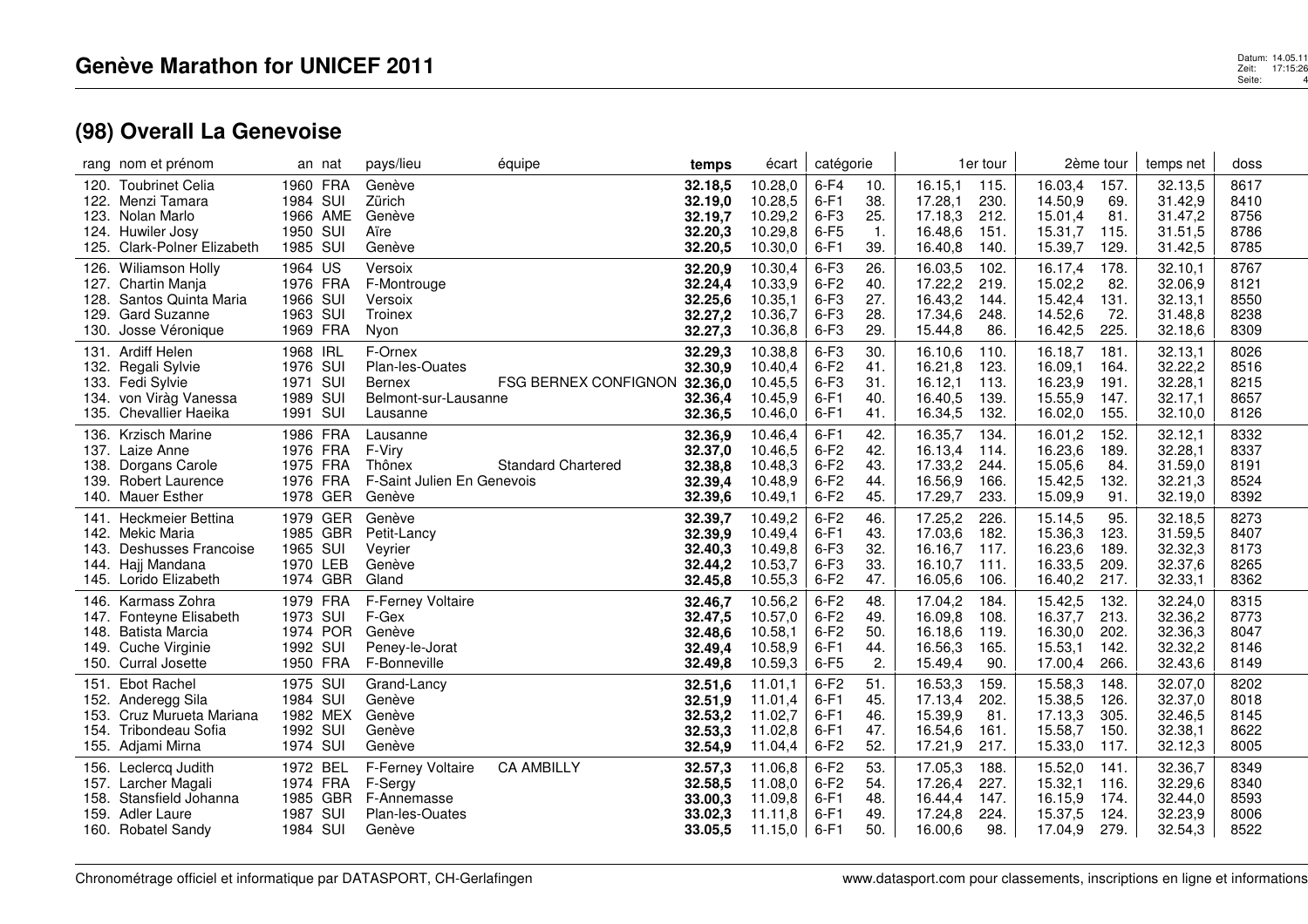|        | rang nom et prénom                                 |                  | an nat               | pays/lieu                        | équipe                                                              | temps              | écart              | catégorie        |            |                    | 1er tour     |                    | 2ème tour    | temps net          | doss         |
|--------|----------------------------------------------------|------------------|----------------------|----------------------------------|---------------------------------------------------------------------|--------------------|--------------------|------------------|------------|--------------------|--------------|--------------------|--------------|--------------------|--------------|
| 162.   | 161. Forestier Marion<br>Thirunavukarasu Vaishnavi | 1989 SUI<br>1990 | SUI                  | Peney-le-Jorat<br>Lausanne       |                                                                     | 33.05,7<br>33.06,9 | 11.15,2<br>11.16,4 | $6-F1$<br>$6-F1$ | 51.<br>52. | 16.55,6<br>16.38,0 | 164.<br>136. | 16.10,1<br>16.28,9 | 166.<br>199. | 32.48,9<br>32.46,1 | 8226<br>8610 |
| 163.   | Maffeis Emilie<br>164. Clement Emma                |                  | 1984 FRA<br>1972 GBR | F-Pontarlier<br>Grand-Lancy      |                                                                     | 33.07,4            | 11.16,9<br>11.17,3 | $6-F1$<br>$6-F2$ | 53.<br>55. | 17.04,9<br>17.27,1 | 187.<br>228  | 16.02,5<br>15.40,7 | 156.<br>130. | 32.50,9<br>32.23,0 | 8372<br>8134 |
| 165.   | <b>Carrieu Nathalie</b>                            | 1968 SUI         |                      | F-Thoiry                         |                                                                     | 33.07,8<br>33.08,9 | 11.18,4            | $6-F3$           | 34.        | 16.38,7            | 137.         | 16.30,2            | 204.         | 32.54,8            | 8111         |
| 166.   | Luna Patricia                                      | 1968 SUI         |                      | Genève                           |                                                                     | 33.09.9            | 11.19.4            | $6-F3$           | 35.        | 16.54,7            | 162.         | 16.15,2            | 171.         | 32.54,7            | 8367         |
| 167.   | Pascal-Suisse Sandrine                             | 1972 FRA         |                      | F-Chassieu                       |                                                                     | 33.10,2            | 11.19,7            | $6-F2$           | 56.        | 17.23,8            | 221.         | 15.46,4            | 135.         | 32.56,4            | 8473         |
| 168.   | <b>Ducrot Charlotte</b>                            |                  | 1984 FRA             | Genève                           |                                                                     | 33.11,1            | 11.20,6            | $6-F1$           | 54.        | 16.05,3            | 104.         | 17.05,8            | 284.         | 33.02,9            | 8196         |
| 169.   | Chardon Nadege<br>170. Bauduin Sophie              |                  | 1970 FRA<br>1975 FRA | F-Viuz en Sallaz<br>F-Pontarlier |                                                                     | 33.13,2            | 11.22,7<br>11.23,9 | $6-F3$<br>$6-F2$ | 36.<br>57. | 16.53,4<br>17.09,3 | 160.<br>195. | 16.19,8<br>16.05,1 | 184.<br>159. | 33.02,2<br>32.58,0 | 8119<br>8048 |
| 171.   | Pellissier Léa                                     | 1991 SUI         |                      |                                  |                                                                     | 33.14,4            | 11.25,7            | $6-F1$           | 55.        | 16.29,3            | 128.         | 16.46,9            | 230.         | 33.07,0            | 8479         |
| 172.   | Alvarez Vanessa                                    | 1985 SUI         |                      | Auboranges<br>Lutry              |                                                                     | 33.16,2<br>33.17,0 | 11.26,5            | $6-F1$           | 56.        | 16.29,5            | 129.         | 16.47,5            | 232.         | 33.02,5            | 8686         |
| 173.   | Grogan Clare                                       |                  | 1983 GBR             | Genève                           |                                                                     | 33.17,4            | 11.26,9            | $6-F1$           | 57.        | 17.12,1            | 196.         | 16.05.3            | 160.         | 32.52,4            | 8744         |
|        | 174. Maier Claudia                                 |                  | 1980 GER             | Chambésy                         |                                                                     | 33.18,2            | 11.27,7            | $6-F2$           | 58.        | 17.40,5            | 254.         | 15.37,7            | 125.         | 32.52,5            | 8376         |
| 175.   | Choukri Iman                                       | 1978 FRA         |                      |                                  | F-Saint-Julien-en-Genevois CENTRE DE RADIO-ONCOLOGIE DES EAUX-VIVES | 33.20,4            | 11.29,9            | $6-F2$           | 59.        | 17.21,9            | 217.         | 15.58,5            | 149.         | 32.50,7            | 8131         |
|        | 176. Mocanu Oana                                   | 1978 RO          |                      | F-Grilly                         |                                                                     | 33.22,0            | 11.31,5            | $6-F2$           | 60         | 17.17,5            | 206.         | 16.04,5            | 158.         | 32.55,9            | 8418         |
| 177.   | <b>Bollini Mary-Laure</b>                          | 1976             | SUI                  | Echichens                        | <b>UEFA</b>                                                         | 33.23,2            | 11.32,7            | $6-F2$           | 61.        | 17.04,2            | 184.         | 16.19,0            | 183.         | 32.50,3            | 8078         |
| 178.   | Argi Marion                                        | 1987 SUI         |                      | Lausanne                         |                                                                     | 33.23,9            | 11.33,4            | $6-F1$           | 58.        | 17.32,8            | 241.         | 15.51,1            | 140.         | 33.01,8            | 8027         |
| 180.   | 179. Cotran Gida<br>Iallonardo Daniela             |                  | 1983 AME<br>1983 SVK | Genève<br>Mont-sur-Rolle         |                                                                     | 33.25,6<br>33.25,7 | 11.35,1<br>11.35,2 | $6-F1$<br>$6-F1$ | 59.<br>60. | 17.14,1<br>16.19.8 | 203.<br>121. | 16.11,5<br>17.05,9 | 167.<br>285. | 33.17,7<br>33.18,9 | 8141<br>8288 |
|        | 180. Molliet Renata                                | 1969 SUI         |                      | Vallamand                        |                                                                     | 33.25,7            | 11.35,2            | $6-F3$           | 37.        | 17.49,6            | 268.         | 15.36,1            | 122.         | 32.43,4            | 8794         |
| 182.   | <b>Pitteloud Elise</b>                             | 1983 SUI         |                      | Genève                           |                                                                     | 33.25,9            | 11.35,4            | $6-F1$           | 61.        | 17.14,4            | 204.         | 16.11,5            | 167.         | 33.18,4            | 8497         |
| 183.   | Keizer Sophie                                      | 1969 SUI         |                      | Plan-les-Ouates                  |                                                                     | 33.27,5            | 11.37,0            | $6-F3$           | 38.        | 17.07,5            | 190.         | 16.20,0            | 185.         | 33.14,4            | 8317         |
|        | 183. Lanza Isabel                                  | 1964 SUI         |                      | Aire-la-Ville                    |                                                                     | 33.27,5            | 11.37,0            | $6-F3$           | 38.        | 16.27,5            | 126.         | 17.00,0            | 264.         | 33.15,3            | 8339         |
| 185.   | Schupbach Maria                                    | 1962 SUI         |                      | Le Lignon                        |                                                                     | 33.28,0            | 11.37,5            | $6-F3$           | 40.        | 16.29,1            | 127.         | 16.58,9            | 260.         | 33.16,2            | 8565         |
|        | 186. Ménétré Claire                                | 1973 FRA         |                      | Wallenried                       |                                                                     | 33.29,3            | 11.38,8            | $6-F2$           | 62.        | 17.54,2            | 276.         | 15.35,1            | 121.         | 32.54,6            | 8409         |
|        | 187. Pace Isabelle                                 |                  | 1983 FRA             | F-Thonon les Bains               |                                                                     | 33.31,2            | 11.40,7            | $6-F1$           | 62.        | 18.05,8            | 297.         | 15.25,4            | 108.         | 33.01,6            | 8458         |
| 188.   | Nguyen Diem<br>189. Andrews Elizabeth              |                  | 1976 FRA<br>1979 GBR | Genève<br>Carouge GE             | Holmes Place                                                        | 33.31,3<br>33.32,1 | 11.40,8<br>11.41,6 | $6-F2$<br>$6-F2$ | 63.<br>64. | 16.37,6<br>18.52,1 | 135.<br>378. | 16.53,7<br>14.40,0 | 248.<br>55.  | 33.23,9<br>33.07,3 | 8441<br>8687 |
| 190.   | Poletto Carla                                      |                  | 1982 BRA             | Genève                           | 8a Dunning                                                          | 33.32,2            | 11.41,7            | $6-F1$           | 63.        | 17.24,8            | 224.         | 16.07,4            | 162.         | 32.47,0            | 8503         |
| 190. . | van Elderen Elizabeth                              |                  | 1981 USA             | Genève                           |                                                                     | 33.32,2            | 11.41,7            | $6-F2$           | 65.        | 17.17,6            | 208.         | 16.14,6            | 170.         | 33.08,0            | 8638         |
| 192.   | Roethlisberger Claudia                             | 1978 SUI         |                      | Genève                           |                                                                     | 33.33,7            | 11.43,2            | $6-F2$           | 66.        | 17.12,5            | 199.         | 16.21,2            | 186.         | 33.04,7            | 8759         |
| 193.   | Lemma Christiane                                   | 1978 SUI         |                      | Genève                           |                                                                     | 33.36,4            | 11.45,9            | $6-F2$           | 67.        | 17.30,0            | 235.         | 16.06,4            | 161.         | 33.14,7            | 8352         |
| 194.   | <b>Bestel Elke</b>                                 | 1966 ALL         |                      | F-St Julien en Genevois          |                                                                     | 33.36,5            | 11.46,0            | 6-F3             | 41.        | 16.23,1            | 124.         | 17.13,4            | 307.         | 33.21,7            | 8068         |
| 195.   | Tymrakova Jana                                     |                  | 1974 TCH             | F-Grilly                         |                                                                     | 33.39,1            | 11.48,6            | $6-F2$           | 68.        | 17.44,9            | 263.         | 15.54,2            | 145.         | 33.11,3            | 8627         |
| 195.   | Veverkova Katerina                                 | 1977 CZ          |                      | F-Segny                          |                                                                     | 33.39,1            | 11.48,6            | $6-F2$           | 68.        | 17.23,0            | 220.         | 16.16,1            | 176.         | 33.13,9            | 8648         |
| 197.   | Wolleb Rupp Nathalie                               | 1968 SUI         |                      | Genève                           |                                                                     | 33.40,4            | 11.49,9            | $6-F3$           | 42.        | 16.57,4            | 168.         | 16.43,0            | 227.         | 33.27,7            | 8668         |
| 198.   | Fischer Monika                                     | 1975 SUI         | 1984 RUS             | Genève<br>Genève                 | <b>Budé</b>                                                         | 33.40,8            | 11.50,3            | $6-F2$           | 70.<br>64. | 16.58,4            | 170.         | 16.42,4            | 224.         | 33.24,3            | 8220<br>8741 |
| 199.   | Dolya Anastasia<br>200. Magnin Nadia               | 1969 SUI         |                      | Plan-les-Ouates                  |                                                                     | 33.41,0<br>33.41,4 | 11.50,5<br>11.50,9 | $6-F1$<br>$6-F3$ | 43.        | 17.01.0<br>17.07,9 | 175.<br>192. | 16.40,0<br>16.33,5 | 216.<br>209. | 33.19,6<br>33.28,3 | 8373         |
|        |                                                    |                  |                      |                                  |                                                                     |                    |                    |                  |            |                    |              |                    |              |                    |              |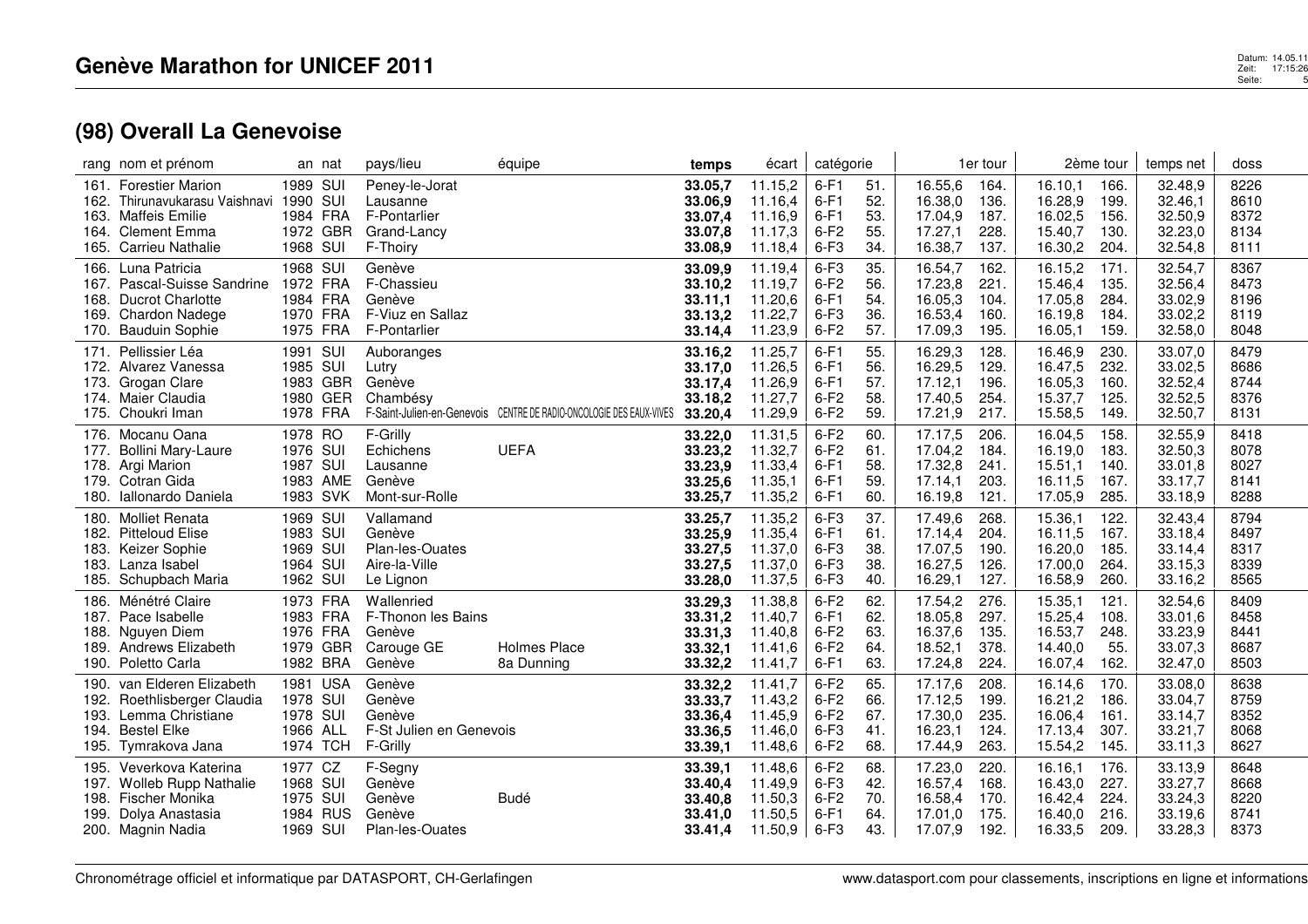|              | rang nom et prénom                                  |                      | an nat     | pays/lieu                   | équipe                  | temps              | écart              | catégorie        |            |                    | 1er tour     |                    | 2ème tour    | temps net          | doss         |
|--------------|-----------------------------------------------------|----------------------|------------|-----------------------------|-------------------------|--------------------|--------------------|------------------|------------|--------------------|--------------|--------------------|--------------|--------------------|--------------|
| 201.         | Barcucci Valentina                                  | 1978 ITA             |            | Genève                      |                         | 33.42,4            | 11.51,9            | $6-F2$           | 71.        | 17.41,2            | 255.         | 16.01,2            | 152.         | 33.16,2            | 8043         |
| 202.<br>203. | <b>Bruhin Nathalie</b><br>Ansermet Greene Haydee    | 1973 SUI             | 1970 USA   | Genève<br>Corsier-sur-Vevey |                         | 33.43,4<br>33.46,3 | 11.52,9<br>11.55,8 | $6-F2$<br>$6-F3$ | 72.<br>44. | 17.20,7<br>17.08,0 | 215.<br>193. | 16.22,7<br>16.38,3 | 188.<br>214. | 33.17,1<br>33.21,1 | 8098<br>8022 |
|              | 204. Periat Aline                                   | 1987 SUI             |            | Confignon                   |                         | 33.47,0            | 11.56,5            | $6-F1$           | 65.        | 16.53,1            | 158.         | 16.53,9            | 250.         | 33.33,6            | 8482         |
|              | 205. Leclercq Helene                                |                      | 1972 FRA   | F-Ferney Voltaire           |                         | 33.47,3            | 11.56,8            | $6-F2$           | 73.        | 17.19,6            | 214.         | 16.27,7            | 195.         | 33.22,9            | 8709         |
| 206.         | Krasteva Schmutz Velina 1981                        |                      | <b>BUL</b> | Carouge GE                  | <b>BPER</b>             | 33.47,9            | 11.57,4            | $6-F2$           | 74.        | 17.52,7            | 274.         | 15.55,2            | 146.         | 33.08,8            | 8329         |
| 207.         | <b>Berry Catherine</b>                              |                      | 1964 AUS   | F-Menthon St Bernard        |                         | 33.50,9            | 12.00,4            | $6-F3$           | 45.        | 16.51,4            | 157.         | 16.59,5            | 262.         | 33.42,2            | 8063         |
|              | 208. Petelat Isabelle                               |                      | 1968 FRA   | F-Sillingy                  |                         | 33.52,0            | 12.01,5            | $6-F3$           | 46.        | 16.48,0            | 150.         | 17.04,0            | 276.         | 33.45,1            | 8485         |
| 209.         | Etchepareborda Nathalie 1963 SUI                    |                      |            | Genthod                     |                         | 33.53,7            | 12.03,2            | $6-F3$           | 47.        | 16.44,0            | 146.         | 17.09,7            | 295.         | 33.41,3            | 8212         |
| 210.         | Tadjbakhsh Chaker Shahrzad 1969 AME                 |                      |            | Conches                     |                         | 33.54,2            | 12.03,7            | $6-F3$           | 48.        | 16.51,0            | 156.         | 17.03,2            | 274.         | 33.38,2            | 8601         |
| 211.         | Riboni Aude                                         | 1980 SUI             |            | Soral                       |                         | 33.54,9            | 12.04,4            | $6-F2$           | 75.        | 16.47,5            | 149.         | 17.07,4            | 286.         | 33.46,8            | 8518         |
| 212.         | Domenjoz Iris                                       | 1988 SUI             |            | Thônex                      |                         | 33.56,4            | 12.05,9            | $6-F1$           | 66.        | 16.42,0            | 142.         | 17.14,4            | 309.         | 33.37,9            | 8190         |
| 213.<br>214. | <b>Aubert Blandine</b><br>Bournez Princesse Cla-Cla | 1987 SUI<br>1984 FRA |            | <b>Bernex</b><br>Genève     | 8a Dunning              | 33.56,6<br>33.59,3 | 12.06.1<br>12.08,8 | $6-F1$<br>$6-F1$ | 67.<br>68. | 17.03,7<br>17.43,3 | 183.<br>258. | 16.52,9<br>16.16,0 | 244.<br>175. | 33.42,7<br>33.13,4 | 8030<br>8088 |
|              | 214. Leuba Sandrine                                 | 1962 SUI             |            | Versoix                     | Stade Genève            | 33.59,3            | 12.08,8            | $6-F3$           | 49.        | 17.27,6            | 229.         | 16.31,7            | 207.         | 33.25,1            | 8355         |
|              | 216. Adams Vanessa                                  |                      | 1979 SWE   | Genève                      |                         | 34.00,5            | 12.10,0            | $6-F2$           | 76.        | 17.35.7            | 249.         | 16.24.8            | 192.         | 33.39,0            | 8004         |
| 217.         | Lauwerier Caroline                                  |                      | 1980 URU   | F-Ambilly                   | <b>WTO</b>              | 34.03,0            | 12.12,5            | $6-F2$           | 77.        | 16.24,3            | 125.         | 17.38,7            | 351.         | 33.52,6            | 8345         |
| 218.         | Fraser Helena                                       |                      | 1972 GBR   | F-Thoiry                    |                         | 34.03,8            | 12.13,3            | $6-F2$           | 78.        | 17.12,2            | 197.         | 16.51,6            | 240.         | 33.51,0            | 8228         |
|              | 219. Escher Christine                               | 1966 SUI             |            | Genève                      | Budé                    | 34.03.9            | 12.13,4            | $6-F3$           | 50.        | 17.06,5            | 189.         | 16.57,4            | 259.         | 33.48,4            | 8211         |
| 220.         | <b>Rozental Nadia</b>                               |                      | 1986 ARG   | Lausanne                    |                         | 34.05,1            | 12.14,6            | $6-F1$           | 69.        | 17.33,6            | 245.         | 16.31,5            | 206.         | 33.43,1            | 8538         |
| 221.         | Amaudruz Monique                                    | 1952 SUI             |            | <b>Bernex</b>               | Satus Genève Athlétisme | 34.05.3            | 12.14,8            | $6-F4$           | 11.        | 17.37,3            | 251.         | 16.28,0            | 196.         | 33.37,3            | 8015         |
|              | 222. Pla Huberti Maria Rosa                         | 1970 ESP             |            | Satigny                     |                         | 34.05,5            | 12.15,0            | $6-F3$           | 51.        | 17.12,6            | 200.         | 16.52,9            | 244.         | 33.52,1            | 8498         |
| 223.         | Folch Monica                                        | 1970                 | ESP        | F-Thoiry                    |                         | 34.05,7            | 12.15,2            | $6-F3$           | 52.        | 17.12,4            | 198.         | 16.53,3            | 246.         | 33.53,1            | 8222         |
|              | 224. Abidat Veronique                               |                      | 1973 FRA   | F-Saint Genis Pouilly       |                         | 34.06,7            | 12.16,2            | $6-F2$           | 79.        | 18.05,0            | 294.         | 16.01.7            | 154.         | 33.37,4            | 8734         |
| 225.         | Piller Delphine                                     | 1995 SUI             |            | Chêne-Bourg                 |                         | 34.07,3            | 12.16,8            | 6-FJ             | 12.        | 17.02,0            | 177.         | 17.05,3            | 280.         | 33.51,7            | 8493         |
| 226.         | Semanaz Florence                                    |                      | 1969 FRA   | F-Saint Jean de Gonville    |                         | 34.07,7            | 12.17,2            | $6-F3$           | 53.        | 17.13,3            | 201.         | 16.54,4            | 253.         | 33.55,2            | 8570         |
| 227.         | <b>Madine Carmen</b><br>Dimo Severine               | 1974 SUI             | 1977 GBR   | Gland                       |                         | 34.10,3            | 12.19,8            | $6-F2$           | 80.        | 17.00,6            | 174.         | 17.09,7            | 295.         | 33.57,1            | 8371<br>8187 |
| 228.<br>228. | Mechaussie Chloé                                    |                      | 1980 FRA   | Lausanne<br>F-Ambilly       |                         | 34.11,5<br>34.11,5 | 12.21,0<br>12.21,0 | $6-F2$<br>$6-F2$ | 81.<br>81. | 17.34,3<br>17.31,0 | 246.<br>237. | 16.37,2<br>16.40,5 | 212.<br>219. | 33.49,6<br>33.42,7 | 8401         |
| 228.         | Mngola Linda                                        | 1976 KE              |            | Grand-Lancy                 |                         | 34.11,5            | 12.21,0            | $6-F2$           | 81.        | 16.56,9            | 166.         | 17.14,6            | 310.         | 33.34,1            | 8417         |
| 231.         | Garambois Virginie                                  |                      | 1974 FRA   | Plan-les-Ouates             |                         | 34.13,6            | 12.23,1            | $6-F2$           | 84.        | 17.03,1            | 181.         | 17.10,5            | 297.         | 34.05,7            | 8237         |
| 232.         | <b>Mcculloch Kirsten</b>                            | 1996 SUI             |            | Vessy                       |                         | 34.13,8            | 12.23,3            | 6-FJ             | 13.        | 17.32,6            | 240.         | 16.41,2            | 221.         | 33.47,4            | 8398         |
| 233.         | Matringe Christie                                   |                      | 1974 FRA   | F-Orcier                    |                         | 34.14,2            | 12.23,7            | $6-F2$           | 85.        | 18.05,8            | 297.         | 16.08,4            | 163.         | 33.45,6            | 8391         |
| 234.         | <b>Chauvin Camille</b>                              |                      | 1984 FRA   | F-Annecy                    |                         | 34.14,3            | 12.23,8            | $6-F1$           | 70.        | 16.50,0            | 154.         | 17.24,3            | 331.         | 34.05,0            | 8123         |
| 235.         | Koller Caroline                                     |                      | 1996 USA   | Chêne-Bougeries             | Ecole Internationale    | 34.15,1            | 12.24,6            | 6-FJ             | 14.        | 17.32,3            | 239.         | 16.42,8            | 226.         | 33.47,9            | 8326         |
| 235.         | Nicaud Elsa                                         |                      | 1984 FRA   | F-Annecy                    |                         | 34.15,1            | 12.24,6            | $6-F1$           | 71.        | 16.50,1            | 155.         | 17.25,0            | 334.         | 34.05,9            | 8444         |
| 237.         | Pascal-Suisse Tiphaine                              |                      | 1995 FRA   | F-Lucinges                  |                         | 34.16,6            | 12.26,1            | 6-FJ             | 15.        | 17.24,3            | 223.         | 16.52,3            | 241.         | 34.04,8            | 8474         |
| 238.         | Pane Gita                                           | 1982 SUI             |            | Genève                      |                         | 34.17,0            | 12.26,5            | $6-F1$           | 72.        | 16.58,0            | 169.         | 17.19,0            | 316.         | 34.09,6            | 8464         |
| 239.         | <b>Becnel Kristin</b>                               |                      | 1970 USA   | Cologny                     |                         | 34.18,2            | 12.27,7            | $6-F3$           | 54.        | 17.41,3            | 256.         | 16.36,9            | 211.         | 33.45,2            | 8689         |
|              | 240. Jackson Micala                                 |                      |            | 1973 GBR F-Cessy            |                         | 34.18,3            | 12.27,8            | $6-F2$           | 86.        | 18.01,2            | 283.         | 16.17,1            | 177.         | 33.54,8            | 8299         |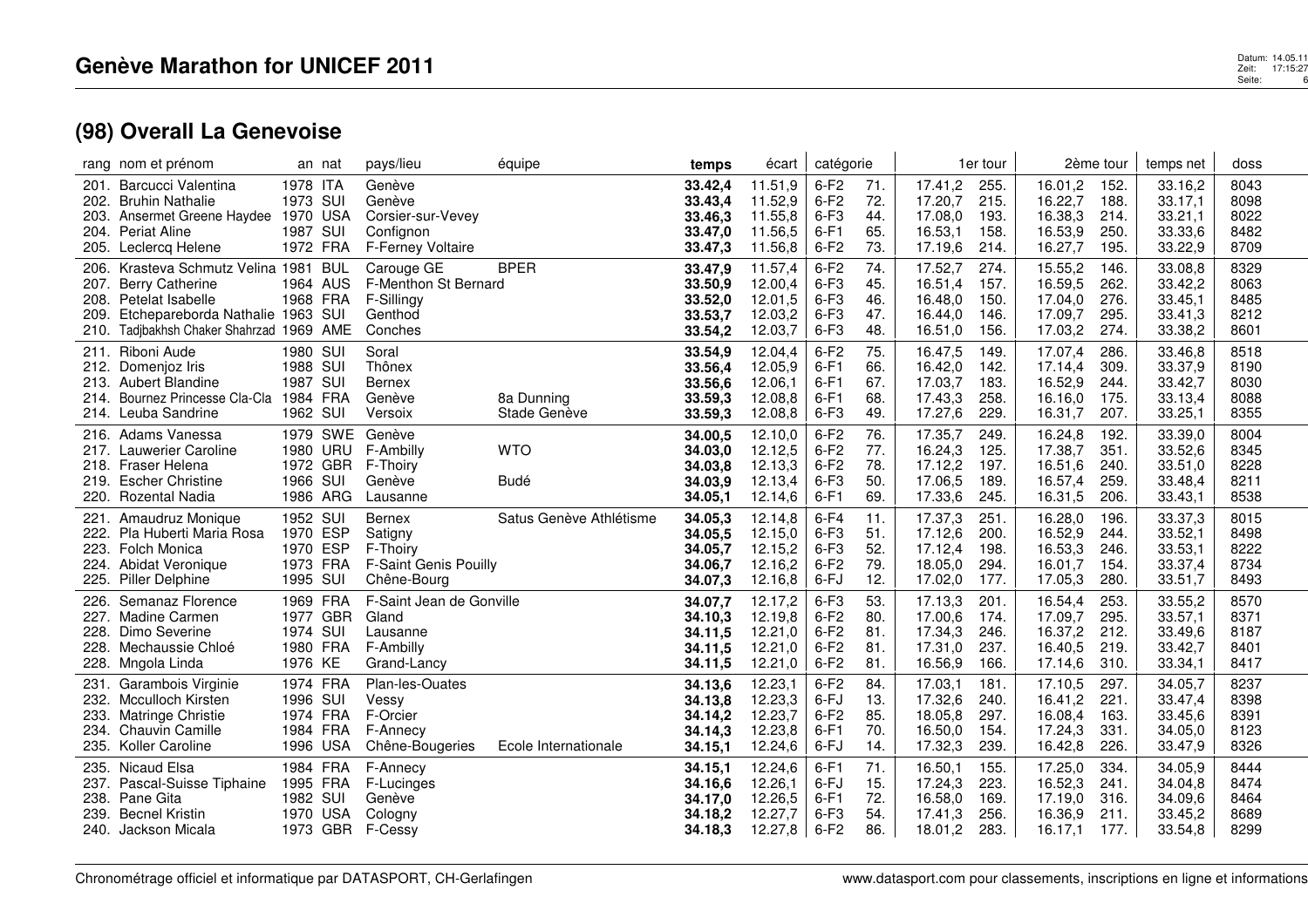| rang nom et prénom                                                                                                                                       | an nat                                                             | pays/lieu                                                                         | équipe                                     | temps                                               | écart                                               | catégorie                                      |                                    |                                                     | 1er tour                             |                                                     | 2ème tour                            | temps net                                           | doss                                 |
|----------------------------------------------------------------------------------------------------------------------------------------------------------|--------------------------------------------------------------------|-----------------------------------------------------------------------------------|--------------------------------------------|-----------------------------------------------------|-----------------------------------------------------|------------------------------------------------|------------------------------------|-----------------------------------------------------|--------------------------------------|-----------------------------------------------------|--------------------------------------|-----------------------------------------------------|--------------------------------------|
| 241. Hunecke Félicia<br>Heitkamp Petra<br>242.<br>243.<br><b>Haley Dannette</b><br><b>Bochaton Nathalie</b><br>244.<br>Vartanova Karina<br>245.          | 1963 SUI<br>1971<br>NED<br>1966 CAN<br>1969 SUI<br>1973 SUI        | Carouge GE<br>F-Cessy<br><b>Borex</b><br>F-Veigy Foncenex<br>Genève               | <b>RTS</b><br><b>HUG</b>                   | 34.19,2<br>34.19,8<br>34.20,2<br>34.21,2<br>34.21,7 | 12.28,7<br>12.29,3<br>12.29,7<br>12.30,7<br>12.31,2 | $6-F3$<br>$6-F3$<br>$6-F3$<br>$6-F3$<br>$6-F2$ | 55.<br>56.<br>57.<br>58.<br>87.    | 17.17,6<br>18.02,3<br>18.50,1<br>17.49,1<br>16.19,2 | 208.<br>286.<br>373.<br>266.<br>120. | 17.01,6<br>16.17,5<br>15.30,1<br>16.32,1<br>18.02,5 | 268.<br>179.<br>112.<br>208.<br>399. | 34.10,9<br>33.55,5<br>33.52,9<br>33.55,6<br>34.12,9 | 8706<br>8276<br>8267<br>8737<br>8643 |
| <b>Curty Martine</b><br>246.<br>247.<br>Guéry Véronique<br>Menegale Olivia<br>247.<br>Praplan Juliette<br>249.<br>Passera Sofia<br>250.                  | 1975 SUI<br>1963 FRA<br>1980 SUI<br>1980 SUI<br>1986 ITA           | Meyrin<br>F-Chantraine<br>Uvrier<br>Genève<br>I-Milano (MI)                       | Chicks on run                              | 34.22,3<br>34.22,5<br>34.22,5<br>34.28,6<br>34.28,8 | 12.31,8<br>12.32,0<br>12.32,0<br>12.38,1<br>12.38,3 | $6-F2$<br>$6-F3$<br>$6-F2$<br>$6-F2$<br>$6-F1$ | 88.<br>59.<br>89.<br>90.<br>73.    | 17.18,0<br>17.02,2<br>18.13,3<br>18.10,5<br>18.07,3 | 210.<br>178.<br>321.<br>315.<br>305. | 17.04,3<br>17.20,3<br>16.09,2<br>16.18.1<br>16.21,5 | 277.<br>321.<br>165.<br>180.<br>187. | 34.04,7<br>34.09,0<br>33.45,3<br>33.44,1<br>33.49,9 | 8150<br>8261<br>8713<br>8723<br>8475 |
| Murphy Tanya<br>251.<br>252.<br>Nicollin Laura<br>253.<br>Sanchez Rachel<br>Landgraf Susan<br>254.<br><b>Barras Florence</b><br>255.                     | 1969 GBR<br>1982 SUI<br>1979 ESP<br>1967 USA<br>SUI<br>1971        | Coppet<br>Genève<br>Genève<br>F-Cessy<br>Plan-les-Ouates                          |                                            | 34.29.1<br>34.30,0<br>34.30,4<br>34.32,3<br>34.32,8 | 12.38,6<br>12.39,5<br>12.39,9<br>12.41,8<br>12.42,3 | $6-F3$<br>$6-F1$<br>$6-F2$<br>$6-F3$<br>$6-F3$ | 60.<br>74.<br>91.<br>61.<br>62.    | 17.48.8<br>16.33,8<br>17.02,3<br>17.50,8<br>17.16,7 | 265.<br>131.<br>179<br>270<br>205.   | 16.40,3<br>17.56,2<br>17.28,1<br>16.41,5<br>17.16,1 | 218.<br>389.<br>338.<br>222.<br>313. | 34.02,1<br>34.22,6<br>34.19,2<br>33.59,9<br>34.20,3 | 8431<br>8446<br>8546<br>8338<br>8046 |
| Oberli Christina<br>256.<br><b>Tercier Florence</b><br>257.<br>258.<br>Kuijper Heijltje<br><b>Parcot Marie</b><br>259.<br><b>Bulling Shelley</b><br>260. | 1971 SUI<br>1963 SUI<br>1978 NED<br>1966 FRA<br>1970 NZL           | Genève<br>Genève<br>Puplinge<br>Chêne-Bougeries<br>Genève                         |                                            | 34.33.0<br>34.33,2<br>34.33,8<br>34.34.6<br>34.35,8 | 12.42,5<br>12.42,7<br>12.43,3<br>12.44.1<br>12.45,3 | $6-F3$<br>$6-F3$<br>$6-F2$<br>$6-F3$<br>$6-F3$ | 63.<br>64.<br>92.<br>65.<br>66.    | 17.32.1<br>17.32,9<br>17.18,2<br>17.46.1<br>17.44,5 | 238.<br>242.<br>211.<br>264.<br>261. | 17.00.9<br>17.00,3<br>17.15,6<br>16.48,5<br>16.51,3 | 267.<br>265.<br>311.<br>234.<br>238. | 34.07.7<br>34.07,9<br>34.23,5<br>34.08.1<br>34.06,6 | 8717<br>8606<br>8333<br>8466<br>8100 |
| <b>Troissin Typhaine</b><br>261.<br>262.<br>Gazara Anuka<br>Huezo Sonia<br>263.<br>Poirier Sophie<br>264.<br>265.<br><b>Held Renate</b>                  | 1977 FRA<br>1986 GBR<br>1966 SVL<br>1988 CAN<br>1963 BE            | F-Gex<br>Grand-Saconnex<br>Genève<br>Genève<br>Commugny                           |                                            | 34.36.0<br>34.36,3<br>34.39,8<br>34.40,2<br>34.40,9 | 12.45,5<br>12.45,8<br>12.49,3<br>12.49.7<br>12.50,4 | $6-F2$<br>$6-F1$<br>$6-F3$<br>$6-F1$<br>$6-F3$ | 93.<br>75.<br>67.<br>76.<br>68.    | 18.05.9<br>17.01,2<br>16.43,6<br>18.11.1<br>17.17,5 | 300.<br>176.<br>145.<br>316.<br>206. | 16.30.1<br>17.35,1<br>17.56,2<br>16.29,1<br>17.23,4 | 203.<br>347.<br>389.<br>200.<br>328. | 34.02.4<br>34.26,0<br>34.32,7<br>33.59,4<br>34.30,3 | 8623<br>8241<br>8705<br>8502<br>8277 |
| <b>Pillet Caroline</b><br>266.<br>Rossique Lucie<br>267.<br>Lagrange Yolande<br>268.<br>Besse Moser Constance<br>269.<br>270.<br>Jacqueline Tsan         | 1964 SUI<br>1965 SUI<br>1989 SUI<br>1981<br><b>CI</b><br>1982 FRA  | Petit-Lancy<br><b>F-Monnetier Mornex</b><br>Grand-Lancy<br>Genève<br>F-Bonneville | <b>ITC</b><br><b>MSC</b>                   | 34.42,6<br>34.43,5<br>34.43,6<br>34.45,4<br>34.47,4 | 12.52,1<br>12.53,0<br>12.53,1<br>12.54,9<br>12.56,9 | $6-F3$<br>$6-F3$<br>$6-F1$<br>$6-F2$<br>$6-F1$ | 69.<br>70.<br>77.<br>94.<br>78.    | 17.49.8<br>17.30,7<br>17.08,0<br>16.59,9<br>17.44,6 | 269.<br>236.<br>193.<br>173.<br>262. | 16.52,8<br>17.12,8<br>17.35,6<br>17.45,5<br>17.02,8 | 243.<br>302.<br>349.<br>370.<br>273. | 34.26,7<br>34.29,1<br>34.24,5<br>34.36,6<br>34.12,9 | 8495<br>8532<br>8708<br>8067<br>8747 |
| Bressi Maria<br>271.<br>Samara Maya<br>272.<br>273.<br>D'Aiuto Chiara<br>Taboada Susana<br>274.<br>Michenaud Florence<br>275.                            | SUI<br>1981<br>1975 USA<br>1980 SUI<br>1981 SUI<br>1969 FRA        | Genève<br>Genève<br>Grand-Saconnex<br>Genève<br>F-La Celle Saint-Cloud            | <b>OMC</b><br>Democrats abroad Switzerland | 34.48,6<br>34.49,1<br>34.50,3<br>34.50,4<br>34.51,5 | 12.58,1<br>12.58,6<br>12.59,8<br>12.59,9<br>13.01,0 | $6-F2$<br>$6-F2$<br>$6-F2$<br>$6-F2$<br>$6-F3$ | 95.<br>96.<br>97.<br>98.<br>71.    | 18.05,0<br>18.07,5<br>18.04,8<br>18.02,0<br>17.34,4 | 294.<br>306.<br>293.<br>284.<br>247. | 16.43,6<br>16.41,6<br>16.45,5<br>16.48,4<br>17.17,1 | 228.<br>223.<br>229.<br>233.<br>314. | 34.35,0<br>34.09,5<br>34.36,3<br>34.34,4<br>34.38,7 | 8094<br>8545<br>8151<br>8600<br>8415 |
| Barman Chrischona<br>276.<br>277. Makin Sarah-Jayne<br>278.<br>Phelan Laura<br><b>Salisbury Kirsty</b><br>279.<br>280. Rame Perrine                      | 1969 SUI<br>1973 GBR<br>1975 IRE<br><b>NZL</b><br>1978<br>1979 FRA | Plan-les-Ouates<br>Genève<br>F-Villy le Bouveret<br>Genève<br>F-Grenoble          | Bumps 'n Bubs<br>Bumps 'n Bubs             | 34.52,1<br>34.52,6<br>34.55,8<br>34.57,8<br>34.58,0 | 13.01,6<br>13.02,1<br>13.05,3<br>13.07,3<br>13.07,5 | $6-F3$<br>$6-F2$<br>$6-F2$<br>$6-F2$<br>$6-F2$ | 72.<br>99.<br>100.<br>101.<br>102. | 17.49,5<br>17.44,3<br>18.03,3<br>18.03,3<br>18.27,2 | 267.<br>260.<br>288.<br>288.<br>334. | 17.02,6<br>17.08,3<br>16.52,5<br>16.54,5<br>16.30,8 | 272.<br>293.<br>242.<br>254.<br>205. | 34.36,5<br>34.23,7<br>34.14,7<br>34.18,7<br>34.23,1 | 8045<br>8378<br>8490<br>8544<br>8510 |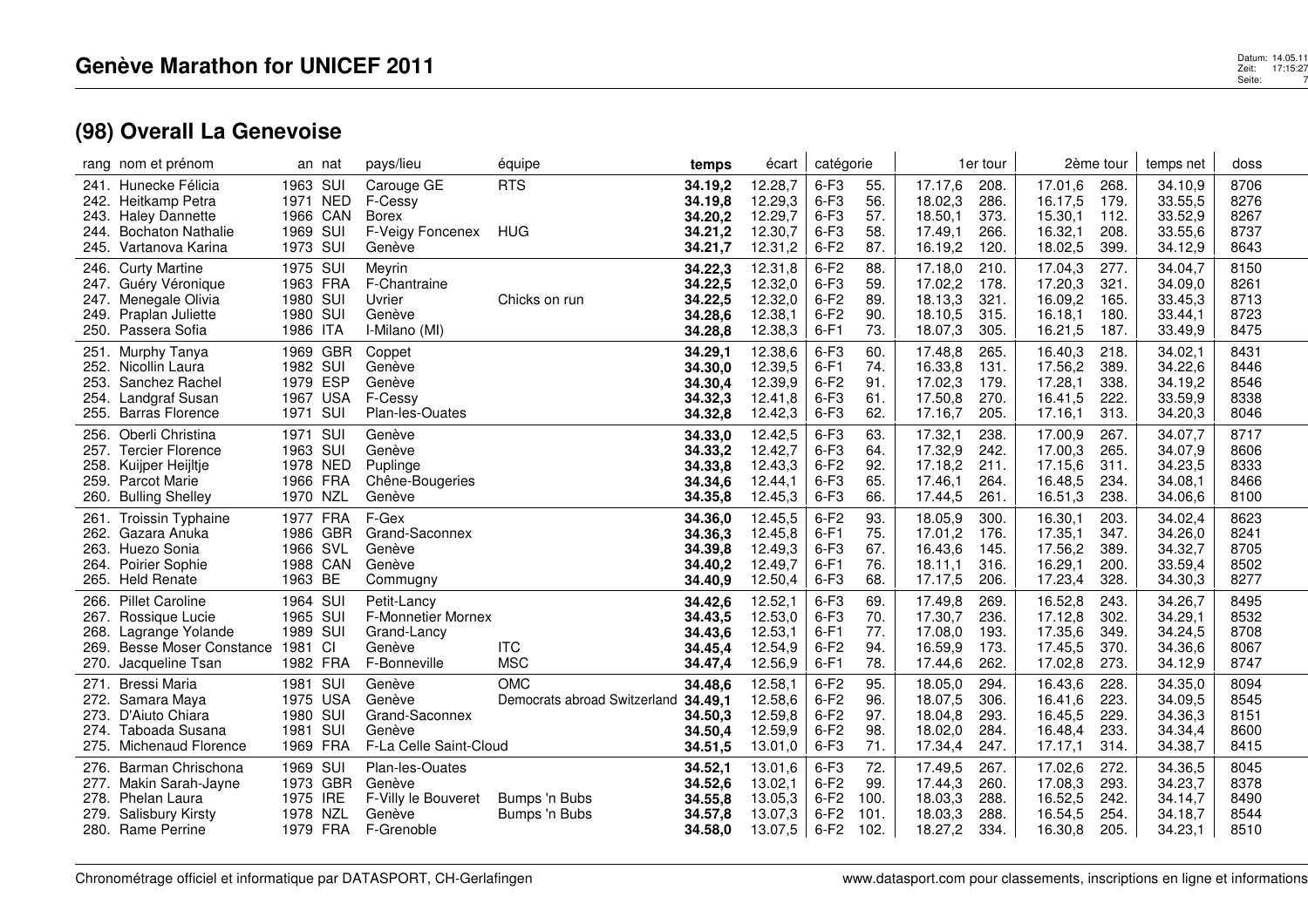| rang nom et prénom                                         | an nat               | pays/lieu                      | équipe                    | temps              | écart              | catégorie        |             |                    | 1er tour     |                    | 2ème tour    | temps net          | doss         |
|------------------------------------------------------------|----------------------|--------------------------------|---------------------------|--------------------|--------------------|------------------|-------------|--------------------|--------------|--------------------|--------------|--------------------|--------------|
| <b>Boucher Marie-France</b><br>281.<br>282. Provazza Laure | 1987 CAN<br>1982 FRA | Genève<br>F-Annecy             |                           | 35.00,3<br>35.01,3 | 13.09,8<br>13.10,8 | $6-F1$<br>$6-F1$ | 79.<br>80.  | 18.09,3<br>18.31,4 | 312.<br>342. | 16.51,0<br>16.29,9 | 237.<br>201. | 34.46,2<br>34.27,9 | 8084<br>8509 |
| <b>Roy Rita</b><br>283.                                    | 1972 SUI             | Le Vaud                        |                           | 35.02,8            | 13.12,3            | $6-F2$           | 103.        | 17.33,1            | 243.         | 17.29,7            | 339.         | 34.48,7            | 8535         |
| 283.<br>Testuz Laure                                       | 1973 SUI             | Genève                         |                           | 35.02,8            | 13.12,3            | $6-F2$           | 103.        | 18.35,8            | 351.         | 16.27,0            | 194.         | 34.35,7            | 8607         |
| <b>Cameron Cecilia</b><br>285.                             | 1964 FRA             | F-Gex                          |                           | 35.03,5            | 13.13,0            | $6-F3$           | 73.         | 17.59,9            | 282.         | 17.03,6            | 275.         | 34.41,7            | 8106         |
| Swain Helen<br>286.                                        | 1978 IRL             | Genève                         |                           | 35.03,9            | 13.13,4            | $6-F2$           | 105         | 18.02,0            | 284.         | 17.01,9            | 269.         | 34.36,8            | 8778         |
| 287.<br>Christiansson Kajsa                                | 1981<br>SWE          | F-St Genis Pouilly             |                           | 35.04,1            | 13.13,6            | $6-F2$           | 106.        | 17.21,2            | 216.         | 17.42,9            | 363.         | 34.35,2            | 8132         |
| Kay Melissa<br>287.<br>289. Zaid Loubna                    | 1969 CAN<br>1981 SUI | Genève<br>Thônex               | Get Fit                   | 35.04,1            | 13.13,6            | $6-F3$<br>$6-F2$ | 74.<br>107. | 18.10,3<br>18.23,6 | 314.<br>328. | 16.53,8<br>16.40,7 | 249.<br>220. | 34.31,7            | 8748<br>8679 |
| Muntaner Sophie<br>290.                                    | 1976 FRA             | F-Gaillard                     | Louis Dreyfus Commodities | 35.04,3<br>35.05,0 | 13.13,8<br>13.14,5 | $6-F2$           | 108.        | 17.51,7            | 271.         | 17.13,3            | 305.         | 34.21,9<br>34.48,4 | 8430         |
| <b>Roux Nathalie</b><br>291.                               | 1979 FRA             | F-Gaillard                     | Rolex-1                   | 35.05,1            | 13.14,6            | $6-F2$           | 109.        | 17.52,1            | 272.         | 17.13,0            | 304.         | 34.47,5            | 8534         |
| Vincenti Gabriella<br>292.                                 | 1975 ITA             | Genève                         | <b>HUG</b>                | 35.10.1            | 13.19,6            | $6-F2$           | 110.        | 17.59,2            | 281.         | 17.10,9            | 299.         | 34.48,5            | 8763         |
| Dietschi Muriel<br>293.                                    | 1969 SUI             | Avully                         |                           | 35.11,0            | 13.20,5            | $6-F3$           | 75.         | 17.28,7            | 232.         | 17.42,3            | 361.         | 34.51,6            | 8183         |
| 294. Porret Chantal                                        | 1956 FRA             | F-Les Lilas                    |                           | 35.12,0            | 13.21,5            | $6-F4$           | 12.         | 18.06,3            | 301.         | 17.05,7            | 283.         | 34.36,1            | 8505         |
| Dimitrijevic Alexandra<br>295.                             | 1974 FRA             | L-Luxembourg                   |                           | 35.14,2            | 13.23,7            | $6-F2$           | 111.        | 17.54,1            | 275.         | 17.20,1            | 320.         | 34.46,2            | 8186         |
| <b>Riviere Cecile</b><br>296.                              | 1982 FRA             | Morges                         |                           | 35.16,0            | 13.25,5            | $6-F1$           | 81.         | 17.56,7            | 277.         | 17.19,3            | 318.         | 34.57,4            | 8521         |
| Furuya Crystal<br>297.                                     | 1978 CAN             | Genève                         |                           | 35.22,5            | 13.32,0            | $6-F2$           | 112.        | 18.14,4            | 322.         | 17.08.1            | 289.         | 34.56,1            | 8777         |
| Schmid Valérie<br>298.                                     | 1978 SUI             | Genève                         |                           | 35.23,8            | 13.33,3            | $6-F2$           | 113.        | 18.24,1            | 330.         | 16.59,7            | 263.         | 34.47,9            | 8562         |
| 299. Bricheux Alice<br><b>Toellner Monika</b><br>300.      | 1994 FRA<br>1974 HU  | Chêne-Bougeries<br>Grand-Lancy |                           | 35.28,4<br>35.28,5 | 13.37,9<br>13.38,0 | 6-FJ<br>$6-F2$   | 16.<br>114. | 19.15,7<br>17.23,9 | 423.<br>222. | 16.12,7<br>18.04,6 | 169.<br>401. | 34.56,4<br>35.18,7 | 8095<br>8614 |
|                                                            |                      |                                |                           |                    |                    |                  |             |                    |              |                    |              |                    |              |
| Dulmuin Aisah<br>301.<br>302. Abeln Karen                  | 1976 INA<br>1987 G   | Genève<br>Genève               |                           | 35.29,7<br>35.29,9 | 13.39,2<br>13.39,4 | $6-F2$<br>$6-F1$ | 115.<br>82. | 18.08,8<br>18.36,5 | 310.<br>353. | 17.20,9<br>16.53,4 | 322.<br>247. | 35.22,2<br>34.48,3 | 8698<br>8002 |
| Mino Thari<br>303.                                         | 1968 SUI             | Carouge GE                     |                           | 35.30,4            | 13.39,9            | $6-F3$           | 76.         | 18.08,9            | 311.         | 17.21,5            | 326.         | 35.04,4            | 8755         |
| Sautter Laura<br>304.                                      | 1993 SUI             | Genève                         |                           | 35.31,4            | 13.40,9            | $6-F1$           | 83.         | 19.15,7            | 423.         | 16.15,7            | 173.         | 34.59,6            | 8555         |
| Hegelbach Doris<br>305.                                    | 1973 SUI             | Grenchen                       |                           | 35.32,1            | 13.41,6            | $6-F2$           | 116.        | 18.06.8            | 304.         | 17.25,3            | 335.         | 35.13,8            | 8275         |
| Bengoa Delalande Miren<br>306.                             | 1977 SUI             | F-Paris                        | <b>UNICEF</b>             | 35.32,2            | 13.41,7            | $6-F2$           | 117.        | 18.38,1            | 358.         | 16.54,1            | 251.         | 35.05,1            | 8776         |
| 307. Ferrer Irma                                           | 1965 FRA             | F-Segny                        |                           | 35.34,7            | 13.44,2            | $6-F3$           | 77.         | 18.32,6            | 343.         | 17.02,1            | 270.         | 34.58,6            | 8218         |
| <b>Fischer Anne</b><br>308.                                | 1982 USA             | Genève                         |                           | 35.35,8            | 13.45,3            | $6-F1$           | 84.         | 18.46,0            | 369.         | 16.49,8            | 235.         | 34.56,2            | 8219         |
| 309. Loridan Melanie<br>310. Xu Ankai                      | 1976 FRA<br>1983 CHN | F-Cran Gevrier<br>Genève       | <b>WTO</b>                | 35.35,9<br>35.37,7 | 13.45,4<br>13.47,2 | $6-F2$<br>$6-F1$ | 118.<br>85. | 17.52,3<br>18.06,4 | 273.<br>303. | 17.43,6<br>17.31,3 | 365.<br>341. | 35.15,3<br>35.16,0 | 8361<br>8675 |
| Giboin Catherine<br>311.                                   | 1968 FRA             | Genève                         |                           | 35.39,2            | 13.48,7            | $6-F3$           | 78.         | 18.08,7            | 308.         | 17.30,5            | 340.         | 35.18,6            | 8244         |
| 312. Namfua Cilla                                          | 1974 TAN             | Carouge GE                     |                           | 35.40,8            | 13.50,3            | $6-F2$           | 119.        | 18.06,3            | 301.         | 17.34,5            | 346.         | 35.20,9            | 8435         |
| 313. Castan Cosima                                         | 1988 SUI             | Chêne-Bougeries                |                           | 35.42,0            | 13.51,5            | $6-F1$           | 86.         | 18.34,1            | 347.         | 17.07,9            | 288.         | 35.23,7            | 8113         |
| 314. Savard Patsy                                          | 1981 CAN             | Arvillard (Salins)             |                           | 35.42,8            | 13.52,3            | $6-F2$           | 120.        | 18.34,7            | 348.         | 17.08,1            | 289.         | 35.13,3            | 8556         |
| 315. Curinga Laure                                         | 1983 SUI             | Prilly                         |                           | 35.43,4            | 13.52,9            | $6-F1$           | 87.         | 17.18,5            | 213.         | 18.24,9            | 436.         | 35.28,4            | 8696         |
| Dardier Delphine<br>316.                                   | 1981 FRA             | F-Gex                          |                           | 35.46,1            | 13.55,6            | $6-F2$           | 121.        | 17.43,9            | 259.         | 18.02,2            | 397.         | 35.16,7            | 8155         |
| <b>Carlson Caroline</b><br>317.                            | 1974 FRA             | Genève                         |                           | 35.46,8            | 13.56,3            | $6-F2$           | 122.        | 18.55,5            | 389.         | 16.51,3            | 238.         | 35.08,3            | 8795         |
| Vittori Jennifer<br>318.                                   | SUI<br>1984          | Carouge GE                     |                           | 35.47,6            | 13.57,1            | $6-F1$           | 88.         | 18.53,5            | 381.         | 16.54,1            | 251.         | 35.25,9            | 8653         |
| <b>Aguilar Nathalie</b><br>319.                            | SUI<br>1974          | Vésenaz                        |                           | 35.48,5            | 13.58,0            | $6-F2$           | 123.        | 18.04,2            | 292.         | 17.44,3            | 367.         | 35.33,5            | 8684         |
| 320. Courtin Geneviève                                     | 1963 SUI             | Onex                           | <b>UBS</b>                | 35.48,9            | 13.58,4            | $6-F3$           | 79.         | 17.29,9            | 234.         | 18.19,0            | 423.         | 35.41,0            | 8144         |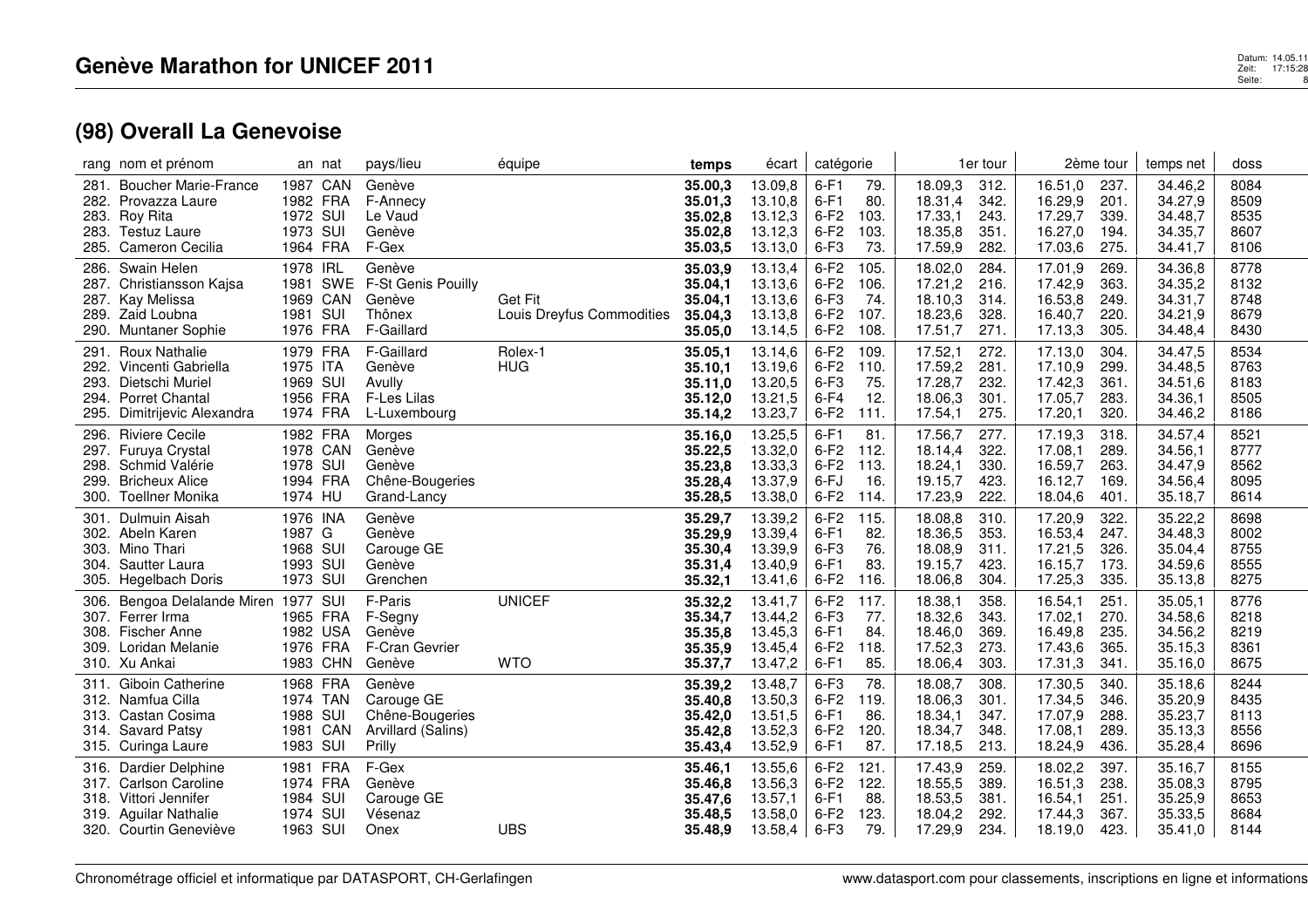|                                      | rang nom et prénom                                                                                                        |                                              | an nat                                                | pays/lieu                                                                                  | équipe                                    | temps                                               | écart                                               | catégorie                                      |                                    |                                                     | 1er tour                             |                                                     | 2ème tour                            | temps net                                           | doss                                 |
|--------------------------------------|---------------------------------------------------------------------------------------------------------------------------|----------------------------------------------|-------------------------------------------------------|--------------------------------------------------------------------------------------------|-------------------------------------------|-----------------------------------------------------|-----------------------------------------------------|------------------------------------------------|------------------------------------|-----------------------------------------------------|--------------------------------------|-----------------------------------------------------|--------------------------------------|-----------------------------------------------------|--------------------------------------|
| 320.<br>322.<br>322.<br>324.<br>325. | Jauslin Lironi Corinne<br><b>Benziger Nicole</b><br>Lelievre Catherine<br><b>Bredel Sandrine</b><br><b>Bigler Chantal</b> | 1959 SUI<br>1968 SUI<br>1970 FRA<br>1951 SUI | 1973 FRA                                              | Corsier GE<br>Cointrin<br>F-Bonneville<br>Troinex<br>Petit-Lancy                           |                                           | 35.48,9<br>35.49,9<br>35.49,9<br>35.50,4<br>35.53.6 | 13.58,4<br>13.59,4<br>13.59,4<br>13.59,9<br>14.03,1 | $6-F4$<br>$6-F3$<br>$6-F2$<br>$6-F3$<br>$6-F5$ | 13.<br>80.<br>124.<br>81.<br>3.    | 18.46,8<br>18.09,9<br>17.58,4<br>17.39,6<br>18.12,6 | 371.<br>313.<br>279.<br>253.<br>318. | 17.02,1<br>17.40,0<br>17.51,5<br>18.10,8<br>17.41,0 | 270.<br>352.<br>380.<br>412.<br>355. | 35.12,4<br>35.26,8<br>35.26,1<br>35.41,2<br>35.32,4 | 8304<br>8059<br>8351<br>8093<br>8072 |
| 326.<br>327.<br>328.<br>329.<br>330. | Azemar Christelle<br>Sizlingova Edita<br><b>Touvet Pauline</b><br>Frezza Sophie<br>Pedarros Delphine                      | 1981 SUI<br>1968 SUI<br>1977 FRA             | 1966 FRA<br>1974 CZE                                  | F-Ferney Voltaire<br>CZ-Prague<br>Genève<br>Genève<br>F-Villeneuve Minervois               |                                           | 35.53,8<br>35.54,5<br>35.58,2<br>35.58,7<br>35.58,8 | 14.03,3<br>14.04,0<br>14.07,7<br>14.08,2<br>14.08,3 | $6-F3$<br>$6-F2$<br>$6-F2$<br>$6-F3$<br>$6-F2$ | 82.<br>125.<br>126.<br>83.<br>127. | 18.12,8<br>18.38,5<br>19.19,6<br>18.03,3<br>18.27,4 | 320.<br>359.<br>434.<br>288.<br>335. | 17.41,0<br>17.16,0<br>16.38,6<br>17.55,4<br>17.31,4 | 355.<br>312.<br>215.<br>387.<br>342. | 35.32,5<br>35.26,7<br>35.18,2<br>35.39,9<br>35.42,7 | 8035<br>8577<br>8619<br>8702<br>8477 |
| 331.<br>332.<br>333.<br>334.<br>335. | Sandoz Claudine<br>Taguchi Emi<br>Anduze Elodie<br>Attiogbe Rukiatu<br>Nguyen Minh                                        | 1965<br>1985 SUI<br>1978 SUI<br>1977 SUI     | 1954 FRA<br><b>JPN</b>                                | F-Veigy Foncenex<br>Genève<br>Carouge GE<br>F-Cranves Sales<br>Genève                      |                                           | 36.00,6<br>36.01,7<br>36.04,3<br>36.04,5<br>36.05,5 | 14.10,1<br>14.11,2<br>14.13,8<br>14.14,0<br>14.15,0 | $6-F4$<br>$6-F3$<br>$6-F1$<br>$6-F2$<br>$6-F2$ | 14.<br>84.<br>89.<br>128.<br>129.  | 18.36,9<br>17.37,7<br>18.53,7<br>18.05,1<br>17.35,7 | 356.<br>252.<br>382.<br>296.<br>249. | 17.23,7<br>18.24,0<br>17.10,6<br>17.59,4<br>18.29,8 | 329.<br>433.<br>298.<br>394.<br>448. | 35.47,2<br>35.47,9<br>35.42,3<br>35.56,5<br>35.58,2 | 8547<br>8602<br>8021<br>8029<br>8442 |
| 336.<br>337.<br>338.<br>339.         | <b>Spalter Muriel</b><br>Tjani Gladys<br>Man Lyn<br>Furlanetto Laetitia<br>340. Peltier Karine                            | 1966 SUI<br>1980 SUI<br>1980                 | 1975 FRA<br>1968 GBR<br>SUI                           | Genève<br>F-Gex<br>Troinex<br>Grand-Saconnex<br>Genève                                     | Louis Dreyfus                             | 36.07,0<br>36.08,4<br>36.09,5<br>36.09.6<br>36.09,8 | 14.16,5<br>14.17,9<br>14.19,0<br>14.19,1<br>14.19,3 | $6-F3$<br>$6-F2$<br>$6-F3$<br>$6-F2$<br>$6-F2$ | 85.<br>130.<br>86.<br>131.<br>132. | 18.14.4<br>18.23,9<br>18.50,1<br>19.19,3<br>18.44,3 | 322.<br>329.<br>373.<br>432.<br>366. | 17.52,6<br>17.44,5<br>17.19,4<br>16.50,3<br>17.25,5 | 383.<br>368.<br>319.<br>236.<br>336. | 35.43,6<br>35.25,5<br>35.42,6<br>35.29,8<br>35.25,6 | 8588<br>8613<br>8710<br>8233<br>8720 |
| 341.<br>342.<br>343.<br>344.<br>345. | Burki Chloé<br>Vandycke Jessica<br>Herger Rachel<br>Hillman Kirsten<br><b>Newell Claire</b>                               | 1986 SUI<br>1985 BE<br>1984 SUI<br>1978 SUI  | 1968 CAN                                              | Genève<br>Geneve<br>Gy<br>Founex<br>Genève                                                 |                                           | 36.11.0<br>36.11,1<br>36.11,5<br>36.15,8<br>36.16,3 | 14.20,5<br>14.20,6<br>14.21,0<br>14.25,3<br>14.25,8 | $6-F1$<br>$6-F1$<br>$6-F1$<br>$6-F3$<br>$6-F2$ | 90.<br>91.<br>92.<br>87.<br>133.   | 19.14.6<br>19.14,6<br>19.15,4<br>18.50,2<br>18.43,5 | 419.<br>419.<br>422<br>375.<br>364.  | 16.56,4<br>16.56,5<br>16.56,1<br>17.25,6<br>17.32,8 | 256.<br>257.<br>255.<br>337.<br>344. | 35.47,7<br>35.47,9<br>35.48,3<br>35.47,6<br>35.41,4 | 8103<br>8642<br>8793<br>8281<br>8440 |
| 346.<br>347.<br>348.<br>349.         | <b>Delaporte Severine</b><br>Soria Romina<br>Wanger Jessica<br><b>Agoston Pascale</b><br>350. Little Janet                | 1984 SUI<br>1985 SUI<br>1967 SUI<br>1970 SUI | 1983 FRA                                              | Genève<br>Genève<br>F-Bossey<br>Veyrier<br>Cologny                                         | Procter & Gamble<br><b>UNEP FI angels</b> | 36.19,9<br>36.20.3<br>36.21,5<br>36.22,2<br>36.22,9 | 14.29,4<br>14.29,8<br>14.31,0<br>14.31,7<br>14.32,4 | $6-F1$<br>$6-F1$<br>$6-F1$<br>$6-F3$<br>$6-F3$ | 93.<br>94.<br>95.<br>88.<br>89.    | 18.08,7<br>18.15,6<br>19.22,6<br>20.06,7<br>18.12,6 | 308.<br>324.<br>444.<br>502.<br>318. | 18.11,2<br>18.04,7<br>16.58,9<br>16.15,5<br>18.10,3 | 416.<br>402.<br>260.<br>172.<br>409. | 36.06,4<br>35.53,6<br>35.43,9<br>35.36,7<br>35.49,5 | 8167<br>8584<br>8764<br>8008<br>8774 |
| 351.<br>352.<br>353.<br>354.<br>355. | Leclerc Dineke<br><b>Loubry Steffy</b><br>Andriambeloson Herisoa Haja Tiana 1981<br><b>Amand Karine</b><br>Rousserie Anne | 1966 PAY                                     | 1987 FRA<br>MAL<br>1976 FRA<br>1982 FRA               | F-Viry<br>F-Bellegarde Sur Valeserine<br>Genève<br>F-Lucinges<br>F-Lucinges                |                                           | 36.23,8<br>36.25,9<br>36.26,6<br>36.27,1<br>36.27,2 | 14.33,3<br>14.35,4<br>14.36,1<br>14.36,6<br>14.36,7 | $6-F3$<br>$6-F1$<br>$6-F2$<br>$6-F2$<br>$6-F1$ | 90.<br>96.<br>134.<br>135.<br>97.  | 17.57,3<br>18.36,4<br>18.45,3<br>19.09,1<br>19.08,0 | 278.<br>352.<br>367.<br>409.<br>406. | 18.26,5<br>17.49,5<br>17.41,3<br>17.18,0<br>17.19,2 | 439.<br>377.<br>357.<br>315.<br>317. | 36.09,0<br>35.52,2<br>35.43,5<br>35.50,8<br>35.50,3 | 8348<br>8363<br>8020<br>8014<br>8533 |
| 356.<br>357.<br>358.<br>360.         | <b>Bellare Nita</b><br>Perkins Gillian<br>King Susan<br>359. Riedo Anik<br>Boucher Jessica Lynch                          | 1967<br>1967                                 | 1969 USA<br>1974 CAN<br>CAN<br><b>SUI</b><br>1984 CAN | Genève<br>Genève<br>Plan-les-Ouates<br>F-Collonges-sous-Salève<br><b>F-Ferney Voltaire</b> | UNEP FI angels                            | 36.28,3<br>36.28,6<br>36.28,8<br>36.28,9<br>36.29,0 | 14.37,8<br>14.38,1<br>14.38,3<br>14.38,4<br>14.38,5 | $6-F3$<br>$6-F2$<br>$6-F3$<br>$6-F3$<br>$6-F1$ | 91.<br>136.<br>92.<br>93.<br>98.   | 19.20,7<br>19.20,2<br>19.20,7<br>18.03,9<br>19.23,4 | 436.<br>435.<br>436.<br>291.<br>448. | 17.07,6<br>17.08,4<br>17.08.1<br>18.25,0<br>17.05,6 | 287.<br>294.<br>289.<br>437.<br>281. | 36.08,0<br>36.09,2<br>36.08,3<br>36.11,8<br>35.51,4 | 8056<br>8483<br>8749<br>8520<br>8738 |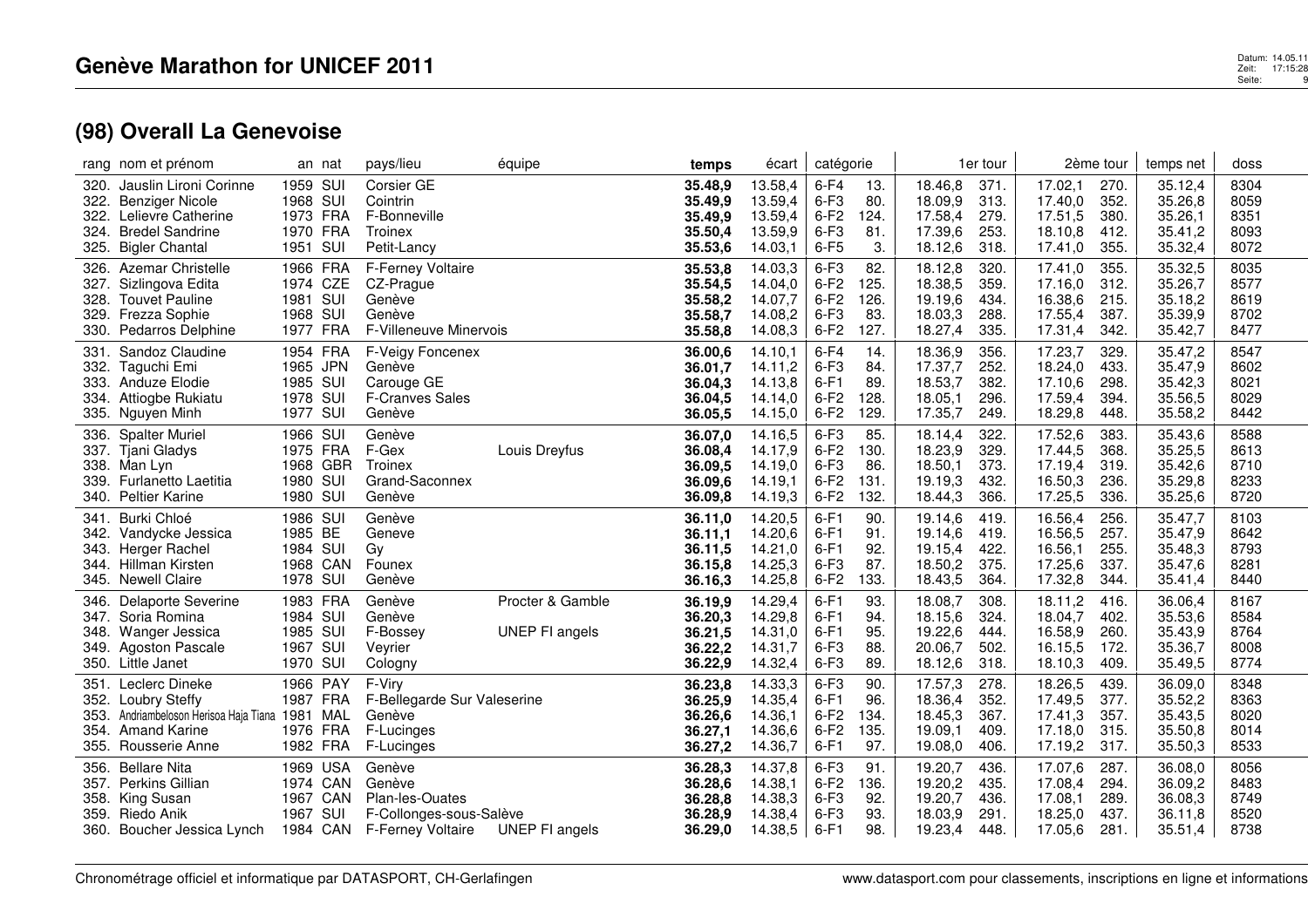| rang nom et prénom                                                                                                                                       | an nat                                                                   | pays/lieu                                                             | équipe                                  | temps                                               | écart                                               | catégorie                                      |                                      |                                                     | 1er tour                             |                                                     | 2ème tour                            | temps net                                           | doss                                 |
|----------------------------------------------------------------------------------------------------------------------------------------------------------|--------------------------------------------------------------------------|-----------------------------------------------------------------------|-----------------------------------------|-----------------------------------------------------|-----------------------------------------------------|------------------------------------------------|--------------------------------------|-----------------------------------------------------|--------------------------------------|-----------------------------------------------------|--------------------------------------|-----------------------------------------------------|--------------------------------------|
| Spoehrle Sylvie<br>361.<br>362.<br>Aeberhard Deborah<br>363.<br>Andrew Jocelyn<br><b>Masset Charlotte</b><br>364.<br><b>Masset Sophie</b><br>364.        | SUI<br>1951<br>SUI<br>1983<br>1982 CAN<br>1982 SUI<br>1983 SUI           | Meinier<br>La Plaine<br>Châtelaine<br>Lausanne<br>Genève              | dip                                     | 36.31,6<br>36.32,3<br>36.32.4<br>36.35,2<br>36.35,2 | 14.41,1<br>14.41,8<br>14.41,9<br>14.44,7<br>14.44,7 | $6-F5$<br>$6-F1$<br>$6-F1$<br>$6-F1$<br>$6-F1$ | 4.<br>99.<br>100.<br>101.<br>101.    | 17.59,1<br>18.37,8<br>18.19,3<br>18.42,8<br>18.43,2 | 280.<br>357.<br>326<br>362.<br>363.  | 18.32,5<br>17.54,5<br>18.13,1<br>17.52,4<br>17.52,0 | 451.<br>386.<br>419.<br>382.<br>381. | 36.25,8<br>36.08,6<br>35.55,2<br>36.11,5<br>36.11,8 | 8590<br>8007<br>8019<br>8386<br>8387 |
| Serin Cecilia<br>366.<br>367.<br>Duchemin Héli<br>Da Silva Oliveira Maria<br>368.<br>Kohut Ola<br>369.<br>370.<br><b>Turner Emmanuelle</b>               | 1985 FRA<br>SUI<br>1964<br><b>POR</b><br>1974<br>1988<br>SUI<br>1976 FRA | Genève<br>Avully<br>F-Prevessin Moens<br>Chêne-Bourg<br>Genève        | <b>UNEP FI angels</b><br>Unep Fi Angels | 36.35,8<br>36.36,3<br>36.36,4<br>36.36,8<br>36.37,1 | 14.45,3<br>14.45,8<br>14.45,9<br>14.46,3<br>14.46,6 | $6-F1$<br>$6-F3$<br>$6-F2$<br>$6-F1$<br>$6-F2$ | 103.<br>94.<br>137.<br>104.<br>138.  | 19.23,1<br>18.55,4<br>19.23,7<br>19.22,6<br>18.56,6 | 447.<br>388.<br>449<br>444.<br>392.  | 17.12,7<br>17.40,9<br>17.12,7<br>17.14,2<br>17.40,5 | 300.<br>354.<br>300.<br>308.<br>353. | 35.57,8<br>36.00,7<br>35.57,3<br>35.59,6<br>36.26,6 | 8760<br>8193<br>8740<br>8782<br>8626 |
| Ursenbacher Sonia<br>371.<br>Fokianos Christina<br>372.<br>373.<br>Laurin Riotton Jacqueline<br><b>Standley Murielle</b><br>374.<br>375.<br>Israni Riona | 1977<br>SUI<br>1972 SUI<br>1963 SUI<br>SUI<br>1978<br>1983 SUI           | Pampigny<br>Chêne-Bougeries<br>Grand-Lancy<br>Genève<br>Cologny       | Procter & Gamble                        | 36.39,8<br>36.41,0<br>36.41,7<br>36.41,9<br>36.42,4 | 14.49.3<br>14.50,5<br>14.51,2<br>14.51,4<br>14.51,9 | $6-F2$<br>$6-F2$<br>$6-F3$<br>$6-F2$<br>$6-F1$ | 139.<br>140.<br>95.<br>141.<br>105.  | 18.32,6<br>18.17,9<br>18.12,1<br>19.20,7<br>19.21,4 | 343.<br>325.<br>317.<br>436.<br>441. | 18.07,2<br>18.23,1<br>18.29,6<br>17.21,2<br>17.21,0 | 404.<br>431.<br>447.<br>325.<br>324. | 36.06,2<br>36.23,3<br>36.27,0<br>36.22,3<br>36.20,7 | 8631<br>8221<br>8344<br>8592<br>8296 |
| Marin Daphné<br>376.<br>Clottu Burri Séverine<br>377.<br><b>Tremblet Catherine</b><br>378.<br>Reber Tatiana<br>379.<br>380. Diez Irene                   | SUI<br>1980<br>SUI<br>1981<br>1968 SUI<br>1970<br><b>RUS</b><br>1976 SUI | Le Lignon<br>Grand-Saconnex<br>Meyrin<br>F-Sergy<br>Les Acacias       |                                         | 36.42,5<br>36.42,6<br>36.43,3<br>36.43,6<br>36.44,7 | 14.52,0<br>14.52,1<br>14.52,8<br>14.53,1<br>14.54,2 | $6-F2$<br>$6-F2$<br>$6-F3$<br>$6-F3$<br>$6-F2$ | 142.<br>143.<br>96.<br>97.<br>144.   | 18.55,6<br>18.55,1<br>18.31,1<br>18.30,4<br>19.40,4 | 390.<br>386.<br>341.<br>339.<br>466. | 17.46,9<br>17.47,5<br>18.12,2<br>18.13,2<br>17.04,3 | 373.<br>374.<br>418.<br>420.<br>277. | 36.01,0<br>36.01,2<br>36.25,9<br>36.26,0<br>36.07,2 | 8711<br>8694<br>8620<br>8513<br>8185 |
| Gassan Cécile<br>381.<br><b>Guyot Carine</b><br>381.<br><b>Chevallier Nathalie</b><br>383.<br>Periat Aurelie<br>384.<br>Couch Maria Eliana<br>385.       | 1969<br><b>FRA</b><br>1968 SUI<br>FRA<br>1967<br>SUI<br>1987<br>1981 BOL | F-Segny<br>Meyrin<br>F-Reignier<br>Confignon<br>Vésenaz               |                                         | 36.45,9<br>36.45.9<br>36.46,2<br>36.46,6<br>36.46,9 | 14.55,4<br>14.55,4<br>14.55,7<br>14.56,1<br>14.56,4 | $6-F3$<br>$6-F3$<br>$6-F3$<br>$6-F1$<br>$6-F2$ | 98.<br>98.<br>100.<br>106.<br>145.   | 18.58,1<br>18.58,2<br>19.09,0<br>18.03,1<br>18.50,2 | 396.<br>397.<br>408.<br>287.<br>375. | 17.47,8<br>17.47.7<br>17.37,2<br>18.43,5<br>17.56,7 | 376.<br>375.<br>350.<br>466.<br>391. | 36.18,9<br>36.14,7<br>36.11,4<br>36.32,3<br>36.20,3 | 8240<br>8264<br>8127<br>8768<br>8143 |
| von Fliedner Sonia<br>386.<br>Carro Stéphanie<br>387.<br>388.<br>Michaut Claire<br>Belguenani Oulaya<br>389.<br>Skopova Klaudia<br>390.                  | 1978 SUI<br>1982 FRA<br><b>ESP</b><br>1971<br>1975 FRA<br>1975 SLO       | Plan-les-Ouates<br>F-Annemasse<br>E-Girona<br>Genève<br>Petit-Lancy   |                                         | 36.47,3<br>36.52,4<br>36.52,5<br>36.52,9<br>36.54,0 | 14.56,8<br>15.01,9<br>15.02,0<br>15.02,4<br>15.03,5 | $6-F2$<br>$6-F1$<br>$6-F3$<br>$6-F2$<br>$6-F2$ | 146.<br>107.<br>101.<br>147.<br>148. | 20.18,9<br>19.30,9<br>19.11,0<br>18.53,9<br>17.42,7 | 520.<br>455<br>413.<br>383.<br>257.  | 16.28,4<br>17.21,5<br>17.41,5<br>17.59,0<br>19.11,3 | 197.<br>326.<br>359.<br>392.<br>503. | 36.21,7<br>36.22,0<br>36.27,3<br>36.37,8<br>36.48,1 | 8656<br>8112<br>8414<br>8054<br>8761 |
| Tinajero-Bloch Adriana<br>391.<br>Birsan Mange Silviana<br>392.<br>Rondeau Veronique<br>393.<br>Vallez Florentina<br>394.<br>395.<br>Lavorel Marie-Luce  | 1974<br>MEX<br>1971<br><b>SUI</b><br>1982 CAN<br>1976 SUI<br>1972 FRA    | Pully<br>Genève<br>Carouge GE<br>Genève<br>Plan-les-Ouates            | <b>ITC</b>                              | 36.54,6<br>36.55,0<br>36.56,0<br>36.58,5<br>36.59,9 | 15.04,1<br>15.04,5<br>15.05,5<br>15.08,0<br>15.09,4 | $6-F2$<br>$6-F3$<br>$6-F1$<br>$6-F2$<br>$6-F2$ | 149.<br>102.<br>108.<br>150.<br>151. | 19.23,0<br>19.12,2<br>18.36,8<br>19.12,8<br>18.26,9 | 446.<br>415<br>355.<br>417.<br>332.  | 17.31,6<br>17.42,8<br>18.19,2<br>17.45,7<br>18.33,0 | 343.<br>362.<br>424.<br>371.<br>453. | 36.09,2<br>36.11,7<br>36.46,5<br>36.15,9<br>36.50,7 | 8612<br>8075<br>8726<br>8636<br>8346 |
| Nater Amélie<br>396.<br>397. Corbet Julie<br>398.<br>Vine Julie<br>399. Clerc Muriel<br>400. Olive Ruby                                                  | 1992 SUI<br>1986<br>FRA<br>1968 SUI<br>1970<br>SUI<br>1996 GBR           | Pully<br>F-Pontarlier<br>Chavannes-de-Bogis<br>Bogis-Bossey<br>Geneve | Kivala-HR                               | 37.00,1<br>37.01,3<br>37.03,6<br>37.03,7<br>37.04,2 | 15.09,6<br>15.10,8<br>15.13,1<br>15.13,2<br>15.13,7 | $6-F1$<br>$6-F1$<br>$6-F3$<br>$6-F3$<br>6-FJ   | 109.<br>110.<br>103.<br>104.<br>17.  | 18.45,4<br>18.55,1<br>19.22,2<br>19.22,1<br>20.07,4 | 368.<br>386.<br>443.<br>442<br>504.  | 18.14,7<br>18.06,2<br>17.41,4<br>17.41,6<br>16.56,8 | 421.<br>403.<br>358.<br>360.<br>258. | 36.40,8<br>36.44,9<br>36.35,9<br>36.36,2<br>36.29,3 | 8436<br>8138<br>8651<br>8135<br>8455 |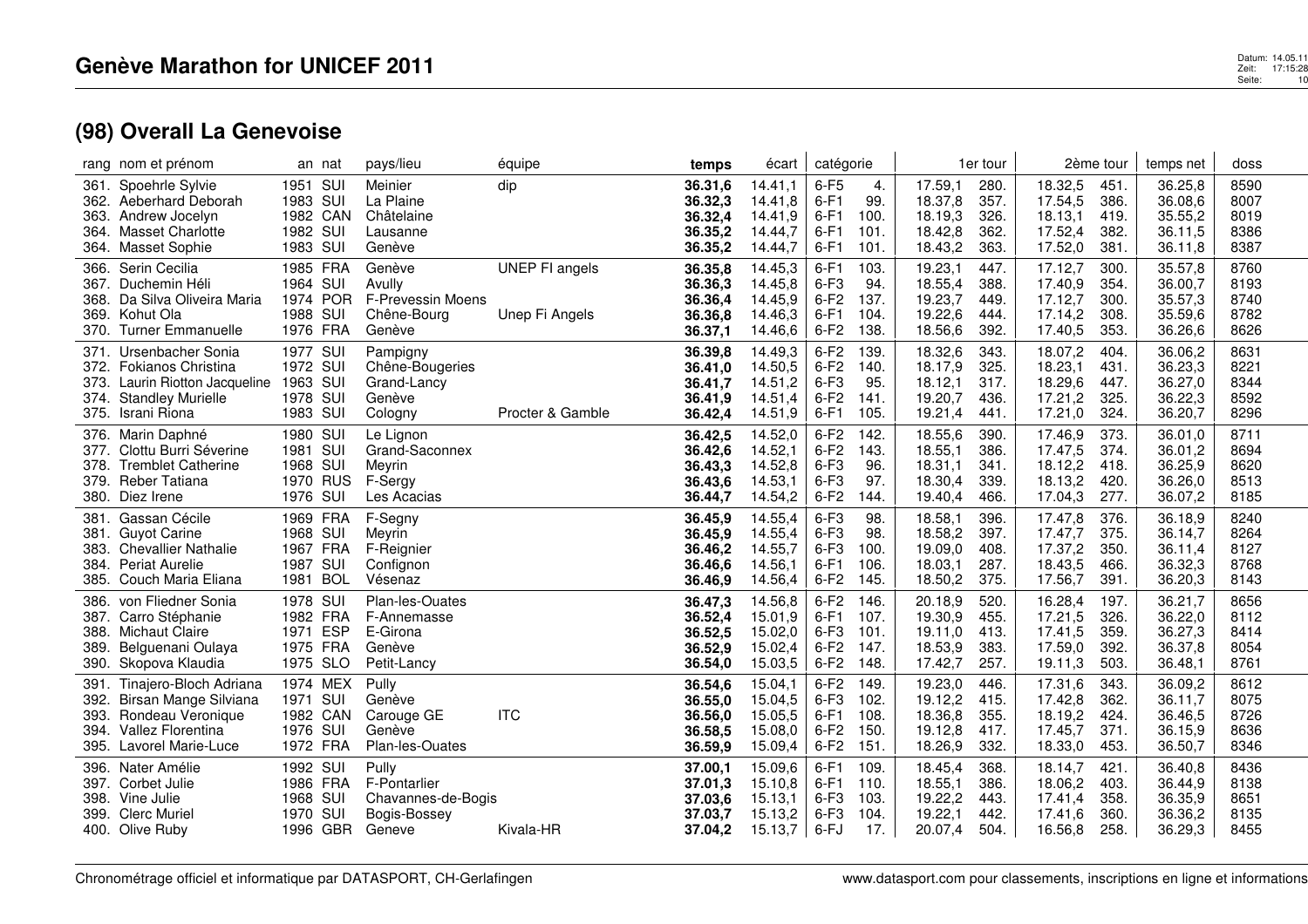|                                      | rang nom et prénom                                                                                                    |                                                          | an nat                               | pays/lieu                                                                      | équipe                           | temps                                               | écart                                               | catégorie                                      |                                     |                                                     | 1er tour                             |                                                     | 2ème tour                            | temps net                                           | doss                                 |
|--------------------------------------|-----------------------------------------------------------------------------------------------------------------------|----------------------------------------------------------|--------------------------------------|--------------------------------------------------------------------------------|----------------------------------|-----------------------------------------------------|-----------------------------------------------------|------------------------------------------------|-------------------------------------|-----------------------------------------------------|--------------------------------------|-----------------------------------------------------|--------------------------------------|-----------------------------------------------------|--------------------------------------|
| 401.<br>402.<br>403.<br>404.<br>405. | Vicente Cristiane<br><b>Freund Audrey</b><br>Ravussin Lucie<br><b>Stouvenel Beatrice</b><br>Nunes Flavia              | 1975 BRA<br>1982 FRA<br>1996 SUI<br>1977 SUI             | 1979 CAN                             | Genève<br>Jongny<br>Morges<br>Geneve<br>F-Ferney Voltaire                      |                                  | 37.05.0<br>37.05,9<br>37.06,6<br>37.06,7<br>37.07,6 | 15.14,5<br>15.15,4<br>15.16.1<br>15.16,2<br>15.17,1 | $6-F2$<br>$6-F1$<br>6-FJ<br>$6-F2$<br>$6-F2$   | 152.<br>111.<br>18.<br>153.<br>154. | 18.54,2<br>20.18,9<br>18.08.4<br>18.44,1<br>18.31,0 | 384.<br>520.<br>307.<br>365.<br>340. | 18.10,8<br>16.47,0<br>18.58,2<br>18.22,6<br>18.36,6 | 412.<br>231.<br>490.<br>430.<br>456. | 36.20,6<br>36.40,5<br>36.25,9<br>36.49,3<br>36.33,0 | 8649<br>8230<br>8758<br>8597<br>8448 |
| 406.<br>407.<br>408.<br>409.         | Mabboux Emmanuelle<br>Calabro Giulia<br><b>Bouchet Marie-Lou</b><br>Ammann Sabrina<br>410. Vachoux Aline              | 1983 FRA<br>1992 SUI<br>1944 FRA<br>1983 SUI<br>1982 SUI |                                      | F-Grenoble<br>Genève<br>F-Veigy Foncenex<br>Vandoeuvres<br>La Croix-de-Rozon   |                                  | 37.07.8<br>37.08,6<br>37.11,4<br>37.13.0<br>37.13.8 | 15.17,3<br>15.18,1<br>15.20,9<br>15.22,5<br>15.23,3 | $6-F1$<br>$6-F1$<br>$6-F5$<br>$6-F1$<br>$6-F1$ | 112.<br>113.<br>5.<br>114.<br>115.  | 20.02.2<br>19.15,8<br>18.46,7<br>19.49,2<br>19.49,2 | 492.<br>426.<br>370.<br>477.<br>477. | 17.05,6<br>17.52,8<br>18.24,7<br>17.23,8<br>17.24,6 | 281.<br>384.<br>435.<br>330.<br>332. | 36.28,1<br>36.37,2<br>36.57,5<br>36.50,3<br>36.51,7 | 8369<br>8105<br>8691<br>8016<br>8632 |
| 411.<br>413.<br>415.                 | <b>Enzmann Marion</b><br>412. Hottegindre Julie<br>Sermier Anne-Marie<br>414. Maillard Monique<br>Golareh Yazdanpanah | 1970 SUI<br>1952 FRA<br>1974 SUI                         | 1960 GER<br>1983 FRA                 | Chêne-Bourg<br>F-Annecy<br>Confignon<br>F-Cessy<br>Grand-Saconnex              |                                  | 37.14,4<br>37.15,1<br>37.16,8<br>37.18,6<br>37.18,7 | 15.23,9<br>15.24,6<br>15.26,3<br>15.28,1<br>15.28,2 | $6-F4$<br>$6-F1$<br>$6-F3$<br>$6-F4$<br>$6-F2$ | 15.<br>116.<br>105.<br>16.<br>155.  | 19.10,9<br>20.02,2<br>19.52,2<br>19.19,4<br>18.51,2 | 412.<br>492.<br>479.<br>433.<br>377. | 18.03,5<br>17.12,9<br>17.24,6<br>17.59,2<br>18.27,5 | 400.<br>303.<br>332.<br>393.<br>443. | 36.42,4<br>36.35,2<br>36.46,0<br>36.56,4<br>37.03,5 | 8208<br>8791<br>8572<br>8377<br>8250 |
| 416.<br>417.<br>418.<br>419.         | Antille Anne<br>Benzonelli Beatrice<br>Kurkowska Krzysztofa<br>Valdez Julie<br>420. Dee Angelita                      | 1975 SUI<br>1968 SUI<br>1974 POL<br>1982 PHI<br>1967 PHI |                                      | Perly<br>Genève<br>Gland<br>Nyon<br>F-Versonnex                                |                                  | 37.19,2<br>37.19,5<br>37.21,8<br>37.22,9<br>37.25,9 | 15.28,7<br>15.29,0<br>15.31,3<br>15.32,4<br>15.35,4 | $6-F2$<br>$6-F3$<br>$6-F2$<br>$6-F1$<br>$6-F3$ | 156<br>106.<br>157.<br>117.<br>107. | 18.27,4<br>18.27,1<br>20.13,6<br>19.40,0<br>19.41,1 | 335.<br>333.<br>513.<br>464.<br>468. | 18.51,8<br>18.52,4<br>17.08,2<br>17.42,9<br>17.44,8 | 480.<br>483.<br>292.<br>363.<br>369. | 37.07,3<br>37.07,3<br>36.38,2<br>36.37,9<br>36.40,2 | 8023<br>8060<br>8334<br>8634<br>8164 |
| 421.<br>422.<br>423.                 | Lim Li Lin<br>Sonneville-Dings Astrid<br>Douchamps Liliane<br>424. Linder Sabine<br>425. Faré Susanne                 | 1953 BEL<br>1960 SUI                                     | 1972 MAL<br>1968 GER<br>1965 GER     | Geneva<br>Confignon<br>Aire-la-Ville<br>Genève<br>F-Thoiry                     | Procter & Gamble<br>Les dauphins | 37.29,9<br>37.30,3<br>37.32,3<br>37.34,5<br>37.36,1 | 15.39,4<br>15.39,8<br>15.41,8<br>15.44,0<br>15.45,6 | $6-F2$<br>$6-F3$<br>$6-F4$<br>$6-F4$<br>$6-F3$ | 158<br>108.<br>17.<br>18.<br>109.   | 19.02,4<br>19.21,1<br>18.35,1<br>18.33,2<br>18.57,7 | 399.<br>439.<br>349.<br>345.<br>395. | 18.27,5<br>18.09,2<br>18.57,2<br>19.01,3<br>18.38,4 | 443.<br>406.<br>487.<br>492.<br>457. | 37.13,9<br>37.03,2<br>37.12,7<br>37.25,4<br>37.02,7 | 8356<br>8583<br>8781<br>8357<br>8213 |
| 427.<br>428.<br>429.<br>430.         | 425. Lebras Julie<br>Elaidi Anissa<br>Verchere Patricia<br>De Haller Emmanuelle<br>Girardot Sonia                     | 1982 ITA<br>1970 FRA<br>1983 SUI<br>1986 FRA             | 1978 FRA                             | F-Annecy<br>Carouge GE<br>F-Villes<br>Carouge GE<br>F-Saint Julien En Genevois | <b>TAG Aviation</b>              | 37.36,1<br>37.36,5<br>37.36,8<br>37.38,4<br>37.39,2 | 15.45,6<br>15.46,0<br>15.46,3<br>15.47,9<br>15.48,7 | $6-F2$<br>$6-F1$<br>$6-F3$<br>$6-F1$<br>$6-F1$ | 159<br>118.<br>110.<br>119.<br>120. | 18.57,4<br>19.08,2<br>20.15,9<br>19.21,1<br>19.46,0 | 394.<br>407.<br>516.<br>439.<br>474. | 18.38,7<br>18.28,3<br>17.20,9<br>18.17,3<br>17.53,2 | 458.<br>445.<br>322.<br>422.<br>385. | 37.03,5<br>37.21,5<br>36.53,8<br>37.14,2<br>37.12,9 | 8347<br>8205<br>8645<br>8160<br>8247 |
| 431.<br>432.<br>433.<br>434.<br>435. | Morey-Nase Catherine<br>Eicher Emilie<br><b>Starlander Marianne</b><br>Grandclément Cécile<br>Hegedus Andrea          | 1986 SUI<br>1975 FRA<br>1976 FRA                         | 1976 AUS<br>1974 CAN                 | Carouge GE<br>Puplinge<br>F-Gaillard<br>F-Evian les Bains<br>Genève            |                                  | 37.40,3<br>37.40,9<br>37.42,9<br>37.43,7<br>37.45,4 | 15.49,8<br>15.50,4<br>15.52,4<br>15.53,2<br>15.54,9 | $6-F2$<br>$6-F1$<br>$6-F2$<br>$6-F2$<br>$6-F2$ | 160<br>121.<br>161.<br>162.<br>163. | 20.04,9<br>19.40,2<br>18.05,8<br>19.19,1<br>18.29,6 | 497.<br>465.<br>297.<br>431.<br>337. | 17.35,4<br>18.00,7<br>19.37,1<br>18.24,6<br>19.15,8 | 348.<br>395.<br>528.<br>434.<br>508. | 36.54,5<br>36.57,1<br>37.28,3<br>37.29,1<br>37.24,4 | 8423<br>8204<br>8594<br>8252<br>8274 |
| 436.<br>437.<br>438.<br>439.         | Stevens Gretchen<br>Sanga Ophélie<br>Scheel Katharina<br>Axmed Hibo<br>440. Nyffenegger Karin                         | 1988 SUI<br>1981<br>1982<br>1956 SUI                     | 1979 USA<br><b>GER</b><br><b>SUI</b> | Genève<br>Genève<br>Nyon<br>Genève<br>Genève                                   | <b>UEFA</b>                      | 37.45,9<br>37.46,1<br>37.46,8<br>37.47,4<br>37.49,8 | 15.55,4<br>15.55,6<br>15.56,3<br>15.56,9<br>15.59,3 | $6-F2$<br>$6-F1$<br>$6-F2$<br>$6-F1$<br>$6-F4$ | 164.<br>122.<br>165.<br>123.<br>19. | 19.16,9<br>19.06.3<br>20.00,1<br>19.06,9<br>18.53,2 | 427.<br>401.<br>486.<br>403.<br>380. | 18.29,0<br>18.39,8<br>17.46,7<br>18.40,5<br>18.56,6 | 446.<br>460.<br>372.<br>462.<br>486. | 37.14,3<br>37.23,8<br>37.13,1<br>37.09,3<br>37.25,9 | 8595<br>8729<br>8559<br>8034<br>8450 |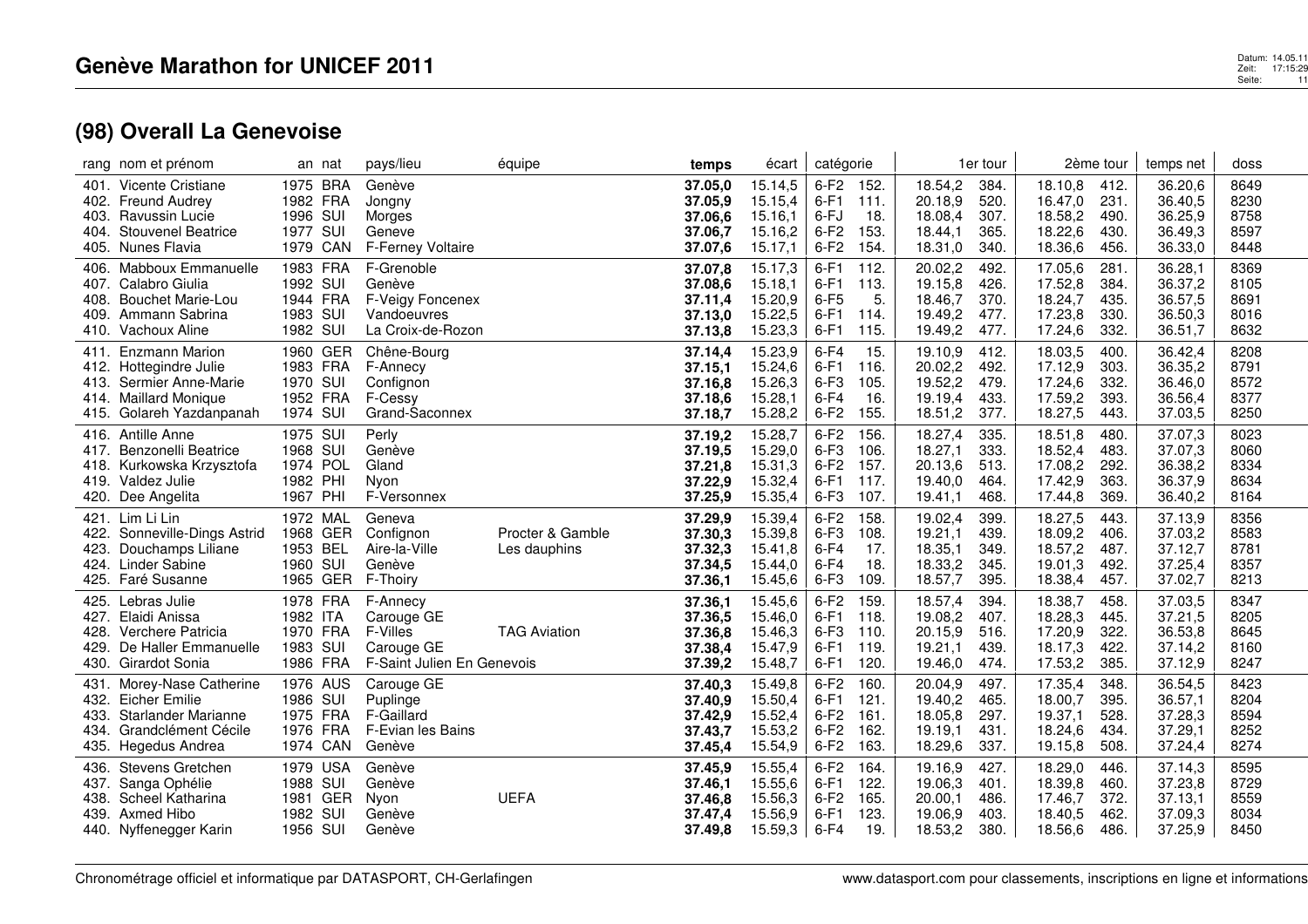|                                      | rang nom et prénom                                                                                                                      |                                                          | an nat                                                | pays/lieu                                                                 | équipe                                              | temps                                               | écart                                               | catégorie                                      |                                      |                                                     | 1er tour                             |                                                     | 2ème tour                            | temps net                                            | doss                                 |
|--------------------------------------|-----------------------------------------------------------------------------------------------------------------------------------------|----------------------------------------------------------|-------------------------------------------------------|---------------------------------------------------------------------------|-----------------------------------------------------|-----------------------------------------------------|-----------------------------------------------------|------------------------------------------------|--------------------------------------|-----------------------------------------------------|--------------------------------------|-----------------------------------------------------|--------------------------------------|------------------------------------------------------|--------------------------------------|
| 441.<br>441.<br>443.<br>444.<br>445. | Jolliet Christine<br>Soto Mylene<br>Winkler Joanna<br>Pezet Sylvette<br>Schumacher Sanga Catherine                                      | 1965 SUI<br>1960 PHI<br>1949 SUI<br>1954 SUI             | 1990 AME                                              | Meyrin<br>Genève<br>Genève<br>Trélex<br>Genève                            | Geneva Forum for Philippine Concerns<br>CAS LA DOLE | 37.51,0<br>37.51,0<br>37.52,1<br>37.54,4<br>37.54,6 | 16.00,5<br>16.00,5<br>16.01,6<br>16.03,9<br>16.04,1 | $6-F3$<br>$6-F4$<br>$6-F1$<br>$6-F5$<br>$6-F4$ | 111.<br>20.<br>124.<br>6.<br>21.     | 18.48,6<br>18.36,7<br>20.08,4<br>19.07,5<br>19.18,9 | 372<br>354.<br>506.<br>405.<br>430.  | 19.02,4<br>19.14,3<br>17.43,7<br>18.46,9<br>18.35,7 | 494.<br>506.<br>366.<br>471.<br>455. | 37.33,7<br>37.24,2<br>37.16,4<br>37.31,4<br>37.31,1  | 8306<br>8586<br>8667<br>8488<br>8730 |
| 446.<br>447.<br>448.<br>449.<br>450. | Moses Lisa<br>Valaud Anne<br>Kent Fiona<br>Fujita Junko<br><b>Petillion Saskia</b>                                                      | 1981 SUI<br>1973 SUI<br>1961<br>1969                     | 1975 SOU<br><b>JPN</b><br>BEL                         | Genève<br>Genève<br>RSA-Gauteng<br>Genève<br><b>B-Mechelen</b>            | <b>Budé</b><br>fourways                             | 37.55,2<br>37.55,8<br>37.56,0<br>37.56,2<br>37.56,3 | 16.04,7<br>16.05,3<br>16.05,5<br>16.05,7<br>16.05,8 | $6-F2$<br>$6-F2$<br>$6-F2$<br>$6-F4$<br>$6-F3$ | 166.<br>167.<br>168.<br>22.<br>112.  | 19.14,8<br>19.26,0<br>19.13,6<br>19.06.1<br>18.39,5 | 421.<br>451.<br>418.<br>400.<br>360. | 18.40,4<br>18.29,8<br>18.42,4<br>18.50,1<br>19.16,8 | 461.<br>448.<br>464.<br>478.<br>509. | 37.29,4<br>37.39,5<br>37.30,1<br>37.44,9<br>37.45,4  | 8426<br>8633<br>8320<br>8232<br>8486 |
| 451.<br>452.<br>453.<br>455.         | <b>Roux Emilie</b><br>Pesenti Marylise<br>Al-Shammary Noof<br>454. Göbel-Bösch Inana<br>Moudourou Sylvie                                | 1988 SUI<br>1968 SUI<br>1984 SUI<br>1971                 | 1985 CAN<br>CAM                                       | Genève<br>Grand-Saconnex<br>Chêne-Bougeries<br>Genève<br>Genève           | ONU<br><b>UEFA</b>                                  | 37.57,9<br>37.58,1<br>37.59,4<br>38.00,5<br>38.01,1 | 16.07,4<br>16.07,6<br>16.08,9<br>16.10,0<br>16.10,6 | $6-F1$<br>$6-F3$<br>$6-F1$<br>$6-F1$<br>$6-F3$ | 125.<br>113.<br>126.<br>127.<br>114. | 19.06,9<br>18.26,3<br>19.15,7<br>19.59,7<br>18.35,7 | 403.<br>331.<br>423.<br>485<br>350.  | 18.51,0<br>19.31,8<br>18.43,7<br>18.00,8<br>19.25,4 | 479.<br>524.<br>467.<br>396.<br>521. | 37.35,5<br>37.52,0<br>37.21,9<br>37.27,1<br>37.44,5  | 8727<br>8771<br>8011<br>8246<br>8427 |
| 456.<br>457.<br>458.<br>459.<br>460. | <b>Pfister Shareen</b><br>Benzakein Christine<br><b>Bettiol Esther</b><br>Scuderi Eva<br>Fortinne Ron Marie Maude 1989                  | 1963 SUI<br>1976 SUI<br>1991 SUI                         | 1969 GBR<br>SUI                                       | Rolle<br>Troinex<br>Genève<br>Lausanne<br><b>CAN-Quebec Canada</b>        |                                                     | 38.01,5<br>38.02,7<br>38.03,8<br>38.03.9<br>38.07,2 | 16.11,0<br>16.12,2<br>16.13,3<br>16.13,4<br>16.16,7 | $6-F3$<br>$6-F3$<br>$6-F2$<br>$6-F1$<br>$6-F1$ | 115.<br>116.<br>169.<br>128.<br>129. | 18.21,5<br>19.06,7<br>19.11,5<br>20.01,5<br>20.34,4 | 327.<br>402.<br>414.<br>490.<br>547. | 19.40,0<br>18.56,0<br>18.52,3<br>18.02,4<br>17.32,8 | 530.<br>484.<br>481.<br>398.<br>344. | 37.47,1<br>37.35,1<br>37.33,6<br>37.37,7<br>37.20,9  | 8489<br>8058<br>8069<br>8569<br>8775 |
| 461.<br>463.<br>464.<br>465.         | Ulmann-Cagnat Maud<br>462. Paul Anthea<br>Parks Zoe<br>Pluchon Béatrice<br>Meier Emy                                                    | 1975 SUI<br>1967<br>1974<br>1983                         | <b>GBR</b><br><b>GBR</b><br>1973 FRA<br>SUI           | Grand-Lancy<br>F-Cessy<br>F-Cessy<br>F-Saint-Julien-En-Genevois<br>Genève |                                                     | 38.07,3<br>38.13,8<br>38.13,9<br>38.17,1<br>38.19,7 | 16.16,8<br>16.23,3<br>16.23,4<br>16.26,6<br>16.29,2 | $6-F2$<br>$6-F3$<br>$6-F2$<br>$6-F2$<br>$6-F1$ | 170.<br>117.<br>171.<br>172.<br>130. | 20.11,6<br>20.03,0<br>20.03,1<br>19.46,5<br>19.18,0 | 508.<br>494.<br>495.<br>475<br>429.  | 17.55,7<br>18.10,8<br>18.10,8<br>18.30,6<br>19.01,7 | 388.<br>412.<br>412.<br>450.<br>493. | 37.38,6<br>37.49,7<br>37.50,0<br>37.57,9<br>38.03,9  | 8629<br>8476<br>8469<br>8500<br>8403 |
| 466.<br>467.<br>468.<br>469.<br>470. | De Freixo Santos Fernanda 1973 POR<br>van der Sanden Roosmarijn<br><b>Fontanet Christine</b><br>Borghi Justine<br><b>Ribordy Marisa</b> | 1978 NLD<br>1969 SUI<br>1986 SUI<br>1982 SUI             |                                                       | Vernier<br>Vevey<br>Genève<br><b>Bernex</b><br>Genève                     |                                                     | 38.20,0<br>38.21,5<br>38.22,0<br>38.22,7<br>38.23,5 | 16.29,5<br>16.31,0<br>16.31,5<br>16.32,2<br>16.33,0 | $6-F2$<br>$6-F2$<br>$6-F3$<br>$6-F1$<br>$6-F1$ | 173.<br>174.<br>118.<br>131.<br>132. | 18.33,9<br>20.13,4<br>20.12,5<br>20.11,2<br>19.41,2 | 346.<br>512.<br>511.<br>507.<br>469. | 19.46,1<br>18.08,1<br>18.09,5<br>18.11,5<br>18.42,3 | 539.<br>405.<br>408.<br>417.<br>463. | 38.10,0<br>37.49,7<br>37.38,4<br>37.54,5<br>37.43,8  | 8159<br>8637<br>8224<br>8081<br>8519 |
| 471.<br>472.<br>473.<br>474.<br>475. | <b>Robert Christine</b><br>Pahissa Lucas Gisela<br>Sarkis Elisabeth<br>Werkhoven Susan<br>Marquette Christelle                          | 1987<br>1969                                             | 1950 FRA<br><b>ESP</b><br>SUI<br>1959 NEE<br>1981 FRA | F-Echenevex<br>Collex<br>Genève<br>F-Echenevex<br>F-Lancrans              |                                                     | 38.25.4<br>38.27,1<br>38.28,4<br>38.31,6<br>38.34,1 | 16.34,9<br>16.36,6<br>16.37,9<br>16.41,1<br>16.43,6 | $6-F5$<br>$6-F1$<br>$6-F3$<br>$6-F4$<br>$6-F2$ | 7.<br>133.<br>119.<br>23.<br>175.    | 19.29,2<br>19.34,8<br>20.01,2<br>19.52,9<br>19.47,9 | 454.<br>458.<br>488.<br>480.<br>476. | 18.56,2<br>18.52,3<br>18.27,2<br>18.38,7<br>18.46,2 | 485.<br>481.<br>442.<br>458.<br>470. | 37.57,1<br>37.55,6<br>--------<br>37.59,2<br>38.07,6 | 8523<br>8460<br>8553<br>8663<br>8384 |
| 476.<br>477.<br>478.<br>479.         | <b>Bellon Sarah</b><br>Pache Valentine<br>Vittori Anne<br>Herren Hélène<br>480. Charrot Christine                                       | 1990 SUI<br>1980 SUI<br>1953 SUI<br>1983 SUI<br>1984 SUI |                                                       | Carouge GE<br>Grand-Lancy<br>Collex<br>Corsier GE<br>La Croix-de-Rozon    | <b>DIP</b>                                          | 38.35,2<br>38.35,5<br>38.36,0<br>38.36,3<br>38.36,4 | 16.44,7<br>16.45,0<br>16.45,5<br>16.45,8<br>16.45,9 | $6-F1$<br>$6-F2$<br>$6-F4$<br>$6-F1$<br>$6-F1$ | 134.<br>176.<br>24.<br>135.<br>136.  | 20.14,6<br>19.27,8<br>19.27,7<br>20.25,6<br>20.25,8 | 514.<br>453.<br>452<br>535.<br>536.  | 18.20,6<br>19.07,7<br>19.08,3<br>18.10,7<br>18.10,6 | 425.<br>499.<br>500.<br>411.<br>410. | 38.16,4<br>38.15,0<br>38.13,7<br>38.14,0<br>38.13,6  | 8057<br>8757<br>8652<br>8279<br>8120 |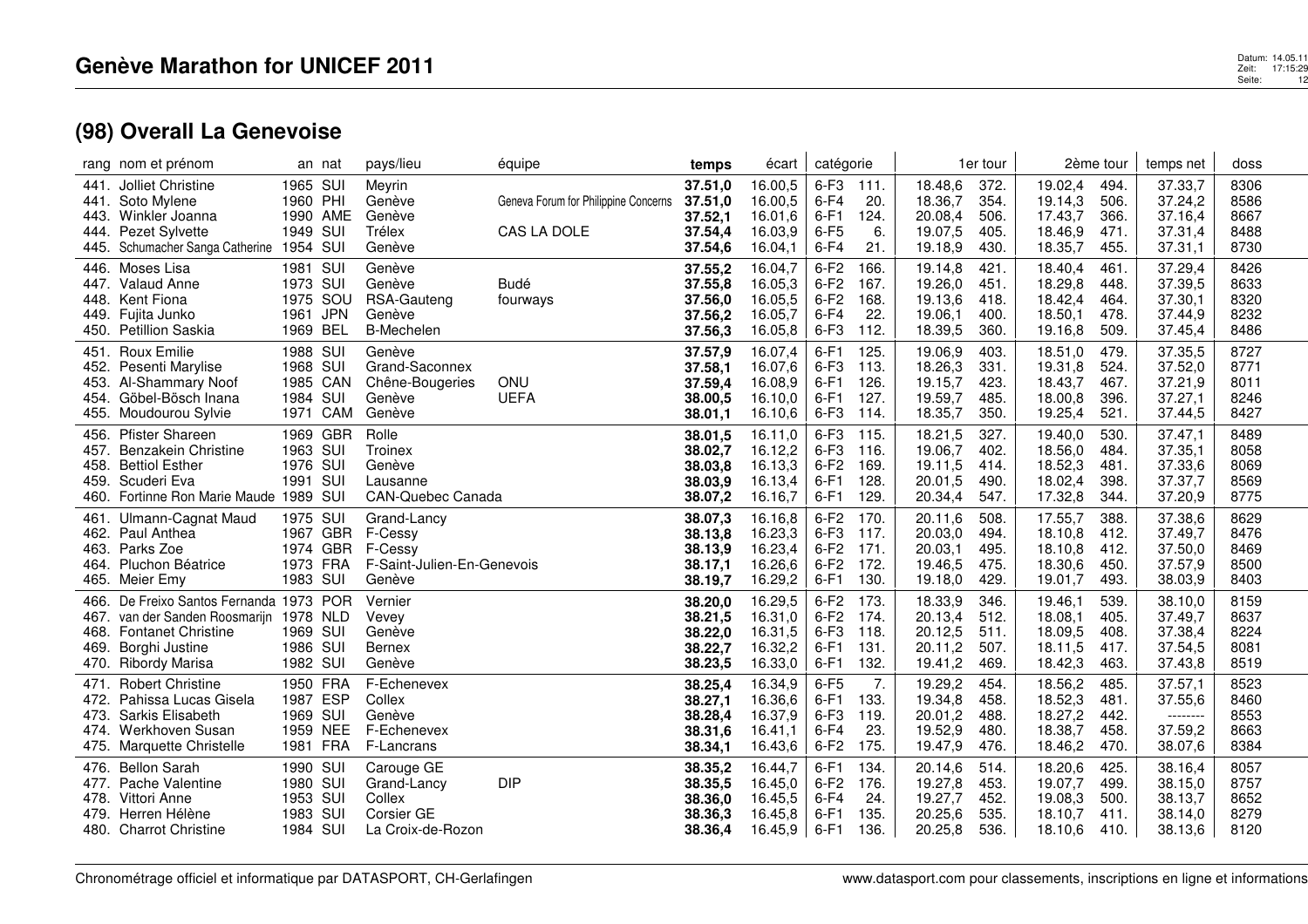|                                      | rang nom et prénom                                                                                                               |                              | an nat                                       | pays/lieu                                                                      | équipe                                     | temps                                               | écart                                               | catégorie                                         |                                      |                                                     | 1er tour                             |                                                     | 2ème tour                            | temps net                                           | doss                                 |
|--------------------------------------|----------------------------------------------------------------------------------------------------------------------------------|------------------------------|----------------------------------------------|--------------------------------------------------------------------------------|--------------------------------------------|-----------------------------------------------------|-----------------------------------------------------|---------------------------------------------------|--------------------------------------|-----------------------------------------------------|--------------------------------------|-----------------------------------------------------|--------------------------------------|-----------------------------------------------------|--------------------------------------|
| 481.<br>482.<br>483.<br>484.<br>485. | Morgan Samantha<br>Maricic Masnjak Irena<br>Lopez-Diez Maria<br>Mercier Gaëlle<br>Ducret Marcia                                  | 1977<br>1981 SUI<br>1982 SUI | 1973 GBR<br>CRO<br>1969 ESP                  | Genève<br>St-Prex<br>Genève<br>Genève<br>Le Lignon                             | <b>WTO</b><br>Ségolette                    | 38.36,6<br>38.38,4<br>38.38,8<br>38.39,8<br>38.43,7 | 16.46,1<br>16.47,9<br>16.48,3<br>16.49,3<br>16.53,2 | 6-F2 177.<br>$6-F2$<br>$6-F3$<br>$6-F2$<br>$6-F1$ | 178.<br>120<br>179<br>137.           | 20.01,9<br>18.57,3<br>20.15,4<br>18.52,7<br>19.38,9 | 491.<br>393.<br>515.<br>379.<br>461. | 18.34,7<br>19.41,1<br>18.23,4<br>19.47,1<br>19.04,8 | 454.<br>532.<br>432.<br>540.<br>497. | 38.11,9<br>38.21,9<br>38.06,5<br>38.32,5<br>38.25,8 | 8425<br>8381<br>8360<br>8411<br>8195 |
| 486.<br>487.<br>488.<br>489.<br>490. | Mccluskey Ségolène<br>Needham Cathy<br>Chavanne Evelyne<br>Quigley Séverine<br>Sarr Magatte                                      | 1976 SUI<br>1981<br>1981     | 1968 GBR<br>1966 FRA<br>SUI<br>SUI           | F-Versonnex<br>F-Chevry<br>F-Orcier<br>Châtelaine<br>Meyrin                    | <b>TAG Aviation</b>                        | 38.44,3<br>38.45,3<br>38.45,4<br>38.45,7<br>38.46,3 | 16.53,8<br>16.54,8<br>16.54,9<br>16.55,2<br>16.55,8 | $6-F2$<br>$6-F3$<br>$6-F3$<br>$6-F2$<br>$6-F2$    | 180<br>121.<br>122.<br>181.<br>182.  | 19.38,8<br>20.00,5<br>19.42,6<br>20.19,7<br>18.42,4 | 460.<br>487.<br>470.<br>523.<br>361. | 19.05,5<br>18.44,8<br>19.02,8<br>18.26,0<br>20.03,9 | 498.<br>469.<br>495.<br>438.<br>554. | 38.26,0<br>38.07,3<br>38.00,8<br>38.20,5<br>38.36,1 | 8396<br>8439<br>8693<br>8724<br>8554 |
| 491.<br>492.<br>493.<br>494.<br>495. | Diecker Barbara<br><b>Meert Brigitte</b><br><b>Bottinger Anne-Marie</b><br>Babuzhina Yulia<br><b>Bondaz Fabienne</b>             | 1968 SUI                     | 1983 GER<br>1957 BEL<br>1979 RUS<br>1974 FRA | Genève<br><b>B-Spontin</b><br>Onex<br>Genève<br>F-Saint Paul en chablais       | Procter & Gamble                           | 38.47,0<br>38.48,9<br>38.51,3<br>38.53,9<br>38.54,4 | 16.56,5<br>16.58,4<br>17.00,8<br>17.03,4<br>17.03,9 | $6-F1$<br>$6-F4$<br>$6-F3$<br>$6-F2$<br>$6-F2$    | 138<br>25.<br>123.<br>183.<br>184.   | 19.34,0<br>20.27,9<br>19.40,5<br>18.56,5<br>20.06,7 | 457.<br>537.<br>467.<br>391.<br>502. | 19.13,0<br>18.21,0<br>19.10,8<br>19.57,4<br>18.47,7 | 505.<br>427.<br>502.<br>551<br>472.  | 38.18,7<br>38.22,7<br>38.14,2<br>38.43,5<br>38.17,3 | 8182<br>8402<br>8083<br>8036<br>8080 |
| 496.<br>497.<br>498.<br>499.         | Smith Jessica<br><b>Bouele Laetitia</b><br>Nater Christina<br>Cornejo Krista<br>500. Pachot Anne                                 | 1978 NZL<br>1982 SUI         | 1957 NED<br>1977 USA<br>1989 FRA             | Genève<br>Grand-Lancy<br>Pully<br>Geneva<br>F-St Mande                         |                                            | 38.55,1<br>38.55,6<br>38.56,1<br>38.56,6<br>38.59,0 | 17.04,6<br>17.05,1<br>17.05,6<br>17.06,1<br>17.08,5 | $6-F2$<br>$6-F1$<br>$6-F4$<br>$6-F2$<br>$6-F1$    | 185<br>139.<br>26.<br>186.<br>140.   | 20.22,2<br>19.01,3<br>19.10,6<br>20.29,7<br>20.38,2 | 526.<br>398.<br>411.<br>539.<br>552. | 18.32,9<br>19.54,3<br>19.45,5<br>18.26,9<br>18.20,8 | 452.<br>545.<br>538.<br>441.<br>426. | 38.37,4<br>38.32,3<br>38.37,0<br>38.23,1<br>38.15,7 | 8579<br>8085<br>8437<br>8140<br>8459 |
| 501.<br>502.<br>503.<br>505.         | Devaux Arielle<br>Devaux Emmuelle<br><b>Hamilton Anneke</b><br>504. Marinoni Evie<br>Truflandier Lynda                           | 1965 SUI                     | 1989 FRA<br>1978 FRA<br>1980 JAM<br>1977 FRA | F-St Mande<br>F-St Mande<br>Genève<br>Vessy<br>F-Vouzan                        | <b>WTO</b>                                 | 38.59,3<br>38.59,4<br>39.03,2<br>39.05,4<br>39.09,4 | 17.08,8<br>17.08,9<br>17.12,7<br>17.14,9<br>17.18,9 | $6-F1$<br>$6-F2$<br>$6-F2$<br>$6-F3$<br>$6-F2$    | 141.<br>187.<br>188.<br>124.<br>189. | 20.38,3<br>20.38,4<br>20.53,8<br>18.54,6<br>19.44,6 | 553.<br>554.<br>573.<br>385.<br>472. | 18.21,0<br>18.21,0<br>18.09,4<br>20.10,8<br>19.24,8 | 427.<br>427.<br>407.<br>558.<br>520. | 38.16,0<br>38.16,0<br>38.51,5<br>38.58,3<br>38.52,4 | 8179<br>8180<br>8270<br>8382<br>8624 |
| 506.<br>507.<br>508.<br>509.         | <b>Ducret Emmanuelle</b><br><b>Cherruault Anne</b><br>Roffino Valerie<br>De Keersmaecker Marie-Dominique<br>510. Cordeiro Andrea | 1964 BEL<br>1963 SUI         | 1970 FRA<br>1968 FRA<br>1966 FRS             | F-Challex<br>F-St Jean de Gonville<br>F-Thoiry<br>Collonge-Bellerive<br>Meyrin | <b>DIP</b><br>PANARD MIGROS GENEVE 39.13,7 | 39.13,3<br>39.13,4<br>39.14,4<br>39.16,9            | 17.22,8<br>17.22,9<br>17.23,2<br>17.23,9<br>17.26,4 | $6-F3$<br>$6-F3$<br>$6-F3$<br>$6-F3$<br>$6-F3$    | 125<br>126.<br>127.<br>128<br>129.   | 20.24,3<br>20.23,8<br>20.25,1<br>19.09,8<br>20.01,2 | 532.<br>530.<br>534.<br>410.<br>488. | 18.49,0<br>18.49,6<br>18.48,6<br>20.04,6<br>19.15,7 | 476.<br>477.<br>474.<br>555.<br>507. | 38.37,0<br>38.37,6<br>38.37,9<br>39.03,7<br>38.45,7 | 8194<br>8125<br>8529<br>8161<br>8139 |
| 511.<br>512.<br>512.<br>514.         | Roberts Joanne<br>Delahaye Helene<br>Tahon Lucie<br>Hakutangwi Paidamwoyo<br>515. Campi Barbara                                  | 1978 ZIM<br>1969 ITA         | 1970 GBR<br>1985 FRA<br>1983 FRA             | Founex<br>F-St Andre<br>F-Roubaix<br>Nyon<br>I-Ivrea (TO)                      | Den 1, Pack 130 Boy Scouts 39.18,2         | 39.20,8<br>39.20,8<br>39.21,5<br>39.22,2            | 17.27,7<br>17.30,3<br>17.30,3<br>17.31,0<br>17.31,7 | $6-F3$<br>$6-F1$<br>$6-F1$<br>$6-F2$<br>$6-F3$    | 130<br>142.<br>142.<br>190.<br>131.  | 19.37,0<br>19.59,1<br>19.59,2<br>20.54,9<br>20.33,6 | 459.<br>483.<br>484.<br>578.<br>545. | 19.41,2<br>19.21,7<br>19.21,6<br>18.26,6<br>18.48,6 | 533.<br>516.<br>515.<br>440.<br>474. | 39.03,2<br>38.51,4<br>38.51,7<br>38.39,8<br>38.40,2 | 8525<br>8166<br>8603<br>8266<br>8107 |
| 516.<br>517.<br>518.                 | Da Canal Alessandra<br>Menard Enora<br>Hermelink Ursula<br>519. Carme Andrée<br>520. Yerena Schoenberger Jenny 1979 VEN          | 1970 ITA<br>1981<br>1945 SUI | 1984 FRA<br>GER                              | I-Banchette (TO)<br>F-Serris<br>Bern<br>Petit-Lancy<br>Genève                  |                                            | 39.22,3<br>39.25,3<br>39.27,4<br>39.29,0<br>39.29,5 | 17.31,8<br>17.34,8<br>17.36,9<br>17.38,5<br>17.39,0 | $6-F3$<br>$6-F1$<br>$6-F2$<br>$6-F5$<br>$6-F2$    | 132.<br>144.<br>191.<br>8.<br>192.   | 20.34,0<br>20.22,5<br>20.08,3<br>19.25,5<br>19.17,8 | 546.<br>527.<br>505.<br>450.<br>428. | 18.48,3<br>19.02,8<br>19.19.1<br>20.03,5<br>20.11,7 | 473.<br>495.<br>512.<br>553.<br>559. | 38.40,2<br>38.46,2<br>38.52,4<br>39.21,8<br>39.00,9 | 8152<br>8408<br>8278<br>8110<br>8676 |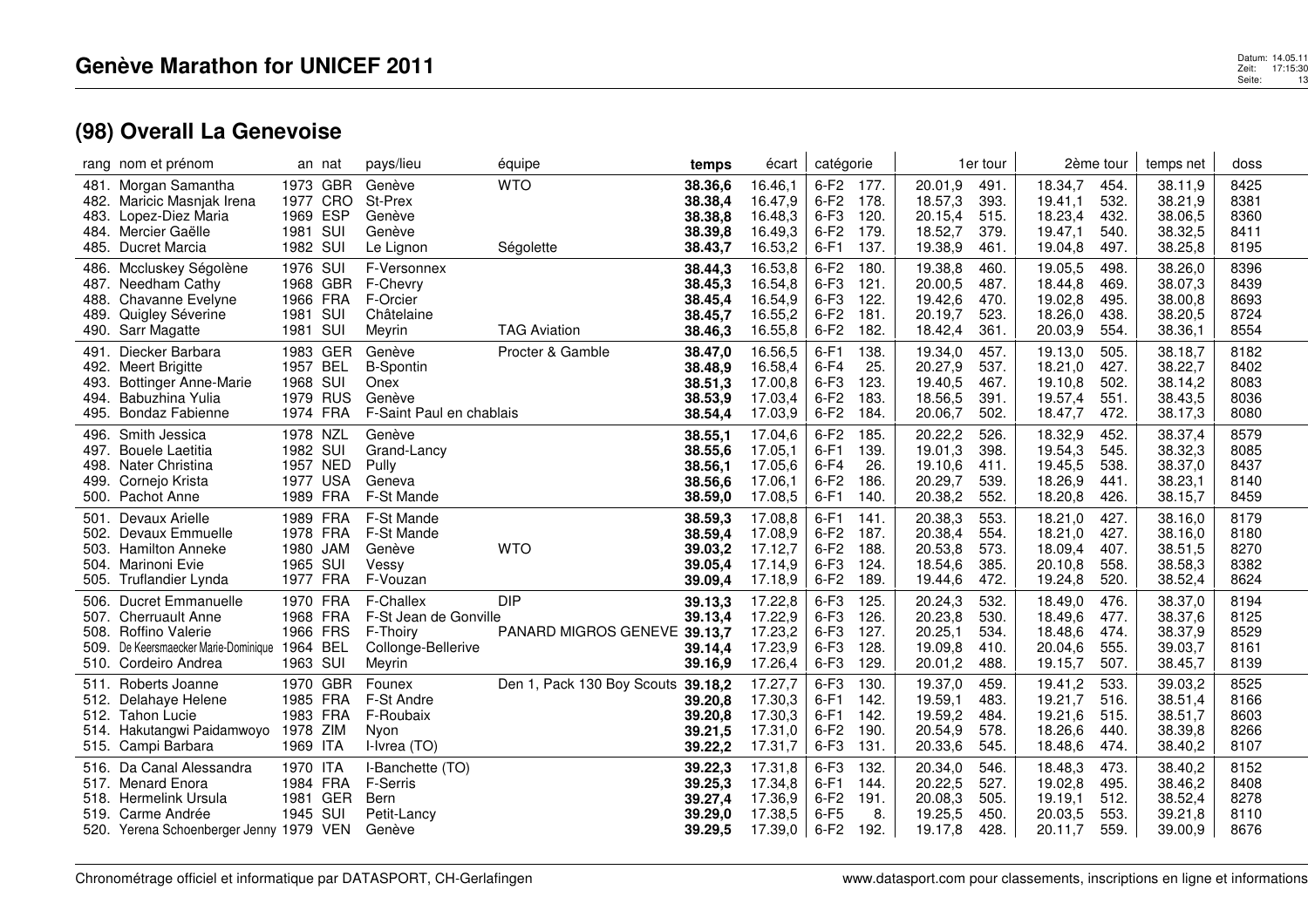|                              | rang nom et prénom                                                                                                         |                                              | an nat                                       | pays/lieu                                                            | équipe                                                            | temps                                               | écart                                               | catégorie                                      |                                      |                                                     | 1er tour                             |                                                     | 2ème tour                            | temps net                                           | doss                                 |
|------------------------------|----------------------------------------------------------------------------------------------------------------------------|----------------------------------------------|----------------------------------------------|----------------------------------------------------------------------|-------------------------------------------------------------------|-----------------------------------------------------|-----------------------------------------------------|------------------------------------------------|--------------------------------------|-----------------------------------------------------|--------------------------------------|-----------------------------------------------------|--------------------------------------|-----------------------------------------------------|--------------------------------------|
| 521.<br>523.<br>524.         | <b>Piguet Caroline</b><br>522. Guth Jamie<br><b>Collet-Muralt Betty</b><br>Papazov Sarah<br>525. Loftus Suzanne            | 1978 SUI<br>1975 FRA<br>1981 FRA<br>1988 SUI | 1955 USA                                     | Vevey<br><b>F-Prevessin Moens</b><br>F-Neydens<br>Genève<br>Genève   | Democrats abroad Switzerland 39.31,0<br>Procter & Gamble<br>Rolex | 39.30,1<br>39.32,7<br>39.34,6<br>39.34,8            | 17.39,6<br>17.40.5<br>17.42,2<br>17.44,1<br>17.44,3 | $6-F2$<br>$6-F4$<br>$6-F2$<br>$6-F2$<br>$6-F1$ | 193.<br>27.<br>194.<br>195.<br>145.  | 20.05,5<br>19.33,5<br>20.49,3<br>21.43,6<br>21.43,6 | 498.<br>456.<br>563.<br>601.<br>601. | 19.24,6<br>19.57,5<br>18.43,4<br>17.51,0<br>17.51,2 | 519.<br>552.<br>465.<br>378.<br>379. | 38.58,6<br>39.06,7<br>39.05,6<br>34.38,9<br>34.38,9 | 8722<br>8263<br>8137<br>8719<br>8751 |
| 526.<br>527.<br>528.<br>530. | Doyle Julia<br>Cunliffe Jennifer<br>Huang Kailing<br>529. Zint Kelsey<br><b>Bugler Anne</b>                                | 1988 FRA                                     | 1965 GBR<br>1983 CAN<br>1991 AME<br>1949 GBR | Genève<br>Genève<br>Genève<br>Genève<br>GB-Rochdale                  | Procter & Gamble<br><b>ITC</b><br>Procter & Gamble                | 39.38,1<br>39.48,0<br>39.49,5<br>39.49,6<br>39.50,4 | 17.47,6<br>17.57,5<br>17.59.0<br>17.59,1<br>17.59,9 | $6-F1$<br>$6-F3$<br>$6-F1$<br>$6-F1$<br>$6-F5$ | 146.<br>133.<br>147.<br>148.<br>9.   | 20.53,4<br>20.35,7<br>18.29,8<br>19.12,2<br>20.06,1 | 571.<br>548.<br>338.<br>415.<br>500. | 18.44,7<br>19.12,3<br>21.19.7<br>20.37,4<br>19.44,3 | 468.<br>504.<br>590.<br>566.<br>534. | 39.10,1<br>39.02,6<br>39.49,5<br>39.39,9<br>39.08,6 | 8192<br>8148<br>8746<br>8681<br>8099 |
| 530.<br>532.<br>533.<br>534. | Wood Kate<br>Deong L Jean<br>Laurent Sandra<br><b>Behets Nathalie</b><br>535. Chavez Krista                                | 1966 SUI<br>1985 BEL<br>1972 USA             | 1972 GBR<br>1964 CAN                         | Genève<br>Gland<br>Vessy<br><b>B-Spontin</b><br>Lausanne             |                                                                   | 39.50,4<br>39.50,9<br>39.51,2<br>39.51,5<br>39.51,9 | 17.59,9<br>18.00,4<br>18.00,7<br>18.01,0<br>18.01,4 | $6-F2$<br>$6-F3$<br>$6-F3$<br>$6-F1$<br>$6-F2$ | 196.<br>134.<br>135.<br>149.<br>197. | 20.06,1<br>20.18,3<br>20.24,3<br>20.28,0<br>20.32,6 | 500.<br>519.<br>532.<br>538.<br>541. | 19.44,3<br>19.32,6<br>19.26,9<br>19.23,5<br>19.19,3 | 534.<br>525.<br>522.<br>518.<br>513. | 39.08,5<br>39.13,9<br>39.06,0<br>39.25,6<br>39.22,0 | 8670<br>8169<br>8343<br>8051<br>8124 |
| 536.<br>537.<br>538.         | <b>Mitchell Sharon</b><br><b>Thiebault Claire</b><br><b>Pehaut Corinne</b><br>539. Maupetit Christine<br>540. Davids Jean  | 1981 IRI<br>1960 FRA<br>1959 FRA             | 1996 FRA<br>1952 SOU                         | Genève<br>Geneve<br>F-Saint Julien En Genevois<br>F-Sciez<br>Versoix | Chicks on run<br>Kivala-HR                                        | 39.52,0<br>39.52,3<br>39.53,3<br>39.54,0<br>39.55,1 | 18.01,5<br>18.01,8<br>18.02,8<br>18.03,5<br>18.04,6 | $6-F2$<br>6-FJ<br>$6-F4$<br>$6-F4$<br>$6-F4$   | 198.<br>19.<br>28.<br>29.<br>30.     | 20.11,7<br>20.33,4<br>19.45,3<br>19.57,4<br>20.57,8 | 509.<br>543.<br>473.<br>482.<br>581. | 19.40,3<br>19.18,9<br>20.08,0<br>19.56,6<br>18.57,3 | 531<br>510.<br>556.<br>550.<br>488.  | 39.15,2<br>39.16,9<br>39.28,6<br>39.34,2<br>39.09,9 | 8714<br>8609<br>8478<br>8393<br>8157 |
| 541.<br>542.<br>543.<br>545. | Kelly Susan<br>Campbell Judith<br>Duyckaerts Aïcha<br>544. Scott Hollstein Rena<br>Neapole Allison                         | 1983 SUI                                     | 1970 CAD<br>1954 GBR<br>1980 USA<br>1971 CAN | Genève<br>Territet<br>Meyrin<br>Genève<br>Genève                     | <b>TAG Aviation</b>                                               | 39.55,5<br>39.56,1<br>40.08,6<br>40.13,2<br>40.15,2 | 18.05,0<br>18.05,6<br>18.18.1<br>18.22,7<br>18.24,7 | $6-F3$<br>$6-F4$<br>$6-F1$<br>$6-F2$<br>$6-F3$ | 136.<br>31.<br>150.<br>199.<br>137.  | 20.17,9<br>20.58,6<br>21.09.8<br>20.36,3<br>20.19,9 | 518.<br>582.<br>590.<br>549.<br>524. | 19.37,6<br>18.57,5<br>18.58,8<br>19.36,9<br>19.55,3 | 529.<br>489.<br>491.<br>527.<br>546. | 39.18,8<br>39.10,4<br>39.29,9<br>39.33,1<br>39.37,8 | 8319<br>8692<br>8199<br>8568<br>8438 |
| 546.<br>547.<br>548.         | Schindl Katharina<br>Spank Madeleine<br>Amacker Kathrin<br>549. Maurin Agnes<br>550. Reina Pilar                           | 1972 SUI<br>1962 SUI<br>1969 FRA             | 1978 GER<br>1981 COL                         | Meyrin<br>D-Nürnberg<br>Binningen<br>F-Mougins<br>Genève             | OM Pharma Running Club<br>Small Arms Survey                       | 40.16,6<br>40.17,3<br>40.18,6<br>40.19,5<br>40.20,6 | 18.26,1<br>18.26,8<br>18.28,1<br>18.29,0<br>18.30,1 | $6-F2$<br>$6-F2$<br>$6-F3$<br>$6-F3$<br>$6-F2$ | 200.<br>201.<br>138.<br>139.<br>202. | 20.56,7<br>20.04,1<br>20.56,9<br>20.23,8<br>19.39,9 | 579.<br>496.<br>580.<br>530.<br>463. | 19.19,9<br>20.13,2<br>19.21,7<br>19.55,7<br>20.40,7 | 514.<br>560.<br>516.<br>549.<br>568. | 39.33,6<br>39.56,0<br>39.34,4<br>39.40,5<br>39.58,1 | 8561<br>8589<br>8013<br>8394<br>8517 |
| 551.<br>552.<br>553.<br>554. | Monnot Lorraine<br>Lodhammar Rosario<br>Simonnet Claire<br>Lemoult Michelle<br>555. van Erven Dorens Denise                | 1979 FRA<br>1971 IRE<br>1981 FRA<br>1978 SUI | 1972 USA                                     | Genève<br>F-Maconnex<br>F-Vers<br>Genthod<br>Genève                  | Chicks on run                                                     | 40.20,9<br>40.21,2<br>40.24,7<br>40.29,6<br>40.30,2 | 18.30,4<br>18.30,7<br>18.34,2<br>18.39,1<br>18.39,7 | $6-F2$<br>$6-F3$<br>$6-F2$<br>$6-F2$<br>$6-F2$ | 203.<br>140.<br>204.<br>205.<br>206. | 20.11,9<br>20.53,8<br>19.53,0<br>20.54,6<br>20.38,1 | 510.<br>573.<br>481.<br>577.<br>551. | 20.09,0<br>19.27,4<br>20.31,7<br>19.35,0<br>19.52,1 | 557.<br>523.<br>565.<br>526.<br>544. | 39.44,8<br>39.44,8<br>39.46,9<br>39.48,7<br>39.44,4 | 8715<br>8359<br>8575<br>8353<br>8639 |
| 556.<br>557.<br>558.<br>559. | Ghattas Brundler Sandra 1966 SUI<br>Jurin Teresa<br><b>Allen Catherine</b><br>Zourkova Sarka<br>560. Mausner Leger Valerie | 1977 CZ<br>1964 FRA                          | 1958 GBR<br>1979 GBR                         | Vésenaz<br>F-Douvaine<br>Carouge GE<br>Geneva<br>Nyon                | caterpillar sarl<br><b>WRS</b>                                    | 40.40,7<br>40.42,1<br>40.42,6<br>40.42,7<br>40.46,4 | 18.50,2<br>18.51,6<br>18.52,1<br>18.52,2<br>18.55,9 | $6-F3$<br>$6-F4$<br>$6-F2$<br>$6-F2$<br>$6-F3$ | 141.<br>32.<br>207.<br>208.<br>142.  | 21.31,0<br>20.52,9<br>20.47,3<br>20.47,4<br>20.54,5 | 599.<br>569.<br>559.<br>560.<br>576. | 19.09,7<br>19.49,2<br>19.55,3<br>19.55,3<br>19.51,9 | 501.<br>541.<br>546.<br>546.<br>543. | 39.53,9<br>40.19,5<br>40.17,4<br>40.18,3<br>40.21,1 | 8242<br>8312<br>8685<br>8682<br>8350 |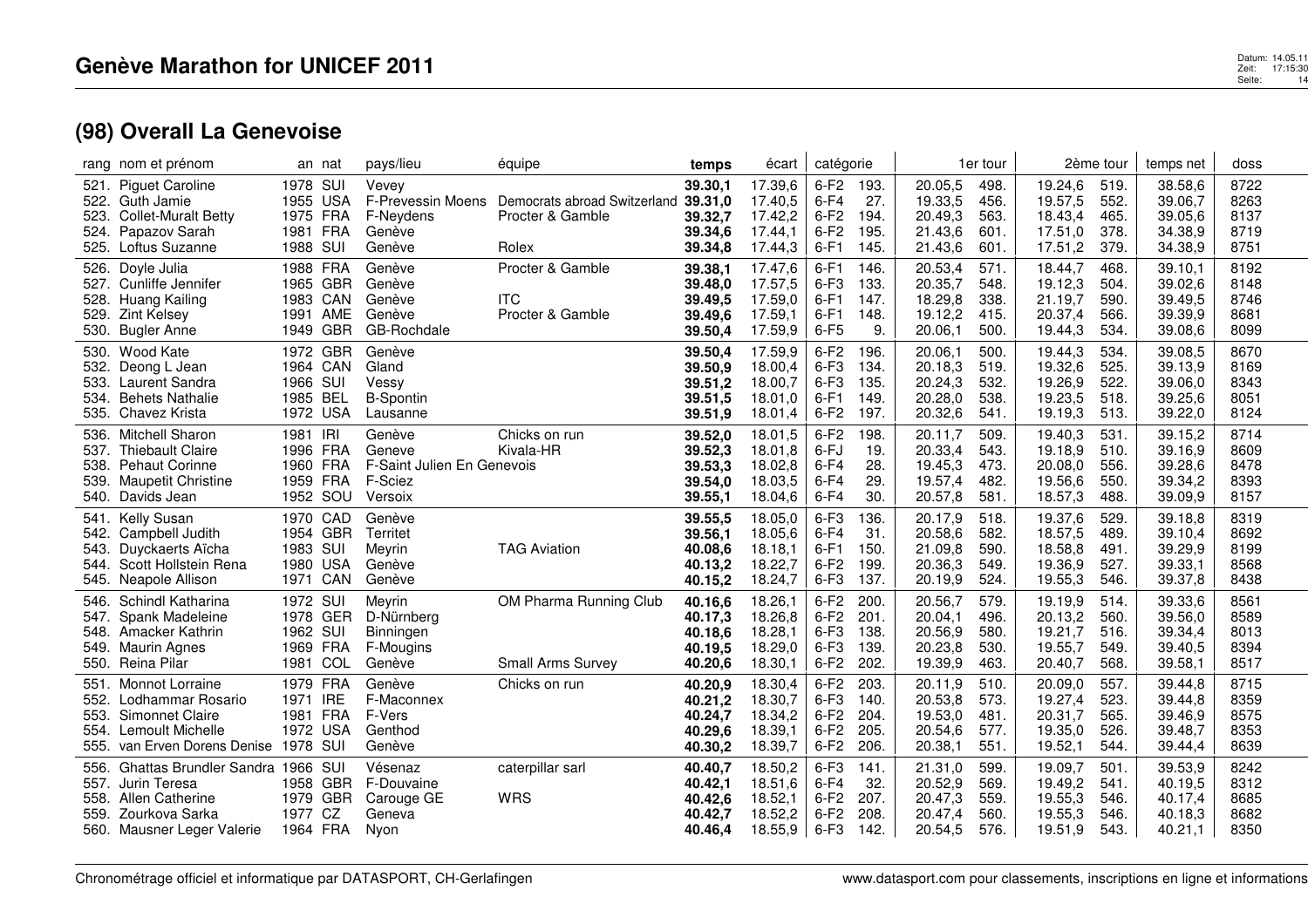|                                      | rang nom et prénom                                                                                                          | an nat                                                   |                                        | pays/lieu                                                                                           | équipe                                                                                                | temps                                               | écart                                               | catégorie                                      |                                      |                                                     | 1er tour                             |                                                     | 2ème tour                            | temps net                                           | doss                                 |
|--------------------------------------|-----------------------------------------------------------------------------------------------------------------------------|----------------------------------------------------------|----------------------------------------|-----------------------------------------------------------------------------------------------------|-------------------------------------------------------------------------------------------------------|-----------------------------------------------------|-----------------------------------------------------|------------------------------------------------|--------------------------------------|-----------------------------------------------------|--------------------------------------|-----------------------------------------------------|--------------------------------------|-----------------------------------------------------|--------------------------------------|
| 561.<br>562.<br>563.<br>564.<br>565. | <b>Ramirez Edna</b><br>Nicolet Sarah<br>Kapetanovic Annick<br>Skorobogatova Olga<br>Kaske Clea                              | 1976<br>1974<br>1973 SUI<br>1981<br>1981                 | MEX<br>SUI<br><b>UZB</b><br><b>GER</b> | Genève<br>Péry<br>Grand-Saconnex<br>Genève<br>Genève                                                | <b>WTO</b>                                                                                            | 40.50,8<br>40.51,4<br>40.51.5<br>40.56,1<br>40.58,8 | 19.00,3<br>19.00,9<br>19.01.0<br>19.05,6<br>19.08,3 | $6-F2$<br>$6-F2$<br>$6-F2$<br>$6-F2$<br>$6-F2$ | 209.<br>210.<br>211.<br>212.<br>213. | 20.05,6<br>21.06,6<br>21.06,9<br>20.41,0<br>20.36,3 | 499.<br>585.<br>586<br>556.<br>549.  | 20.45,2<br>19.44,8<br>19.44,6<br>20.15,1<br>20.22,5 | 575.<br>537.<br>536.<br>562.<br>563. | 40.40,8<br>40.12,1<br>40.11.1<br>40.21,4<br>40.16,3 | 8511<br>8445<br>8313<br>8578<br>8316 |
| 566.<br>567.<br>568.<br>569.<br>570. | Luchetti Valérie<br><b>Tortora Nathalie</b><br>Jacquemoud Laetitia<br>Graziato Serena<br>Soudry Ghislaine                   | 1967<br>1969 FRA<br>1984 FRA<br>1974 ITA<br>1969 FRA     | SUI                                    | Petit-Lancy<br>Cartigny<br>Carouge GE<br>F-Thoiry<br>F-Chas                                         | <b>FAIRCOM GROUP</b><br>Chas Sport' Bien                                                              | 41.01,2<br>41.08,0<br>41.13,1<br>41.19,0<br>41.21,5 | 19.10,7<br>19.17,5<br>19.22,6<br>19.28,5<br>19.31,0 | $6-F3$<br>$6-F3$<br>$6-F1$<br>$6-F2$<br>$6-F3$ | 143<br>144.<br>151.<br>214.<br>145.  | 20.19,0<br>20.16,8<br>21.54,2<br>20.23,7<br>21.07,6 | 522.<br>517.<br>603.<br>529.<br>588. | 20.42,2<br>20.51,2<br>19.18,9<br>20.55,3<br>20.13,9 | 574.<br>581.<br>510.<br>582.<br>561. | 40.40.6<br>40.58,6<br>40.30,1<br>41.03,6<br>40.39,8 | 8365<br>8616<br>8300<br>8254<br>8587 |
| 571.<br>572.<br>573.<br>574.<br>575. | Dobretsberger Ulrike<br>Josipovic Klara<br>Imbach Anita<br>Diallo Siw Dörte<br>Ryan Alanna                                  | 1984 AUT<br>1984 CAN<br>1979 SUI<br>1981<br>1983 USA     | GER                                    | Genève<br>Genève<br>St. Gallen<br>Meyrin<br>Genève                                                  | Last Run for Ryan<br>Last Run for Ryan<br>Last Run for Ryan<br>Last Run for Ryan<br>Last Run for Ryan | 41.30,0<br>41.30,1<br>41.30,2<br>41.30,5<br>41.30,9 | 19.39,5<br>19.39,6<br>19.39,7<br>19.40,0<br>19.40,4 | $6-F1$<br>$6-F1$<br>$6-F2$<br>$6-F2$<br>$6-F1$ | 152.<br>153.<br>215.<br>216.<br>154. | 20.48.6<br>20.50,9<br>20.42,4<br>20.41,3<br>20.48,8 | 561.<br>566.<br>558.<br>557.<br>562. | 20.41.4<br>20.39,2<br>20.47,8<br>20.49,2<br>20.42,1 | 570.<br>567.<br>576.<br>579.<br>573. | 40.58,0<br>40.56,9<br>40.56,9<br>40.58,3<br>40.57,9 | 8188<br>8308<br>8292<br>8181<br>8540 |
| 576.<br>577.<br>577.<br>577.         | <b>Brandt Muriel</b><br><b>Bundra Katherine</b><br>Dolinsek Bozena<br>Openshaw Elizabeth<br>580. Pascal-Suisse Christine    | 1962 SUI<br>1980<br>1978 SLO<br>1972<br>1965 FRA         | AME<br><b>GBR</b>                      | Satigny<br>Genève<br>Duillier<br>Genève<br>F-Lucinges                                               | Running for Ryan<br>Last Run for Ryan                                                                 | 41.31,0<br>41.31,1<br>41.31,1<br>41.31,1<br>41.32,9 | 19.40,5<br>19.40,6<br>19.40,6<br>19.40,6<br>19.42,4 | $6-F3$<br>$6-F2$<br>$6-F2$<br>$6-F2$<br>$6-F3$ | 146<br>217.<br>217.<br>217.<br>147.  | 20.50,1<br>20.40.1<br>21.01,7<br>20.49,3<br>19.39,4 | 565.<br>555.<br>583.<br>563.<br>462. | 20.40,9<br>20.51,0<br>20.29,4<br>20.41,8<br>21.53,5 | 569.<br>580.<br>564.<br>572.<br>599. | 41.12,7<br>40.58,0<br>41.05,3<br>40.58,2<br>41.19,5 | 8091<br>8101<br>8189<br>8457<br>8471 |
| 581.<br>582.<br>583.<br>584.<br>585. | Santizo Melanie<br>Beauchamp Sandra<br>Olson Karen<br>Favez Helen<br>Ebener Natacha                                         | 1977<br>1979 FRA<br>1966<br>1965 SUI<br>1972 SUI         | <b>GUA</b><br>USA                      | Genève<br>Carouge GE<br>Genève<br>Onex<br>Satigny                                                   | <b>FAIRCOM GROUP</b><br><b>WTO</b>                                                                    | 41.41,3<br>41.46,3<br>41.47,2<br>41.49,4<br>41.52,0 | 19.50,8<br>19.55,8<br>19.56,7<br>19.58,9<br>20.01,5 | $6-F2$<br>$6-F2$<br>$6-F3$<br>$6-F3$<br>$6-F2$ | 220<br>221.<br>148.<br>149<br>222.   | 20.31,7<br>21.54.5<br>21.05,7<br>20.53,0<br>20.33,4 | 540.<br>604.<br>584.<br>570.<br>543. | 21.09,6<br>19.51.8<br>20.41,5<br>20.56,4<br>21.18,6 | 586.<br>542.<br>571.<br>583.<br>589. | 41.21,8<br>41.03.7<br>41.08.7<br>41.24,2<br>41.45,8 | 8549<br>8049<br>8456<br>8214<br>8201 |
| 586.<br>587.<br>588.<br>589.<br>590. | <b>Bollag Shlomith</b><br>Vorburger Divvya<br>Piazza Katrin<br>Goldstein Marisa<br>Räsänen Katja                            | 1952 SUI<br>1978 SUI<br>1965 SUI<br>1975 USA<br>1973 FIN |                                        | Genève<br>Lausanne<br>Zürich<br>Genève<br>F-Saint Genis Pouilly                                     | Perform CBS<br>Unicef<br><b>WTO</b>                                                                   | 41.56,3<br>41.57,6<br>41.59,4<br>42.07,2<br>42.25,5 | 20.05,8<br>20.07,1<br>20.08,9<br>20.16,7<br>20.35,0 | $6-F4$<br>$6-F2$<br>$6-F3$<br>$6-F2$<br>$6-F2$ | 33.<br>223<br>150.<br>224.<br>225.   | 21.07,4<br>20.32,9<br>21.10,4<br>20.21,7<br>21.28,4 | 587.<br>542.<br>591.<br>525.<br>597. | 20.48,9<br>21.24,7<br>20.49,0<br>21.45,5<br>20.57,1 | 577.<br>592.<br>578.<br>597.<br>584. | 41.27,4<br>41.27,6<br>41.23,1<br>41.57,0<br>41.54,5 | 8077<br>8658<br>8492<br>8251<br>8512 |
| 591.<br>592.<br>593.<br>594.<br>595. | Bergamo Arlette<br>Erzberger Tiziana<br>Parsons Caroline<br>Mutano Jenifer<br>Agra Beatrice                                 | 1964<br>1988 SUI<br>1965<br>1966<br>1967 SUI             | SUI<br>GBR<br><b>ZIM</b>               | F-Divonne les Bains<br>F-Divonne les Bains<br>Puidoux-Gare<br>Versoix<br>Vésenaz                    | <b>WTO</b>                                                                                            | 42.34,6<br>42.34,9<br>42.42,8<br>42.50,2<br>42.54,8 | 20.44,1<br>20.44,4<br>20.52,3<br>20.59,7<br>21.04,3 | $6-F3$<br>$6-F1$<br>$6-F3$<br>$6-F3$<br>$6-F3$ | 151.<br>155.<br>152.<br>153.<br>154. | 21.20,8<br>21.21,3<br>20.23,2<br>19.43,9<br>20.53,7 | 593.<br>594.<br>528.<br>471.<br>572. | 21.13,8<br>21.13,6<br>22.19,6<br>23.06,3<br>22.01,1 | 588.<br>587.<br>609.<br>627.<br>603. | 41.59,6<br>41.59,5<br>42.24,0<br>42.39,8<br>42.35,3 | 8061<br>8210<br>8470<br>8432<br>8009 |
| 596.<br>596.<br>598.<br>599.         | Baly-Carcy Céline<br>Schwartz Stephanie<br><b>Talaber Susanne</b><br>Sadaka Carole<br>600. Chaudhary Aldonza Farha 1967 SUI | 1981<br>1981<br>1965 SUI<br>1975 FRA                     | <b>FRA</b><br>FRA                      | F-saint julien en Genevois<br>F-saint julien en Genevois<br>Genève<br>F-Montrouge<br>Grand-Saconnex |                                                                                                       | 42.56,2<br>42.56,2<br>42.59.6<br>43.03,3<br>43.10,2 | 21.05,7<br>21.05,7<br>21.09.1<br>21.12,8<br>21.19,7 | $6-F2$<br>$6-F2$<br>$6-F3$<br>$6-F2$<br>$6-F3$ | 226.<br>226<br>155.<br>228<br>156.   | 20.51,9<br>20.51,9<br>20.53,8<br>21.15,2<br>21.27,4 | 567.<br>567.<br>573.<br>592.<br>596. | 22.04,3<br>22.04,3<br>22.05,8<br>21.48,1<br>21.42,8 | 606.<br>606.<br>608.<br>598.<br>596. | 42.37,5<br>42.37,0<br>42.39,2<br>42.47,5<br>42.59,8 | 8041<br>8566<br>8605<br>8541<br>8122 |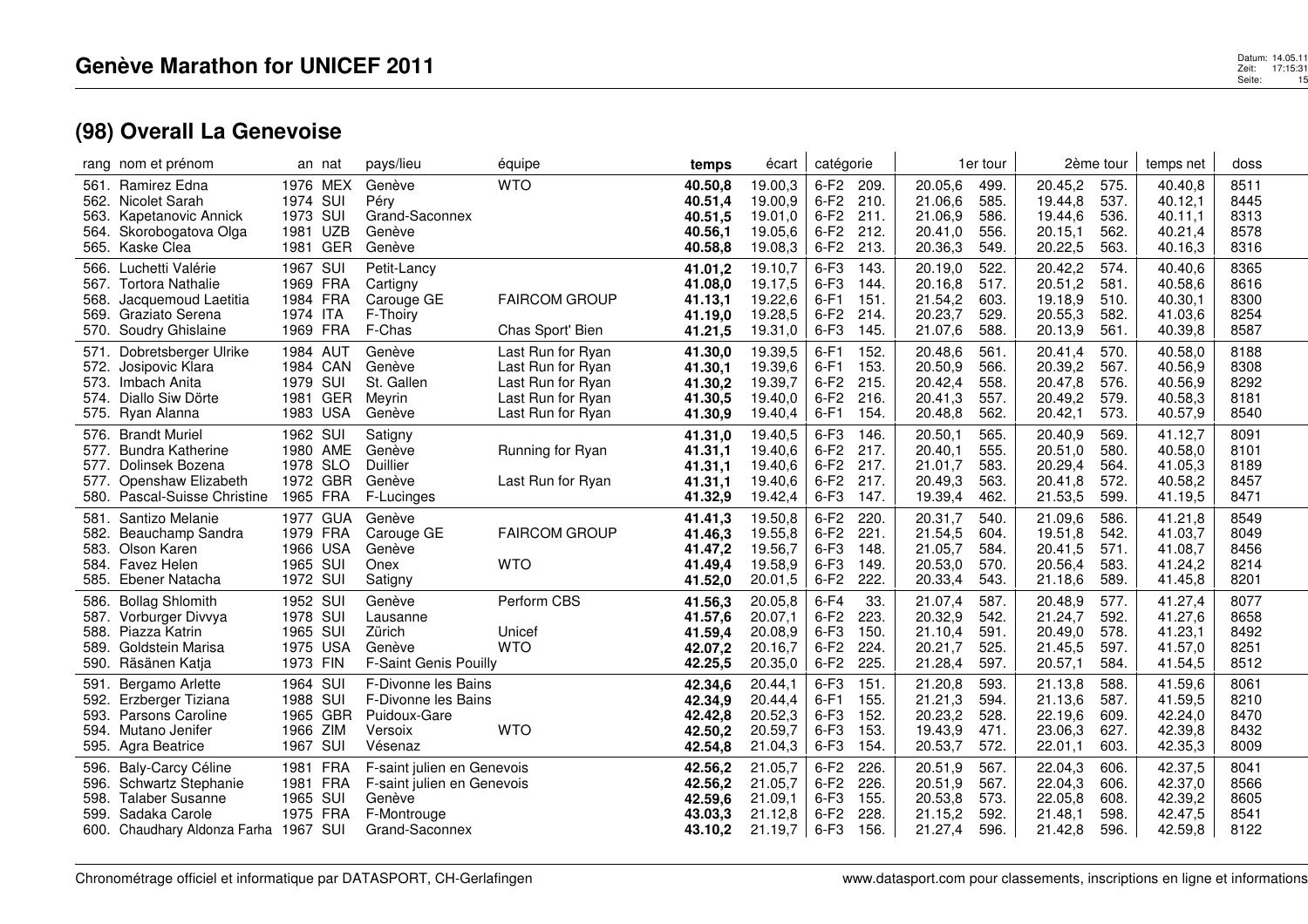| rang nom et prénom                                                                                                                                        | an nat                                                                             | pays/lieu                                                         | équipe                                                                                                     | temps                                               | écart                                               | catégorie                                      |                                      |                                                     | 1er tour                             |                                                     | 2ème tour                            | temps net                                           | doss                                 |
|-----------------------------------------------------------------------------------------------------------------------------------------------------------|------------------------------------------------------------------------------------|-------------------------------------------------------------------|------------------------------------------------------------------------------------------------------------|-----------------------------------------------------|-----------------------------------------------------|------------------------------------------------|--------------------------------------|-----------------------------------------------------|--------------------------------------|-----------------------------------------------------|--------------------------------------|-----------------------------------------------------|--------------------------------------|
| Cook-Rossier Shauna<br>601.<br>Del Prado Viki<br>602.<br>603.<br>Bainbridge Rebecca<br>Koldste Gunvor Thinggaard 1986<br>604.<br>Santoyo Vanessa<br>605.  | 1972<br><b>GBR</b><br>1976<br><b>ESP</b><br>1978 GBR<br>DEN<br><b>USA</b><br>1997  | Gland<br>Vernier<br>F-Challex<br>DK-Galten<br>USA-Apo AE          | <b>CERN</b><br>Santoyo                                                                                     | 43.29,5<br>43.35,0<br>43.36.2<br>43.38,6<br>43.39,5 | 21.39,0<br>21.44,5<br>21.45,7<br>21.48,1<br>21.49,0 | $6-F2$<br>$6-F2$<br>$6-F2$<br>$6-F1$<br>6-FJ   | 229.<br>230.<br>231.<br>156.<br>20.  | 21.30,1<br>21.40,6<br>21.09,7<br>22.33,2<br>22.17,8 | 598.<br>600.<br>589<br>618.<br>611.  | 21.59,4<br>21.54,4<br>22.26,5<br>21.05,4<br>21.21,7 | 602.<br>600.<br>611.<br>585.<br>591. | 43.11,6<br>43.01,6<br>43.14,7<br>42.52,7<br>42.48,8 | 8695<br>8165<br>8039<br>8325<br>8551 |
| Peys Audrey<br>606.<br>607.<br><b>Galichet Benedicte</b><br>Birga Veronica<br>608.<br>Akatujuna Mercy<br>609.<br>Boggio Anne<br>610.                      | 1985 FRA<br>1983 AUS<br>1972 ITA<br>1979 UGA<br>1975 FRA                           | F-Douvaine<br>Genève<br>Meyrin<br>F-Challex<br>Préverenges        | Procter & Gamble<br>Chicks on run                                                                          | 43.40,5<br>44.01,4<br>44.34,2<br>44.35,2<br>44.36,9 | 21.50,0<br>22.10,9<br>22.43,7<br>22.44,7<br>22.46,4 | $6-F1$<br>$6-F1$<br>$6-F2$<br>$6-F2$<br>$6-F2$ | 157.<br>158.<br>232.<br>233.<br>234. | 22.05,0<br>22.28,8<br>23.02,4<br>22.06,7<br>22.05,0 | 606.<br>613.<br>624.<br>608.<br>606. | 21.35,5<br>21.32,6<br>21.31,8<br>22.28,5<br>22.31,9 | 595.<br>594.<br>593.<br>612.<br>613. | 43.08,1<br>43.17,3<br>44.12,7<br>44.04,8<br>44.00,5 | 8487<br>8235<br>8074<br>8010<br>8690 |
| Rubimbwa Robinah<br>611.<br>Devannes-Renaud Franceline<br>612.<br>612.<br>Luisier Erica<br>Zuber Liza<br>614.<br>Sakvarelidze Khatuna<br>615.             | UGA<br>1954<br>1947<br><b>FRA</b><br>1941 SUI<br>SUI<br>1994<br>1970<br>GEO        | F-Challex<br>Thônex<br>Confignon<br>Blonay<br>Genève              | <b>BRUELLAN S.A.</b>                                                                                       | 45.00,6<br>45.04,7<br>45.04,7<br>45.13,2<br>45.17,9 | 23.10,1<br>23.14,2<br>23.14,2<br>23.22,7<br>23.27,4 | $6-F4$<br>$6-F5$<br>$6-F5$<br>6-FJ<br>$6-F3$   | 34.<br>10.<br>10.<br>21.<br>157.     | 22.14,2<br>23.01,2<br>23.02,8<br>23.14,0<br>22.01,6 | 610.<br>623.<br>625.<br>629.<br>605. | 22.46.4<br>22.03,5<br>22.01,9<br>21.59,2<br>23.16,3 | 619.<br>605.<br>604.<br>601.<br>629. | 44.30.8<br>44.31,3<br>44.33,5<br>44.29,3<br>44.41,0 | 8539<br>8178<br>8366<br>8766<br>8543 |
| Gaia Elena<br>616.<br><b>Perrottet Pascale</b><br>616.<br>Ferrandini Laetitia<br>618.<br>Voros Anna<br>619.<br>620.<br>Tomasini Ysabelle                  | 1979 ITA<br>1973 SUI<br>1981 FRA<br>1986 HUN<br>FRA<br>1971                        | Genève<br>Onex<br>Genève<br>Genève<br>Gland                       | Achilles Track Club Geneve<br>Achilles Track Club Geneve<br>Achilles Track Club Geneve<br>Procter & Gamble | 45.18,6<br>45.18,6<br>45.18,7<br>45.24,9<br>45.36,0 | 23.28,1<br>23.28,1<br>23.28,2<br>23.34,4<br>23.45,5 | $6-F2$<br>$6-F2$<br>$6-F2$<br>$6-F1$<br>$6-F3$ | 235.<br>235.<br>237.<br>159.<br>158. | 22.30,5<br>22.30,7<br>22.30,4<br>21.26,3<br>22.31,6 | 615.<br>616.<br>614.<br>595.<br>617. | 22.48,1<br>22.47,9<br>22.48,3<br>23.58,6<br>23.04,4 | 621.<br>620.<br>622.<br>642.<br>625. | 44.38,9<br>44.38,2<br>44.38,7<br>44.56,2<br>44.52,0 | 8234<br>8484<br>8217<br>8659<br>8615 |
| Santoyo Victoria<br>621.<br><b>Christophe Pauline</b><br>622.<br>623.<br><b>Hirschy Marlene</b><br>Bachmann Anne-Marie<br>624.<br>Sorrentino Lynn<br>625. | 1997<br><b>USA</b><br>1988 SUI<br>1945 SUI<br>1942<br>SUI<br>1969 USA              | USA-Apo AE<br>F-Maisons Alfort<br>Petit-Lancy<br>Genève<br>Genève | Santoyo<br>Democrats abroad Switzerland 46.01,6                                                            | 45.44,4<br>45.51,0<br>45.51,8<br>45.52,2            | 23.53,9<br>24.00.5<br>24.01,3<br>24.01,7<br>24.11,1 | 6-FJ<br>$6-F1$<br>$6-F5$<br>$6-F5$<br>$6-F3$   | 22.<br>160.<br>12.<br>13.<br>159.    | 22.59,2<br>23.28,4<br>23.13,8<br>23.15,0<br>23.19,2 | 621.<br>636.<br>628.<br>630.<br>633. | 22.45,2<br>22.22,6<br>22.38,0<br>22.37,2<br>22.42,4 | 618.<br>610.<br>615.<br>614.<br>616. | 44.49,2<br>45.07,1<br>45.20,2<br>45.21,1<br>45.21,3 | 8552<br>8789<br>8283<br>8038<br>8585 |
| Kobel Alize<br>626.<br><b>Stahel Ginette</b><br>627.<br><b>Gaugler Thomas Nathalie</b><br>628.<br>629.<br><b>Haller Vreni</b><br>Wakoli Chibole M<br>630. | SUI<br>1988<br>SUI<br>1941<br>1965<br>SUI<br>1949<br>SUI<br>1984 KEN               | Nyon<br>Genève<br>Blonay<br>Genève<br>Genève                      | Procter & Gamble<br><b>BRUELLAN S.A.</b><br><b>WTO</b>                                                     | 46.05,1<br>46.08,2<br>46.15,0<br>46.18.0<br>46.19,0 | 24.14,6<br>24.17,7<br>24.24,5<br>24.27,5<br>24.28,5 | $6-F1$<br>$6-F5$<br>$6-F3$<br>$6-F5$<br>$6-F1$ | 161.<br>14.<br>160.<br>15.<br>162.   | 22.34,8<br>23.15,8<br>23.10,5<br>23.22,6<br>22.11,0 | 619.<br>631.<br>627.<br>634.<br>609. | 23.30,3<br>22.52,4<br>23.04,5<br>22.55,4<br>24.08,0 | 632.<br>623.<br>626.<br>624.<br>644. | 45.37,9<br>45.37,4<br>45.31,2<br>45.47,1<br>46.07,4 | 8322<br>8591<br>8743<br>8268<br>8660 |
| Schumacher Nicole<br>631.<br>Noko Abigail<br>632.<br>633.<br>Dupont Silvia<br><b>Stidston Kate</b><br>634.<br>Harper Melissa<br>635.                      | SUI<br>1950<br>1974 RSA<br>1946<br>SUI<br><b>GBR</b><br>1974<br><b>GBR</b><br>1981 | Chêne-Bougeries<br>Genève<br>Genève<br>Lausanne<br>Lausanne       |                                                                                                            | 46.20,1<br>46.42.0<br>46.44,9<br>46.53,3<br>46.53,9 | 24.29,6<br>24.51,5<br>24.54,4<br>25.02,8<br>25.03,4 | $6-F5$<br>$6-F2$<br>$6-F5$<br>$6-F2$<br>$6-F2$ | 16.<br>238.<br>17.<br>239.<br>240.   | 23.37,5<br>22.18,0<br>23.18,6<br>22.59,0<br>22.59,6 | 639.<br>612.<br>632.<br>620.<br>622. | 22.42,6<br>24.24,0<br>23.26,3<br>23.54,3<br>23.54,3 | 617.<br>647.<br>631.<br>639.<br>639. | 45.49,5<br>46.23,3<br>45.58,7<br>46.28,7<br>46.29,0 | 8564<br>8447<br>8198<br>8596<br>8271 |
| Carlos Patricia<br>636.<br>Lustenberger Regina<br>637.<br>638.<br>Kong Soojin<br><b>Blouvac Marion</b><br>639.<br>640. Shaffini Maryati                   | 1978<br>US<br>1950 SUI<br>1988 KOR<br>1973<br><b>FRA</b><br>1977 MAL               | GB-London<br>Genève<br>Grand-Saconnex<br>Vessy<br>Grand-Saconnex  | UN OHCHR                                                                                                   | 46.56,0<br>47.11,2<br>47.13,4<br>47.13,7<br>47.39,3 | 25.05,5<br>25.20,7<br>25.22,9<br>25.23,2<br>25.48,8 | $6-F2$<br>$6-F5$<br>$6-F1$<br>$6-F2$<br>6-F2   | 241.<br>18.<br>163.<br>242.<br>243.  | 23.36,6<br>24.02,9<br>23.05,0<br>23.37,1<br>24.00,7 | 637.<br>641.<br>626.<br>638.<br>640. | 23.19,4<br>23.08,3<br>24.08,4<br>23.36,6<br>23.38,6 | 630.<br>628.<br>645.<br>633.<br>634. | 46.34,0<br>46.41,4<br>46.40,8<br>46.39,0<br>46.55,9 | 8109<br>8368<br>8327<br>8076<br>8573 |